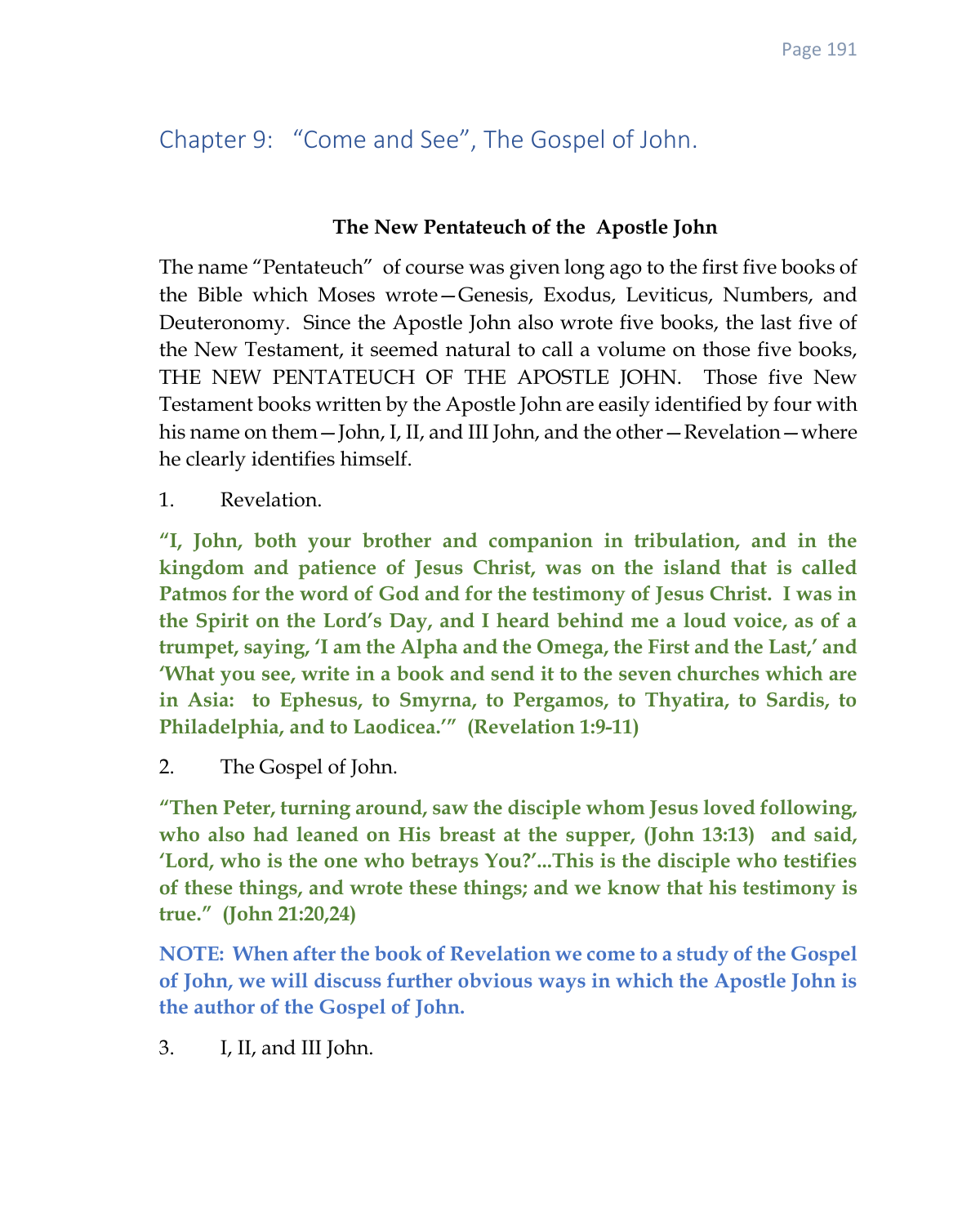These three little epistles are not as clearly identified as Revelation and the Gospel of John, but such internal evidence as the usage of "little children", "beloved", and the reference to a fellowship that centered around him before a split in fellowship, certainly indicate the author as the Apostle John.

#### **9-1: Law and Grace.**

There is a more important reason to call the five books from the Apostle John THE NEW PENTATEUCH as contrasted to the Old Pentateuch which is the five books of the Bible, the law of Moses. It reminds us as the Apostle John expressed in his preface to the Gospel of John that while law came from Moses, grace and truth came from Jesus. (It is not that truth did not come through Moses and in the law, but rather that complete truth came from Christ!)

# **"For the law was given through Moses, but grace and truth came through Jesus Christ." (John 1:17)**

Grace and Graciousness is what the books of John reflect as a spirit. True, it comes from Christ; but John reflects it best of any New Testament writers.

#### **9-2: Law, Prophets, and Revelation.**

You have suspected already that a great deal of integration is required in order to put commentaries on the whole New Testament of 27 books in a three section-one-volume commentary. (Beyond that a significant amount of the Old Testament is covered.) Of course, it is easier than you think when the approach is made that there is a built-in integration to the whole Bible that the Spirit put there when He wrote it. Also there is sort a coding to the total Bible that comes from the ministry of the Apostle Paul as Christ started him in the Arabian desert and Paul back at Tarsus continued during the so-called "silent years". We have spoken about it previously; however a reminder is in order: Paul at Tarsus re-read the whole Old Testament, recording quotes from it that were to be part of the 17 books that he wrote or edited. Those quotes form this encoding from the Old Testament, with proper interpretation from Christ, that would provide the overall integration of truth.

Many minor (only because not as easily apparent) built-in integrations in the Bible will be encountered throughout the three sections of this one volume. Such is one that relates to law, prophets, and Revelation. Basically stated this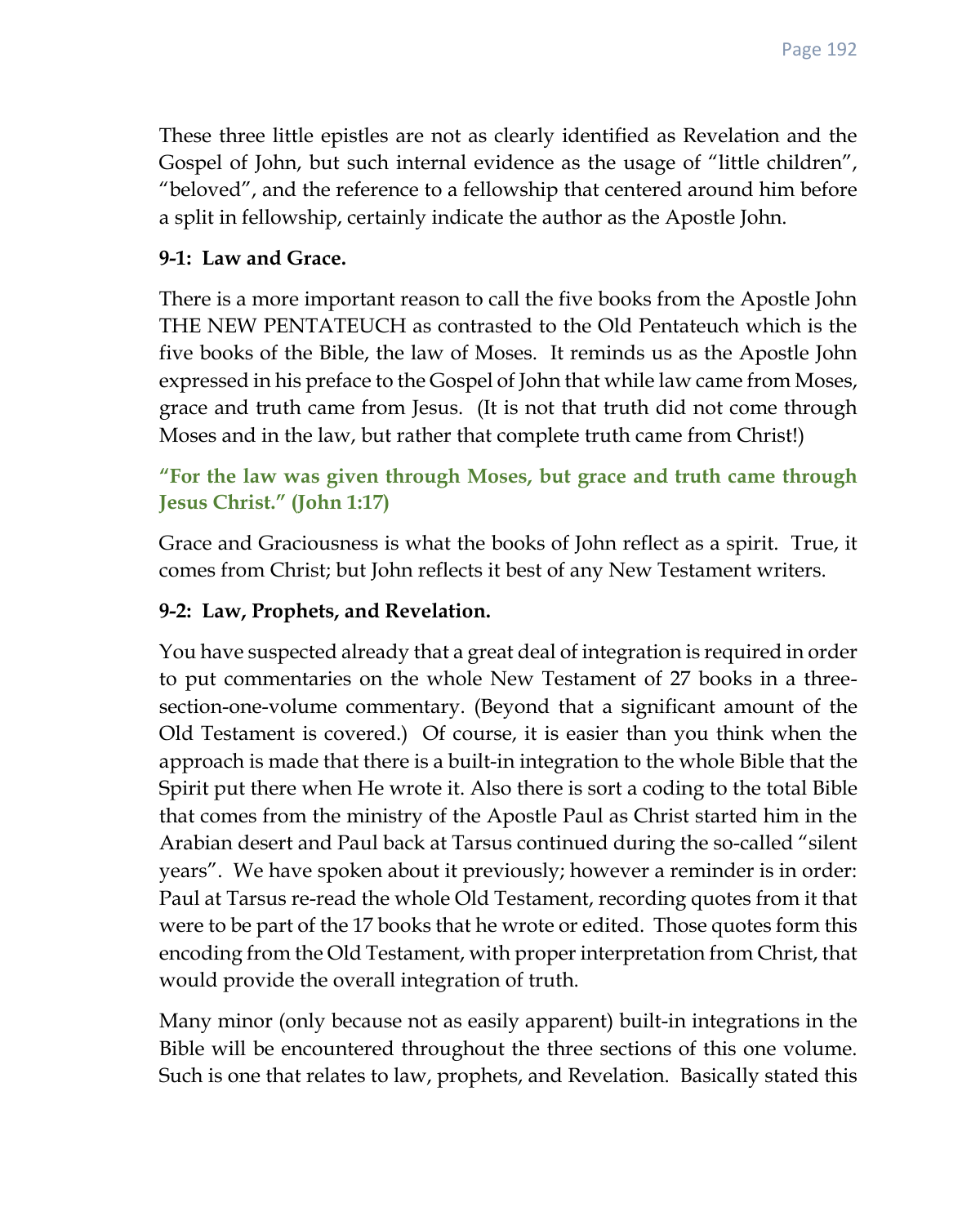is it: an understanding of the law provides background for a study of the Prophets and in turn a study of the Prophets provides a background understanding for the book of Revelation.

**NOTE: Someone might reply, "Of course, a study of the Bible anywhere provides help in the study of the Bible elsewhere." And that is true. It is a good principle of hermeneutics, the science of biblical interpretation, to allow the clearer passages of the Bible to help in an understanding of the less clear passages. But more specific matters are referred to here than this basic principle of biblical interpretation.**

Dr. B. H. Carroll in AN INTERPRETATION OF THE ENGLISH BIBLE expresses this idea of integration in the manner that is quoted below. In an introduction to the prophets and on an interpretation of prophecy and after discussing how the Prophets present "dark saying" and "enigmas", he writes what you read below.

## **9-3: The "Logos".**

You see in the first chapters of Hebrews the way that the Apostle Paul proved that Jesus is the Christ, the Son of God: you see in the Gospel of John the way that the Apostle John proved that Jesus is the Christ, the Son of God. The introductions to the Gospel of John and Hebrews are similar; however, with some striking differences.

In Hebrews chapter 1: God speaks through His Son; His Son is the heir of all things; through Him all the worlds were made; He is the brightness of His glory, the express image of His person, the power to keep the world going, the one who alone purged our sins, and sat down at the right hand of the Father. In John chapter 1: the Word was with God, was God, and all things were made through Him; the world did not know it's own creator; however, to those who believed He gave the privilege to become children of God; this "Word" became flesh and dwelt among men; man saw the only begotten of the Father, full of grace and truth.

#### I. Revelation 19:1-16

I'm sure you've noticed the striking difference between Hebrews 1 and John 1. The Apostle John is unique in using the word "Word" to describe the eternal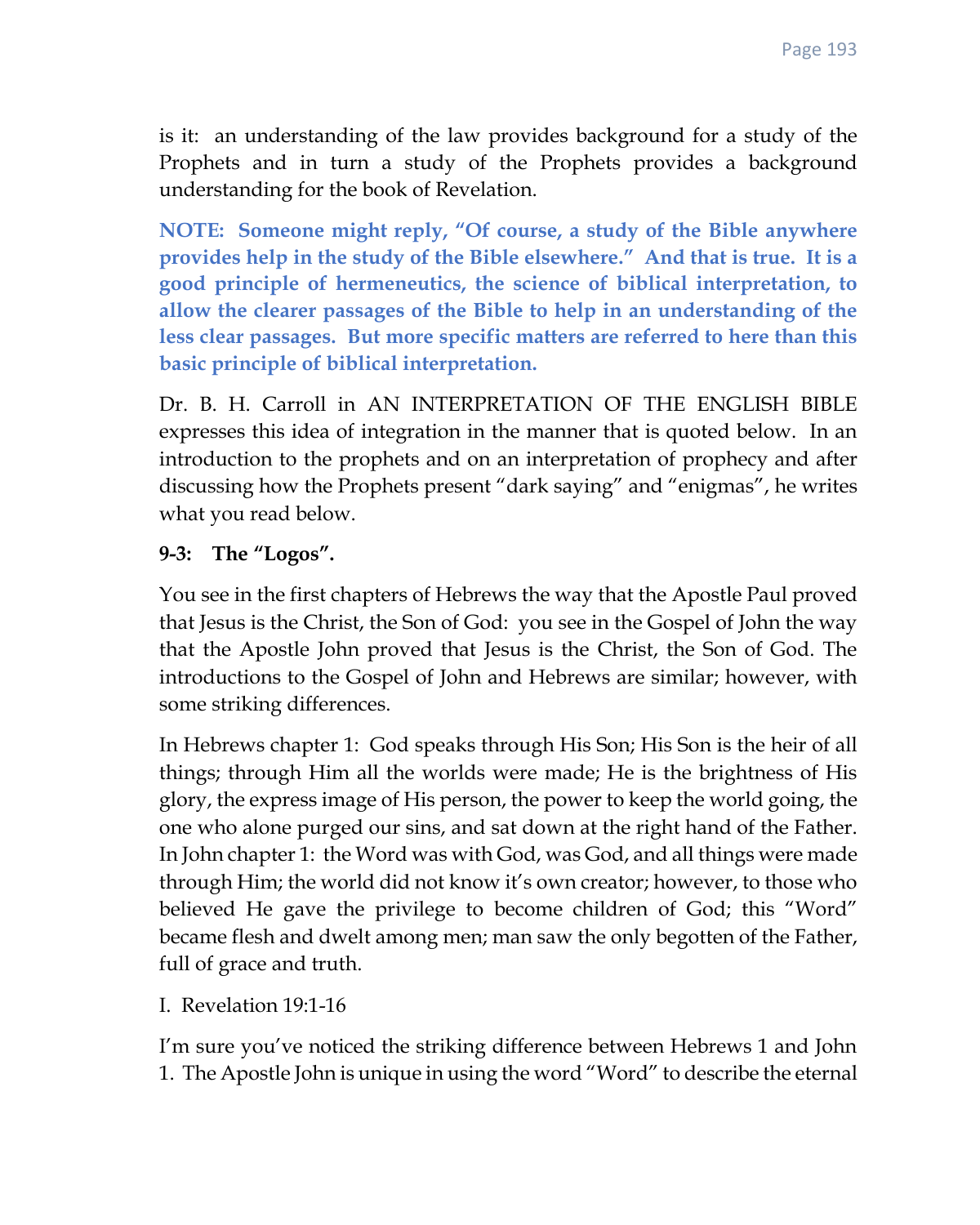and pre-existing Christ. Only John of the four Gospels uses the word "Word". Only John uses the word "Word" for Christ in all of the New Testament. Where did John get that word "Logos" for Christ? From the Holy Spirit of course; but more specifically it was revealed in the book of Revelation, Revelation 19:11-13.

**"And I saw heaven opened, and behold a white horse; and he that sat upon him was called Faithful and True, and in righteousness he doth judge and make war. His eyes were as a flame of fire, and on his head were many crowns; and he has a name written, that no man knew, but he himself. And he was clothed with a vesture dipped in blood: and his name is called The Word of God."**

While some might protest that the Son of God would never make war on the people of earth, you must recall that very shortly in the book of Revelation all the non-believers will be cast into the lake of fire and brimstone. There is no way that this can happen without pain and suffering; so that surely the time will come (the time of judgment) when Jesus no longer turns the other cheek or tolerates any kind of behavior. Also recall that the passage in Revelation 19:1113 reminds us that Jesus will both "judge and make war" in righteousness.

Even as Jesus urged Christians to "judge righteous judgment" (John 7:24), even so does Jesus at the Second Coming judge righteously; and that is basically what the passage of Revelation 19:11-13 is all about. It begins with the great voice of the peoples in heaven saying of one accord that "true and righteous are his judgments" (Rev 19:2). Specifically in the last chapter Babylon was judged with destruction in one hour with the guarantee that a candle would not longer shine in her forever. God avenged the blood of the saints against her. And while we tend to think of the Babylon of Revelation as Rome, it could be any great and wicked city of the world that persecutes Christians. A candle still burns in the city of Rome and one stone is still left standing on another in Rome. So either this destruction is the final one on Rome or some other wicked city.

You may think of the Son of God as "gentle Jesus, meek and mild"; and that is true until the end time when this Word, the One from in the beginning was with God and the One through whom all things were made and through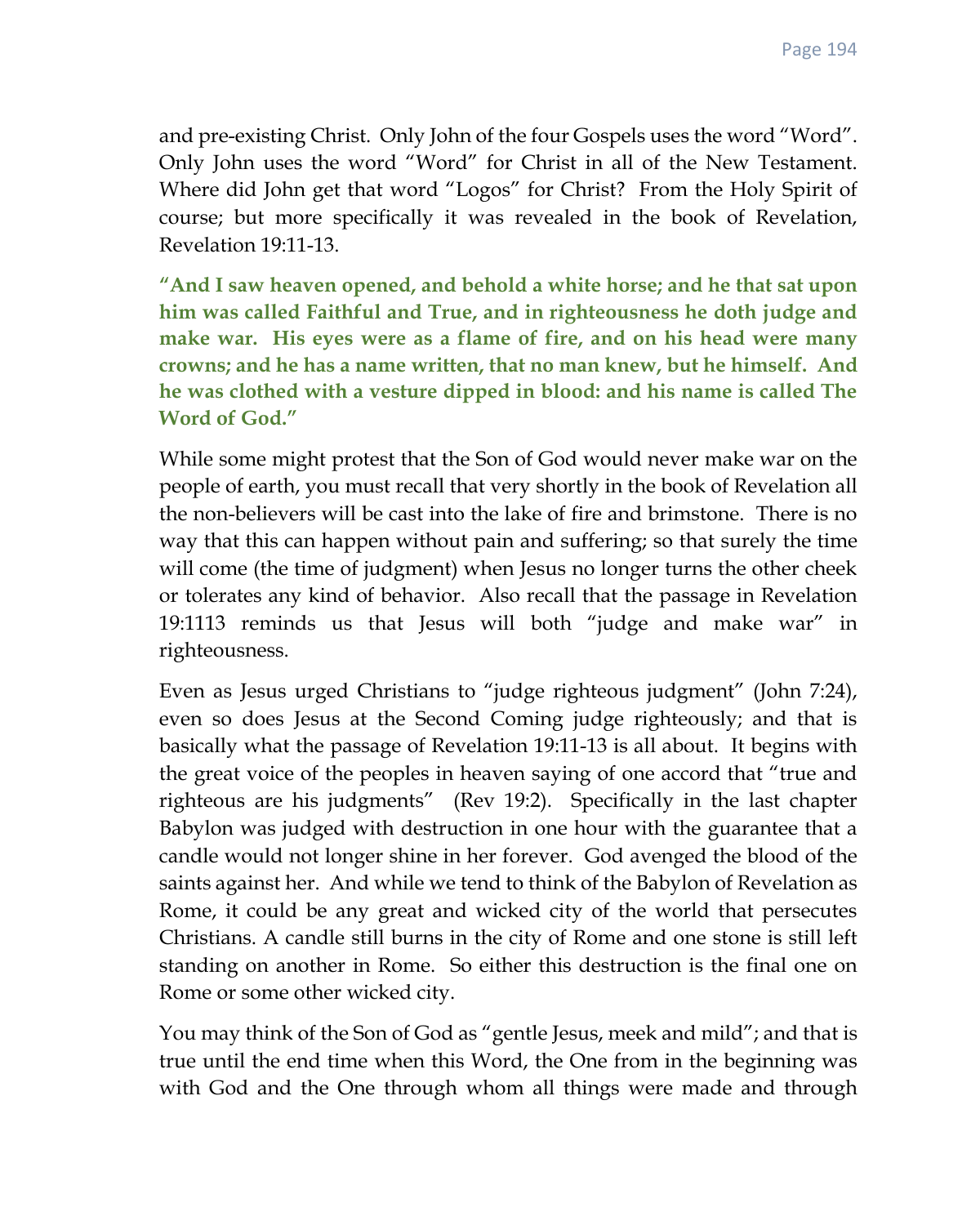whom all things consists will come and make war and judge righteous judgment. You can count on that! While it may be true as Parrington states that New England has never forgiven Jonathan Edwards for preaching on the wrath of God, those souls that were saved from the worse fate in life have forgiven him; and while Parrington also believes that Edward's unconsciously brought on the death of Calvinism, the word of God stands firm!

II. The "Word" in John 1:1-18.

The Greek word "Logos", translated "Word" in English was a common word in New Testament Greek times. The use of the word in secular terms meant either: (1) something that remained in a man as his thought or reason; or (2) something spoken from a man that denoted an expression of his thought. In philosophical Greek "logos" meant something like the "world-soul" or soul of the universe. You could identify with it in terms of Walt Whitman's Oversoul or that of the transcendentalists. While the Greeks who listened to John would know that the "logos" as John used it was something important, they had to listen to the total context of the Gospel of John to know that this God in Jesus was passionately involved in the Universe, a God who came where we are, took our nature, entered the world's struggle, and won man's salvation.

Those Jews who heard John would immediately recognized in John 1:1 with the "in the beginning" a similarity to Genesis 1:1. All would recognize from the Old Testament where the Word of the Lord is an agent for accomplishing the will of God. (Psalm 33:6). For God to speak is for God to do something. Even today we can not miss the almost independent existence of the Word as in Isaiah 55:11.

**"...so shall my word be that goeth forth out of my mouth: it shall not return unto me void, but it shall accomplish that which I please, and it shall prosper in the thing whereto I sent it"**

As Leon Morris writes in THE NEW INTERNATIONAL COMMENTARY: *"For him (the Apostle John) the Word was not a principle, but a living Being and the source of life; not a personification, but a Person and the Person divine. The Word was nothing less than God."*

1. The "word" stands for the whole Christian Gospel in Mark 2:2 and Mark 8:32. In Mark2:2, Mark's record of the healing of the paralytic man, Jesus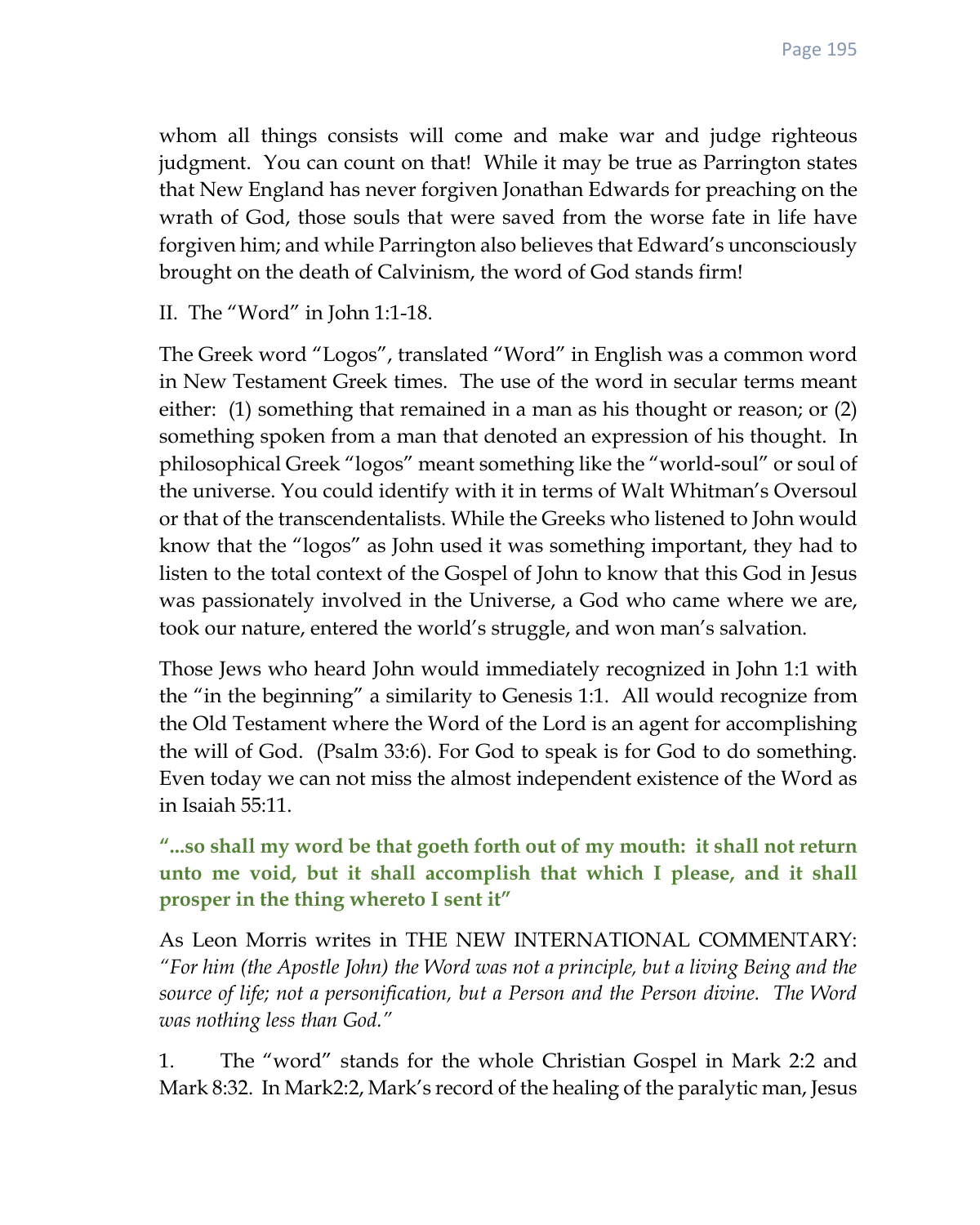preached the word to them. In Mark 8:32, Jesus "spoke this word openly" of how the Son of man must suffer, be rejected by the religious leaders, and crucified.

2. Preaching the word in the New Testament often implies or states that it is the same as preaching Jesus. (Luke 1:2, Acts 8:4, Acts 11:20, I Corinthians 1:23, II Corinthians 4:5, Gal 3:1, and Colossians 1:13.)

**"For the Jews require a sign, and the Greeks seek after wisdom; but we preach Christ crucified, unto the Jews a stumbling block, and unto the Greeks foolishness; but unto them which are called, both Jews and Greeks, Christ the power of God, and the wisdom of God. Because the foolishness of God is wiser than men; and the weakness of God is stronger than men." (I Corinthians 1:22-13)**

Henry Steele Commager in THE AMERICAN MIND is buffaloed by an American people, so optimistic and self-confident, accepting the depravity of man; and also how an American people so distrustful of authority could submit to the authority of Scripture. Well, they see in it the Word of God.

III. The "Word of Life" in I John 1:1.

Whether you look at the book of Revelation or the Gospel of John or I John 1:1 as we look at now, you can not get away from the consistent objective of the Apostle John to show men the way to Jesus as the Christ the Son of God that they thereby might have eternal life.

1. John states it the introduction to the Gospel of John in the words of John 1:12,13. "But as many as received Him, to them He gave the right to become children of God, to those who believe in His name: who were born, not of blood, nor of the will of the flesh, nor of the will of man, but of God."

If you see little else about the authority and power of Jesus, you should see that while most in the world reject Him and He knows it, He has the authority to make any who will believe the children of God through the new birth. They are not children of God by birth or the will of the mind or the strength of the human body but of God.

2. John records it in Revelation 19:9 as part of the Second Coming of Christ and the righteous judgment.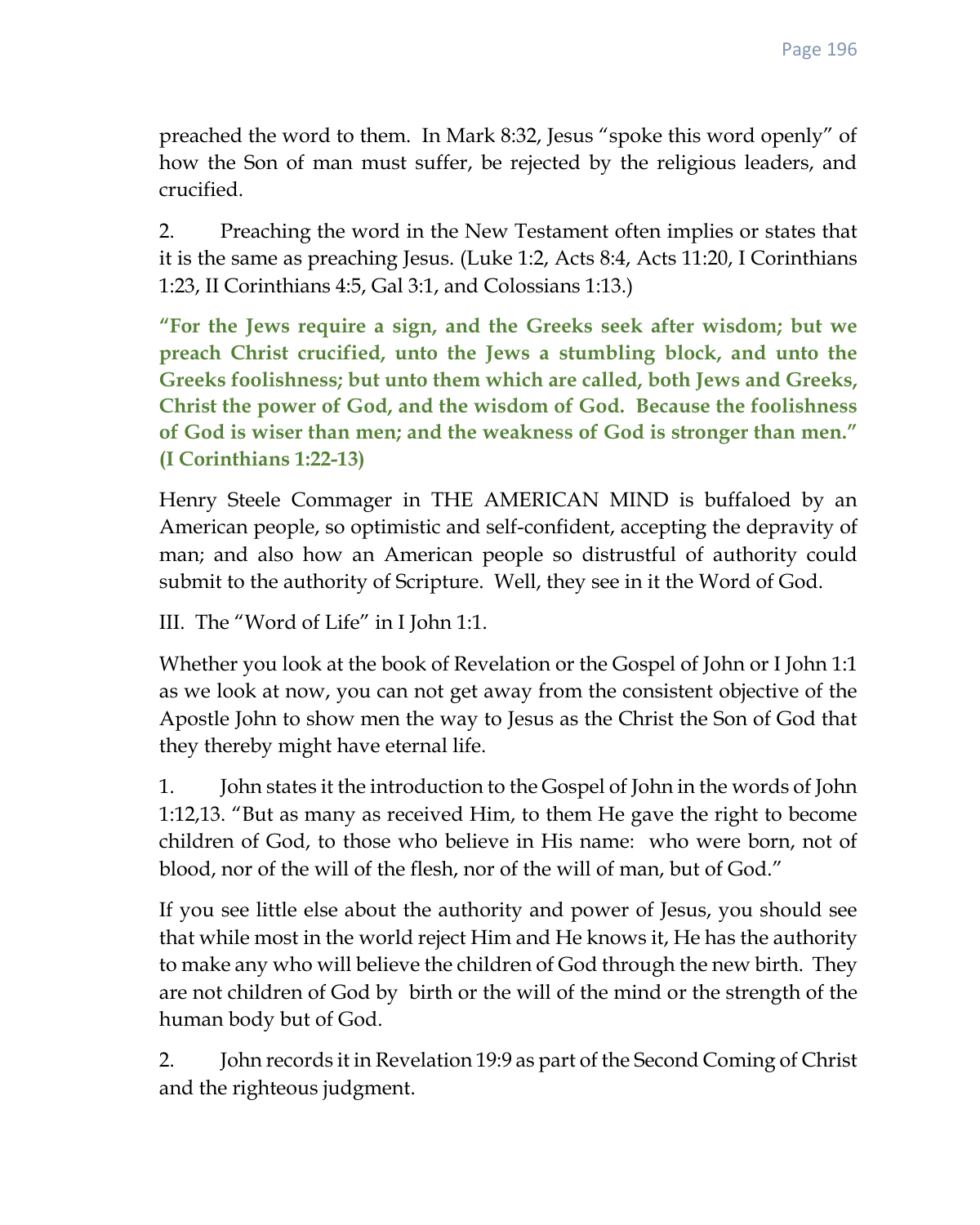**"Then he said to me, 'Write: Blessed are those who are called to the marriage supper of the Lamb!' And he said to me, These are the true sayings of God."**

It is a true saying of God that the believers in the church of the firstborn will be called to the marriage supper of the Lamb.

3. Then you see it also in I John 1:1.

**"That which was from the beginning, which we have heard, which we have seen with our eyes, which we have looked upon, and our hands have handled, concerning the Word of life— (here it is more than the Word or the Word of God, it is the Word of life) the life was manifested, and we have seen, and bear witness, and declare to you that eternal life which was with the Father and was manifested to us—that which we have seen and heard we declare to you, that you also may have fellowship with us; and truly our fellowship is the Father and with His Son Jesus Christ. And these things we write to you that your joy may be full." (I John 1:1-4)**

Wow, this passage is full of true sayings also!

(1). When John says what we have seen and heard, etc.—the voice of personal experience— he is talking about what the Apostles saw and heard.

(2). The Word of Life was manifested, this is the Son of God, this is Jesus Christ. What was revealed to be the Word of God in Revelation, what was presented to be the Logos or Word in the Gospel of John; now here in I John is the Word of Life.

(3). This eternal life, alias this Jesus, was with God the Father from the beginning; and it is this incarnation of life eternal that the Apostles witnessed and are testifying to.

(4). John and the other Apostles are declaring nothing less or more than what they saw and heard of this eternal and incarnate life in order that you the reader or listener can have the fellowship with the Apostles, with other Christians.

(5). This fellowship is with God the Father and with His Son Jesus Christ.

(6). The record is made in I John as in Revelation and the Gospel of John in order that you may know the fullness of joy through Christ.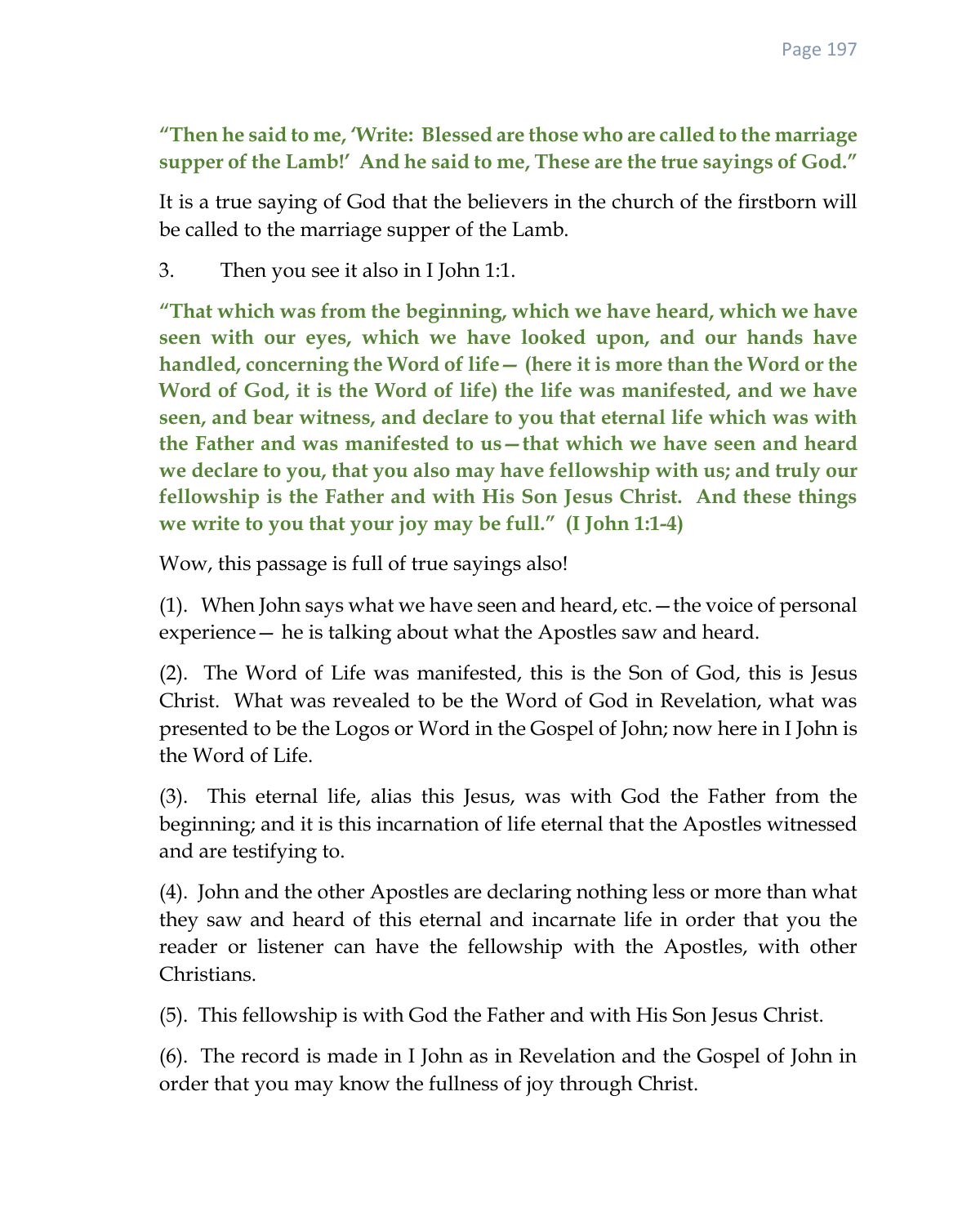IV. We must see the connection between Jesus as the Word, the Son of God, and life itself.

1. Jesus words are the words of God. We see this in John 3:34; 14:10; and 17:8,14. Jesus made a prayer of intercession for his Apostles and for all that would believe through those Apostles. Among other things He prayed as follows to God the Father.

**"For I have given unto them the words which thou gavest me; and they have received them, and have known surely that I came out from thee, and they have believed that thou didst send me." (John 17:8)**

2. It is extremely important for you to believe the words of Jesus, John 5:47. Jesus tried to tell the people of His own time that they did not listen to His words of the words of Moses. Then it is that hear from Jesus as recorded in John 5:47.

**"But if ye believe not his writings (Moses), how shall ye believe my words?"**

Recall that as John stated in the introduction that while the law came by Moses, grace and truth came by Jesus Christ. In effect, Jesus is saying, 'If you don't pay any real attention to the Ten Commandments as far as obeying them, you will not also pay attention to the matters of life in grace and truth.

3. The abiding in the word of Jesus is the same as being a disciple of Jesus, or a Christian. (John 8:31). The Bible itself only uses the word "Christian" three times. The person who believes in Jesus is more appropriately referred to a believer or as a disciple.

**"Then said Jesus to those Jews which believed on him, If ye continue in my word, then are ye my disciples indeed; and ye shall know the truth, and the truth shall make you free." (John 8:31,32)**

4. Jesus words bring life. Jesus's words are life. We see this in John 5:24; 6:68; and8:51.

**"Then Simon Peter answered him, Lord, to whom shall we go? thou hast the words of eternal life. And we believe and are sure that thou art that Christ, the Son of the living God." (John 6:68,69)**

5. Jesus' words bring cleansing (John 15:3).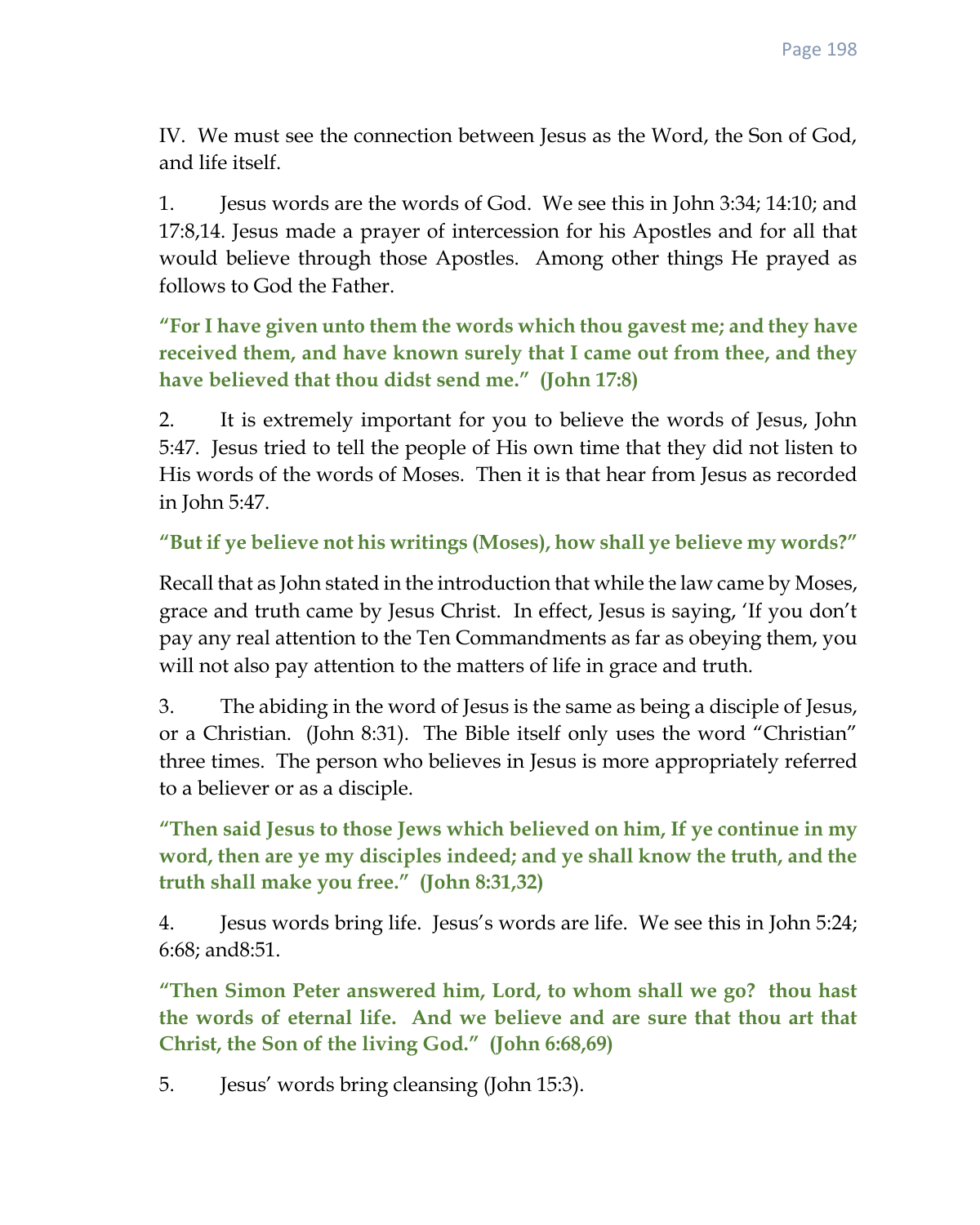**"Now ye are clean through the word which I have spoken unto you. Abide in me, and I in you. As the branch cannot bear fruit of itself, except it abide in the vine; no more can ye, except ye abide in me."**

**Conclusion: The negative side of not listening to the words of Jesus is also in the Bible. There is a positive side: listen to Jesus, believe in Jesus and live. The negative side is that a refusal to listen to the words of Jesus will bring judgment. In short, those who will not heed the words of Jesus belong to the devil. Wow, let me see it in the Bible!**

6. The refusal to heed the words of Jesus bring judgment (John 12:47f).

**"And if any man hear my words, and believe not, I judge him not: for I came not to judge the world, but to save the world. He that rejecteth me, and receiveth not my words, hath one that judgeth him: the word that I have spoken, the same shall judge him in the last day. For I have not spoken of myself; but the Father which sent me, he gave me a commandment, what I should say, and what I should speak. And I know that his commandment is life everlasting: whatsoever I speak therefore, even as the Father said unto me, so I speak." (John 12:47-50)**

#### **9-4: A Candle Still Burns in Rome Until the Fall of the United States Empire.**

Of course the classic interpretation of Revelation chapters 17 and 18 is that Rome is the city of Babylon; and that is obviously true of chapter 17 with its references to the seven hills of Rome and the obvious sequencing of the Roman Emperors including the Nero that burned Rome. However, in chapter 18 the pattern changes; and the Babylon of chapter 18 could either be Rome in its ultimate destruction or another great and wicked city that persecutes Christians.

There is one obvious reason this is true and this is found in Revelation 1:21 and 23.

1. In Revelation 18:21 the city of Babylon is found no more.

**"And a mighty angel took up a stone like a great millstone, and cast it into the sea, saying, Thus with violence shall that great city Babylon be thrown down, and shall be found no more at all."**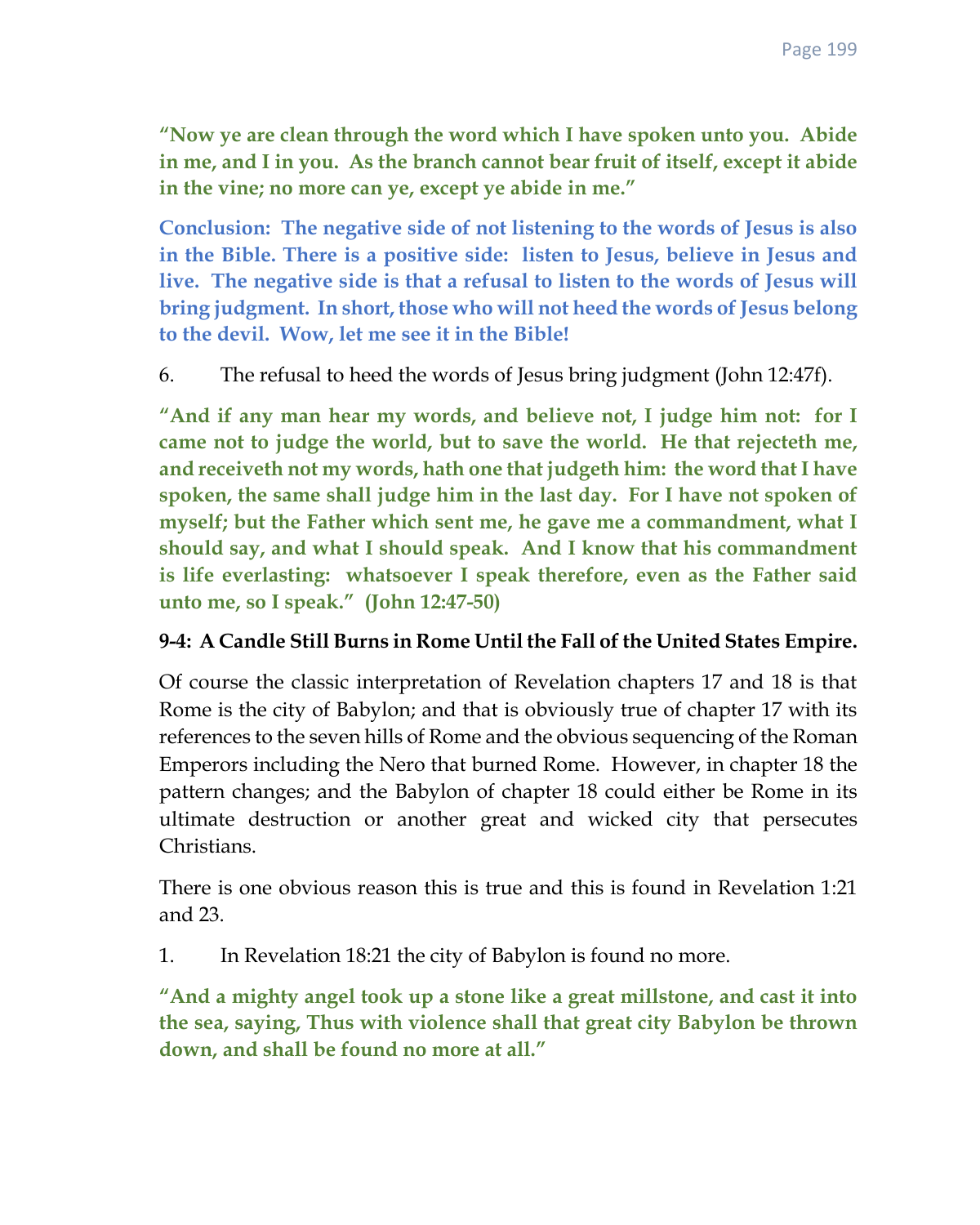We know that the city of Rome does still exist in the nation of Italy; people still toss coins in the fountains of Rome as they visit there; it is considered I suppose to be the home of the Mafia; and of course, it is the home of the Roman Catholic church.

2. A candle still burns in Rome, Revelation 18:23.

And that brings us to the second reason that the Babylon of chapter 17 is not the same as the Babylon of chapter 18. A candle still burns in Rome! In fact, many candles.

**"And the light of a candle shall shine no more at all in thee; and the voice of the bridegroom and of the bride shall be heard no more at all in thee..." (Rev 18:23a)**

I. The Babylon of Revelation 18 is closer to being the world itself, or at least any and several wicked and great cities that persecute Christians. There are several reasons besides the one of the introduction that are shown in the text.

1. The general nature of the groups of "all nations" and the "all that were slain on the earth" of Revelation 18:23,24 indicate that this is the final judgment on the earth.

**"...for thy merchants were the great men of the earth; for by thy sorceries were all nations deceived ed. And in her was found the blood of prophets, and of saints, and of all that were slain upon the earth..." (Rev 18:23,24)**

. The words of Revelation 18:8 obviously remind the reader or listener of the destruction of the earth by fire predicted by Peter in II Peter 3:10. Compare the two portions of Scripture. a. II Peter 3:10.

**"But the day of the Lord will come as a thief in the night; in the which the heavens shall pass away with a great noise, and the elements shall melt with fervent heat, the earth also and the works that are therein shall be burned up."**

b. Revelation 18:8.

**"Therefore shall her plagues come in one day, death, and mourning, and famine; and she shall be utterly burned with fire: for strong is the Lord God who judgeth her."**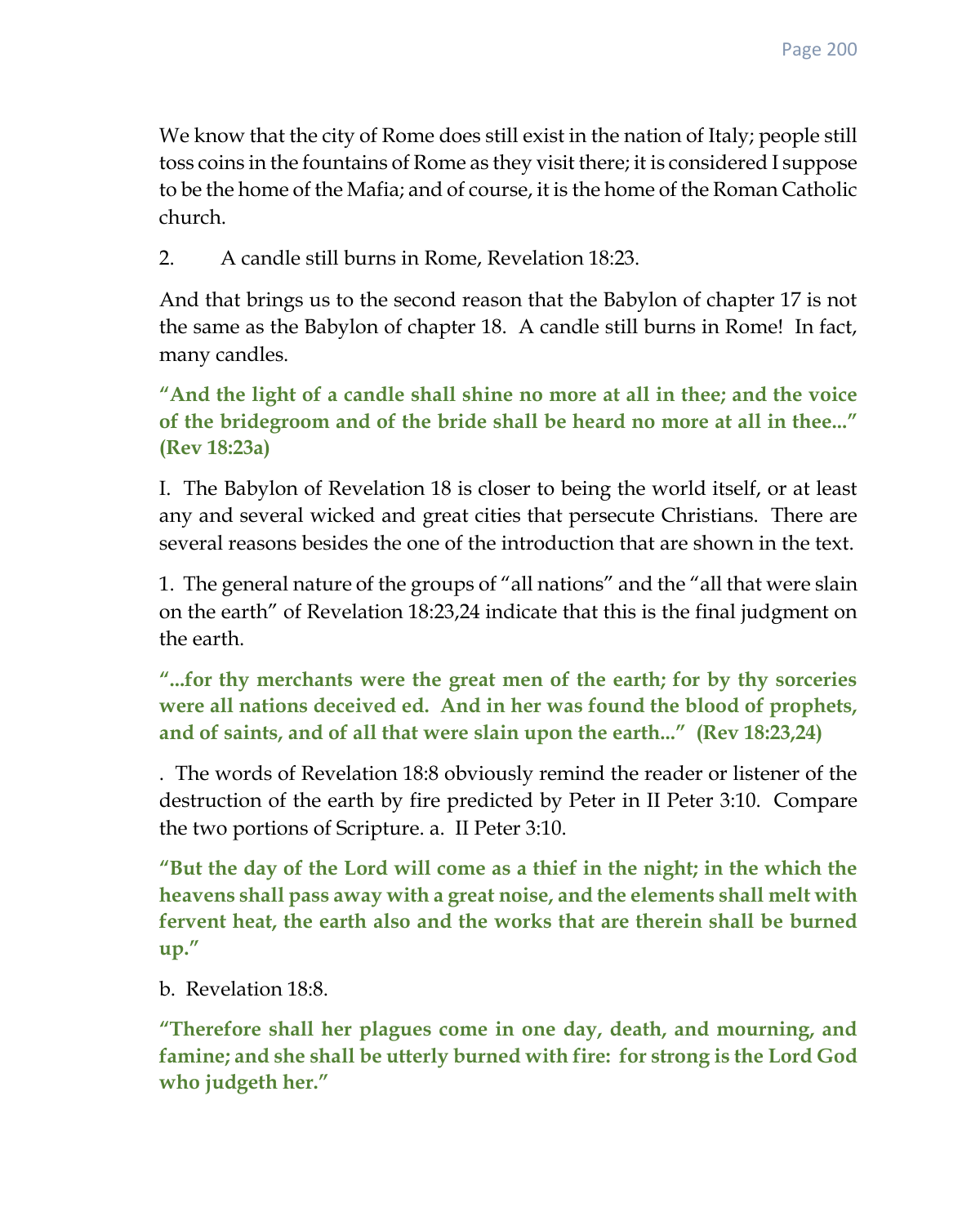Babylon shall be utterly burned with fire: that sounds like the same fire that consumes the earth.

3. The events of the next chapter, Revelation 19, show us the Second Coming of Christ and the marriage supper of the church of the Firstborn.

4. The extent of the fall of Revelation 18:2 has also obviously not happened to Rome as it does still exist and as also a candle does still burn in Rome.

**"...Babylon the great is fallen, is fallen, and is become the habitation of devils, and the hold of every foul spirit, and a cage of every unclean and hateful bird."**

5. If Babylon can be Rome in chapter 17, and obviously it is instead of the real Babylon, then the Babylon of chapter 18 could be a large city in the United States, or Europe, or could be representative of all large cities before the Second Coming of Christ.

6. The sins of Babylon of chapter 18 and even 17 is also what all other nations are guilty of as far as sin, Revelation 18:3.

**"For all nations have drunk of the wine of the wrath of her fornication, and the kings of the earth have committed fornication with her, and the merchants of the earth are waxed rich through the abundance of her delicacies."**

Honestly, it sounds more like the United States and the cities of the United States to me.

II. Look at Revelation 17 and 18, especially the references about the merchants and the fornicators, and you will see the United States written all over it.

What is the sin of fornication? The regular dictionary gives three definitions for fornication: (1) voluntary sexual intercourse, generally forbidden by law, between an unmarried woman and a man, especially, an unmarried man; (2) any unlawful sexual intercourse, including adultery; and (3) worship of idols. Let us face the bottom line of what we are talking about here. Jesus summarized the existing Ten Commandments as "You shall love the Lord God with all your heart, mind, and soul; and the second is like it, you shall love your neighbor as yourself." The first is a summary of the first three of the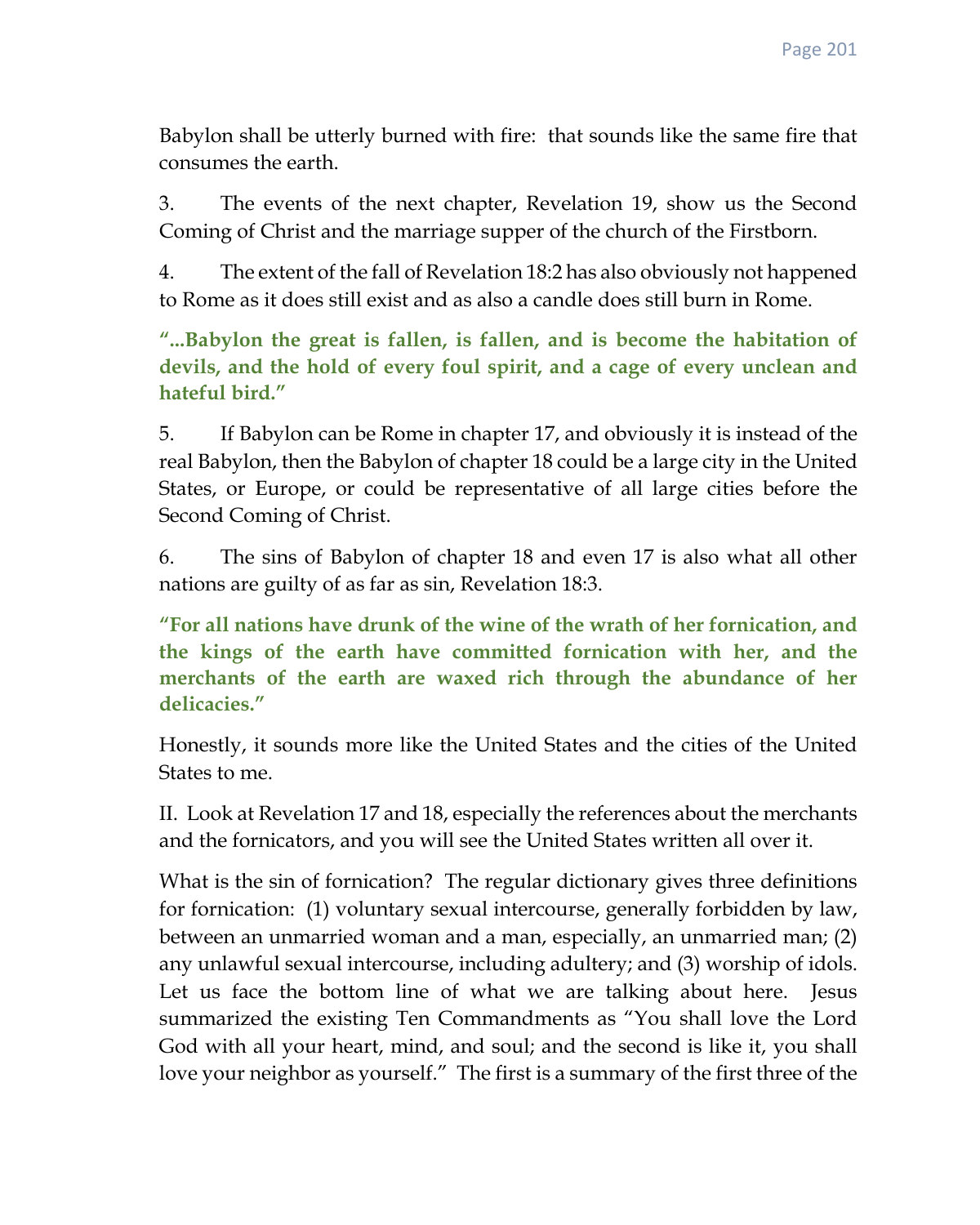Ten Commandments: not to have any other gods before the LORD God, not to make an graven images or idols, and not to take God's name in vain. The love of neighbor as self summarizes the rest of the commandments as not stealing, no adultery, no false witness, etc. So when the Old Testament prophets called those named the children of God fornicators or whores, as they often did as you well know from reading your Old Testament, and the same in the prophesy of Revelation, it is an obvious reference to not giving God the first place in love of heart, mind, and soul.

And certainly you must see in all the references to merchants in Revelation 17,18 that it is America that leads the world in business. When you travel overseas what do you see General Motors, Exxon, MacDonald's, etc. Constantly since the failure of communism in Russia, the United States is sending businessmen to Russia to teach capitalism. The business of America is business, and the United States is the undisputed world leader in business. I recall visiting the various sites of missionary activity in Thailand with a CMA missionary named Neal Webber. He said that previously they gave the native Thais shoes. But soon it was heard from them that "you can get a pair of shoes if you become a Christian." And that is the way the world looks at us, as merchants of plenty.

Now, already we suspect that the fornication of cities and nations influenced by Babylon must the last, the worship of idols; but let us continue. Vine's EXPOSITORY DICTIONARY gives the first and obvious meaning of "illicit sexual intercourse" and then the second as metaphorically, of the association of pagan idolatry with doctrines of, and professed adherence to, the Christian faith, Rev 14:8; 17:2,4; 18:3; and 19:2." And we must decide from a look at any concordance and the usage of the word "fornications" in the Old Testament, that the fornications of Revelation 17 and 18 are like that of Ezekiel 16 where the Prophet talks of the harlotry of Jerusalem. How they had taken idols to worship instead of God. It is background for Revelation 17 and 18 as Jerusalem like Babylon is called a whore.

American religion what is it? It is 1 part church, community, Bible, and Christianity; 2 parts freedom and democracy; and 3 parts merchandise, things, status, success, comfort, and the good life. Believe you me, the movies are influencing foreigners more than our missionaries; and what the people of the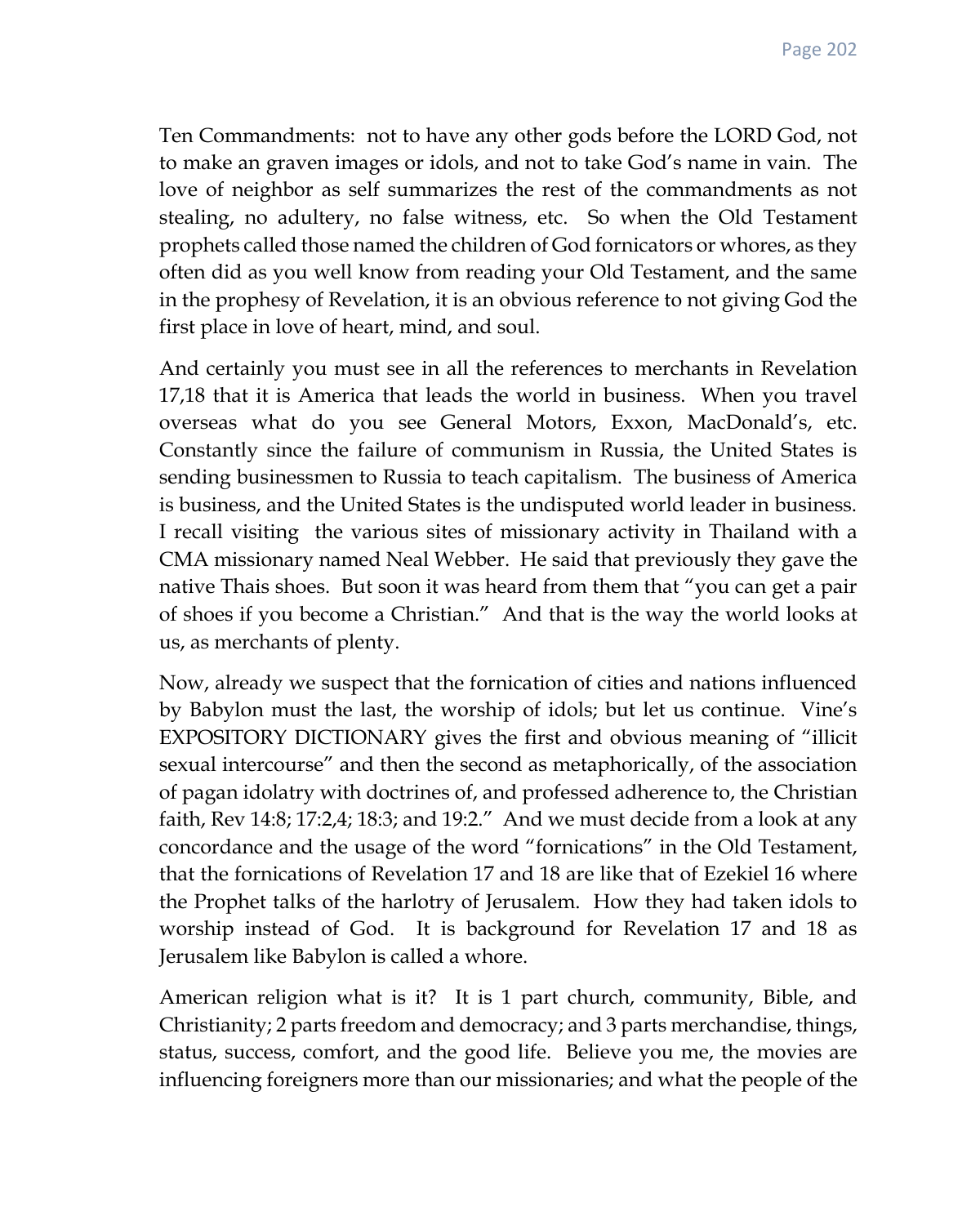world want is our goods and comfort. They by and large see little relationship between our Christianity and our democracy of things.

III. The nations like the United States are in trouble because the churches are also in trouble.

If that seems like an odd thing to you remember that of the seven original churches mentioned at the beginning of the book of Revelation only two were not in serious trouble. The church at Ephesus left its first love, and was threatened with removal; the church at Smyrna was the only one not in trouble; the church at Pergamos had members of very unsound doctrine and were fornicators in that they were influenced by idol worship, and were threatened with a fight from The Word of God; the church at Thyatira allowed Jezebel to influence fornication of idol worship, and those followers and Jezebel were threatened with destruction; the church at Sardis had a reputation of being active and alive, but the Risen Christ said they were dead; and the church at Philadelphia was also not in trouble. Now if five out of seven of the original churches had these magnitudes of problem to the extent of being threatened with extinction, what do you think the state of the churches in America almost two thousand years later is going to be like. Do you not recall that the Apostle Paul wrote of what would happen in Christianity and churches as time passed.

**"For the time will come when they will not endure sound doctrine; but after their own lusts shall they heap to themselves teachers, having itching ears; and they shall turn away their ears from the truth, and shall be turned to fables." (II Timothy 4:3,4)** Now, do you think that time is here already or not. Look at the unsound doctrine of Roman Catholics all over the world that think they have salvation because they were baptized as babies; look at the Mormons who look so good with their TV ads, and evangelism, but have hideous doctrines that make salvation by works instead of faith (they call it the restored gospel); and look at some of our Southern Baptist Churches so deep in divorce that if a preacher presents the Bible on the subject, the people don't come to church.

Notice the way it goes—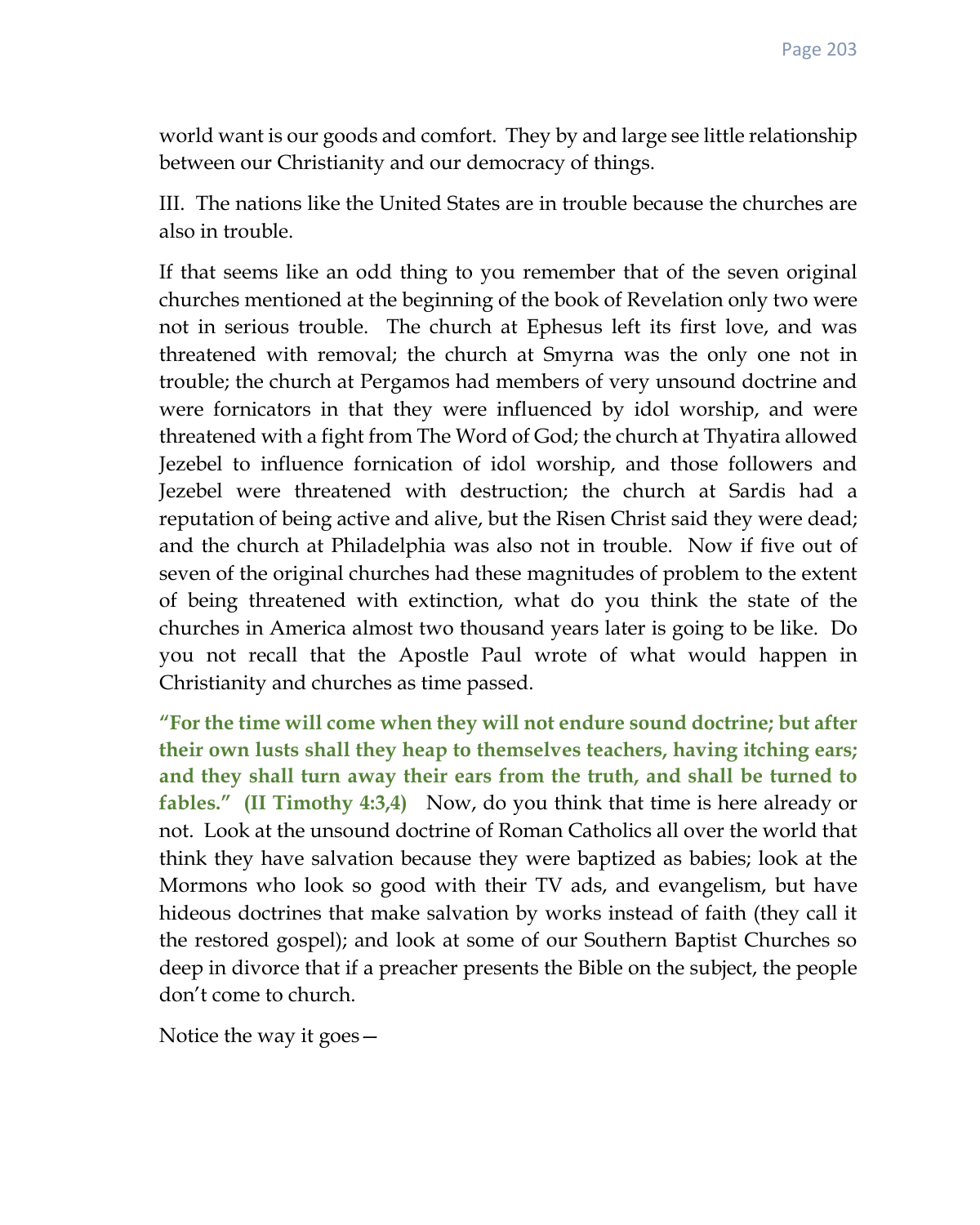First, people not longer have tolerance for sound doctrine. They don't want to hear it, and they will assure themselves that they do not listen to it. Second, motivation by certain pet sins that they desire to keep in their lives, they look for preachers and teachers to agree with them. To talk about something new like the government that will not miss with their sins. As the Old Testament says, "Like the priest, like the people." The teachers with itching ears become like the people that called them. Thirdly, after a period of time they gradually turn their back on truth. They, preachers and people alike, do not even recognize any longer what has happened to them. Fourth, they are turned into fables. You can see where other churches are headed by looking at the fables that the Mormons have turned into with their book of Mormon about a previous civilization here in America, about Jesus coming to preach here while He was in the grave, and so on.

IV. Where does that leave the individual Christian?

We've talked about the nations and the fate of the nations in Revelation; we've talked about the churches and the fate of the churches in Revelation and II Timothy. But where does that leave the individual? Notice that right in the middle of Revelation 18, what with all the activity of the merchants and the fornication by not loving God with all the heart, mind, and soul, and the announcement of destruction on their cities, comes an appeal to the individual Revelation 18:4.

# **"Come out of her, my people, that ye be not partakers of her sins, and that ye receive not of her plagues."**

Also, you will notice if you have not already done so that in the midst of all the disturbing information about five out of the seven churches is an appeal to the individual to still act wisely.

1. To the individual church members in the church at Ephesus, the Risen Christ said. "He that hath an ear, let him hear what the Spirit saith unto the churches: To him that overcometh will I give to eat of the tree of life, which is in the midst of the paradise of God." (Revelation 2:7)

2. To the individual church members in the church at Smyrna the Risen Christ said.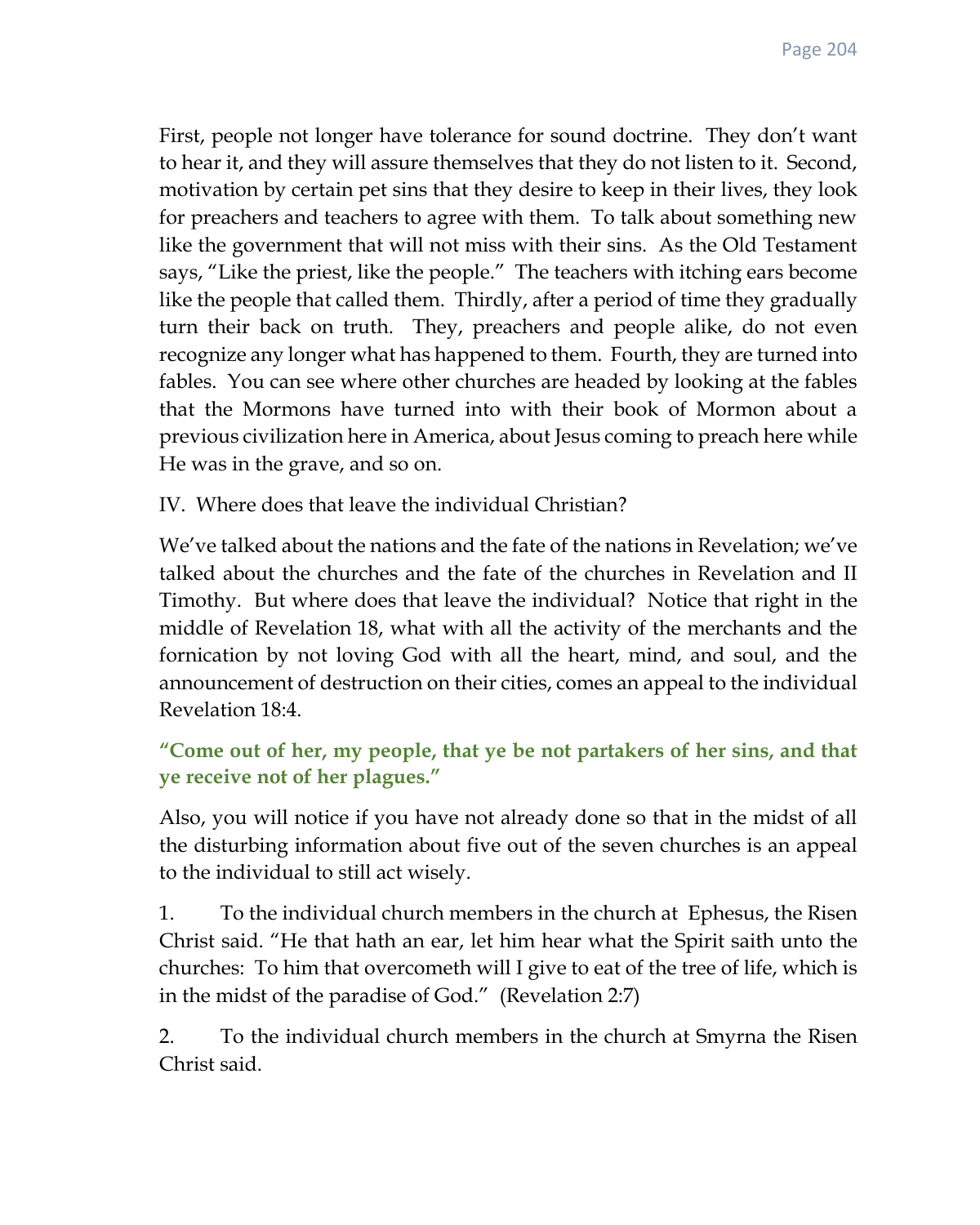**"He that overcometh shall not be hurt of the second death." (Revelation 2:11)**

3. To the individual church members in the church at Pergamos the Risen Christ said.

**"To him that overcoemth will I give to eat of the hidden manna, and will give him a white stone, and in the stone a new name written, which no man knoweth saving he that receiveth it." (Revelation 2:17)**

4. To the individual church members in the church at Thyatira the Risen Christ said.

**"But unto you I say, and unto the rest in Thyatira, as many as have not this doctrine, and which have not known the depths of Satan, as they speak: I will put upon you none other burden. But that which ye have already hold fast till I come." (Revelation 2:24,13)**

5. To the individual church members in the church at Sardis the Risen Christ said**. "Thou hast a few names even in Sardis which have not defiled their garments; and they shall walk with me in white: for they are worthy. He that overcoemth, the same shall be clothed in white raiment; and I will not blot out his name out of the book of life, but I will confess his name before my Father, and before his angels." (Revelation 3:4,5)**

6. To the individual church members in the church at Philadelphia the Risen Christ said. **"Because thou hast kept the word of my patience, I also will keep thee form the hour of temptation, which shall come upon all the world, to try them that dwell upon the earth. Behold, I come quickly: hold that fast which thou hast, that no man take thy crown. Him that overcometh will I make a pillar in the temple of my God, and he shall go no more out: and I will write upon him the name of my God, and the name of the city of my God, which is new Jerusalem which cometh down out of heaven from my God: and I will write upon him my new name." (Revelation 3:10-12)**

7. To the individual church members in the church at Laodicea the Risen Christ wrote.

**"As many as I love, I rebuke and chasten: be zealous therefore and repent." (Revelation 3:19)**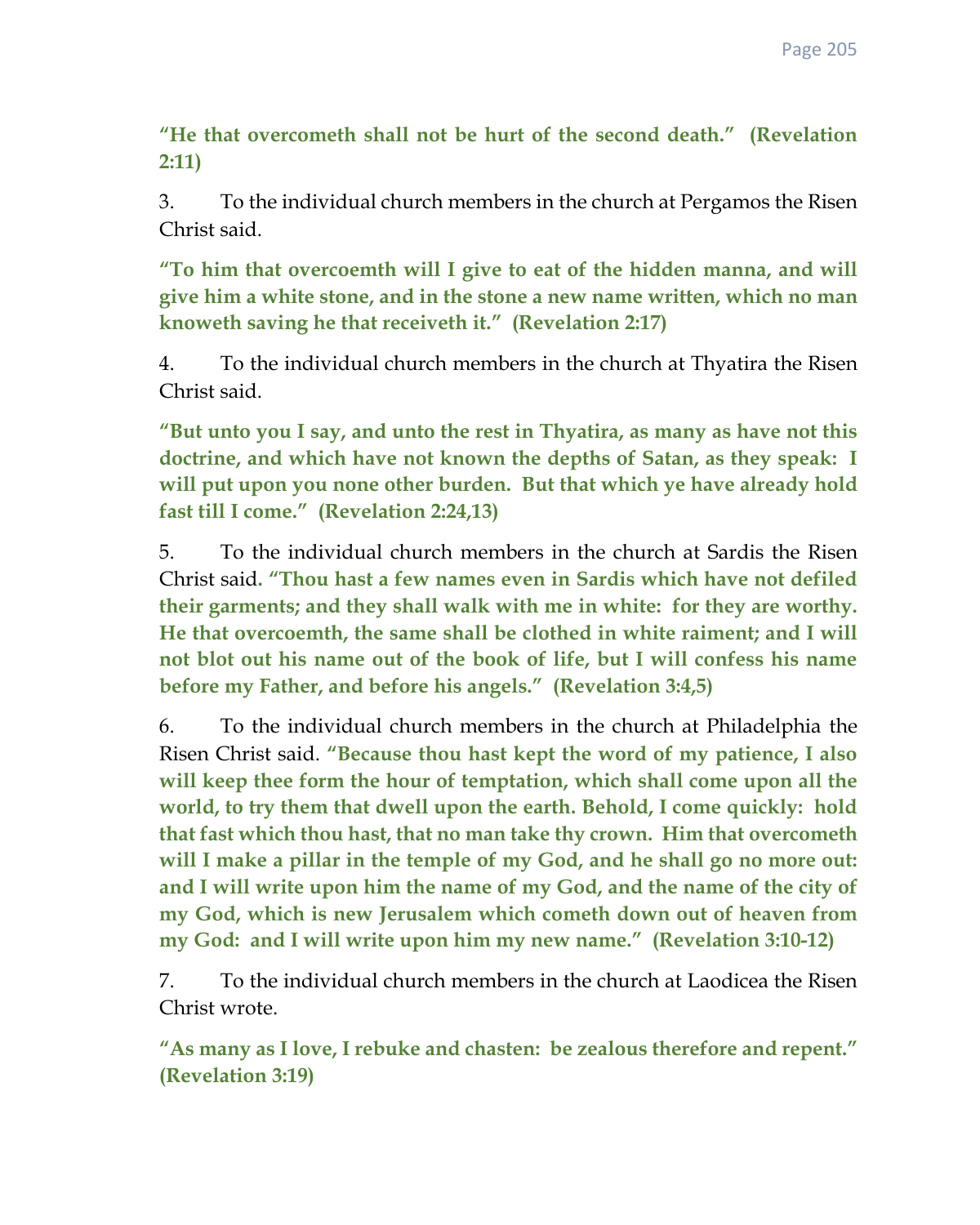# Chapter 10: Revelation, the Gospel of John, and the Epistles.

Since the book of Revelation provided motivation for the Apostle John to start writing and provided background for him to continue writing, in our continued Bible study we will utilize Revelation as BACKGROUND for the Gospel of John; and since the epistles of I, II, and III John came after the Gospel, providing IMPLEMENTATION of the Gospel and Revelation to the problems of a split in Christian fellowship, we will naturally use the epistles for the implementation of the Gospel. Therefore the outline of each paragraph of the Gospel will have these three points (no poem!):

- 1. Background from Revelation.
- 2. The Gospel of John.
- 3. Implementation in the Epistles.
- I. The Word.

No other Gospel or book of the Bible refers to Jesus as the Word except the Gospel of John and the book of Revelation. No one even knew that name for Christ until it was revealed to John in the book of Revelation.

1. Background from Revelation.

**"And I saw heaven opened, and behold, a white horse. And He who sat on him was called Faithful and True, and with righteousness He judges and makes war. His eyes were like a flame of fire, and on His head were many crowns. And He had a name written that no one knew except Himself. And He was clothed with a robe dipped in blood, and His name is called The Word of God." (Revelation 19:11-13)**

2. The Gospel of John.

Armed with this revelation from Christ Himself of the name only known by Christ Himself, John starts writing the biography of the life and times of Jesus Christ. Only John of the four Gospels goes back into eternity to begin with the pre-existent Christ. Matthew goes back to Abraham,. Mark goes back to Isaiah to pick up the prophecy about John the Baptist as the messenger to prepare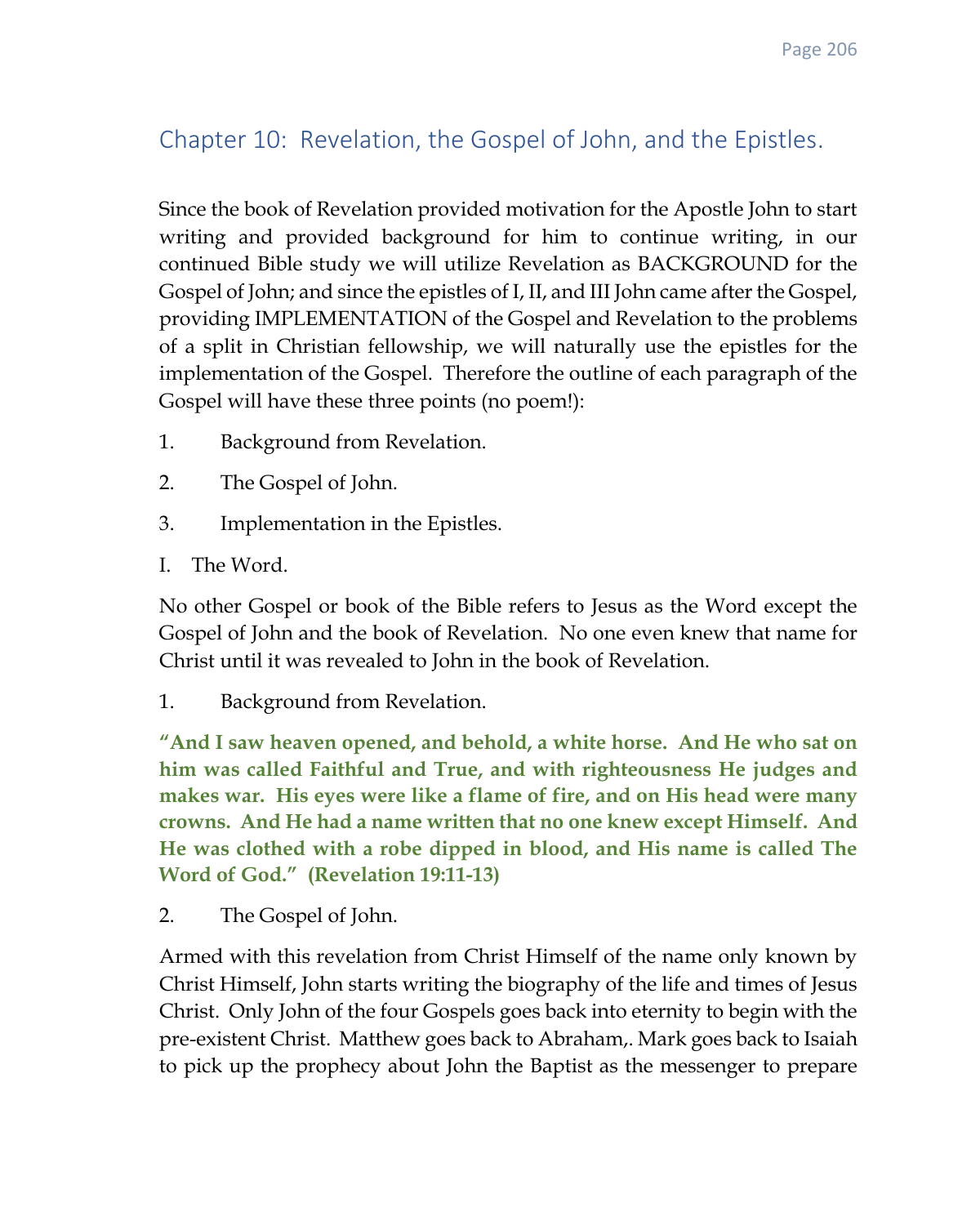the way for Christ, and then Luke goes back one generation more to the parents of John the Baptist. John starts like the book of Genesis with "In the beginning..." That was very purposeful on the part of John and the inspiration to John from the Holy Spirit. This is in Christ the new beginning of life. And in order to receive that life, which is the very purpose of John's writing of the story of Jesus, you must see Christ as: (1) The Word that existed before the foundation of the world was laid, (2) The Word, Christ, who was with God from before the beginning of Creation; (3) That this Word is very God; (4) That this Christ was definitely not exclusively the God as He was with God in close fellowship; (5) Christ the Word was the mediating cause of Creation as all things in the heavens and the earth were made through Him; (6) Here is the subject of John—"In Him was life, and the life was the light of men. And the light shines in the darkness, and the darkness did not comprehend it." (John 1:4,5) The darkness of earth with the sin and doubt and rebellion could not overcome the light and extinguish it, although it was tried!

3. Implementation in the Epistles of John.

I John 1-3 is a summary of the whole Gospel of John.

**"That which was from the beginning, which we have heard, which we have seen with out yes, which we have looked upon, and our hands have handled, concerning the Word of life—for the life was manifested, and we have seen, and bear witness, and declare to you that eternal life which was with the Father and was manifested to us—that which we have seen and heard we declare to you, that you also may have fellowship with us; and truly our fellowship is with His Son Jesus Christ." (I John 1:1-1)**

Then John implements the story of life in Jesus with it's practical application of joy in Christian fellowship.

**"And these things we write to you that your joy may be full." (I John 1:4) There is the implementation of life in Christ: full joy.**

- II. John the Baptist's Testimony, John 1:6-13.
- 1. Background in Revelation.

Obviously this passage from John is about "light and life", and the light of New Jerusalem comes from the Lamb of God, the Christ.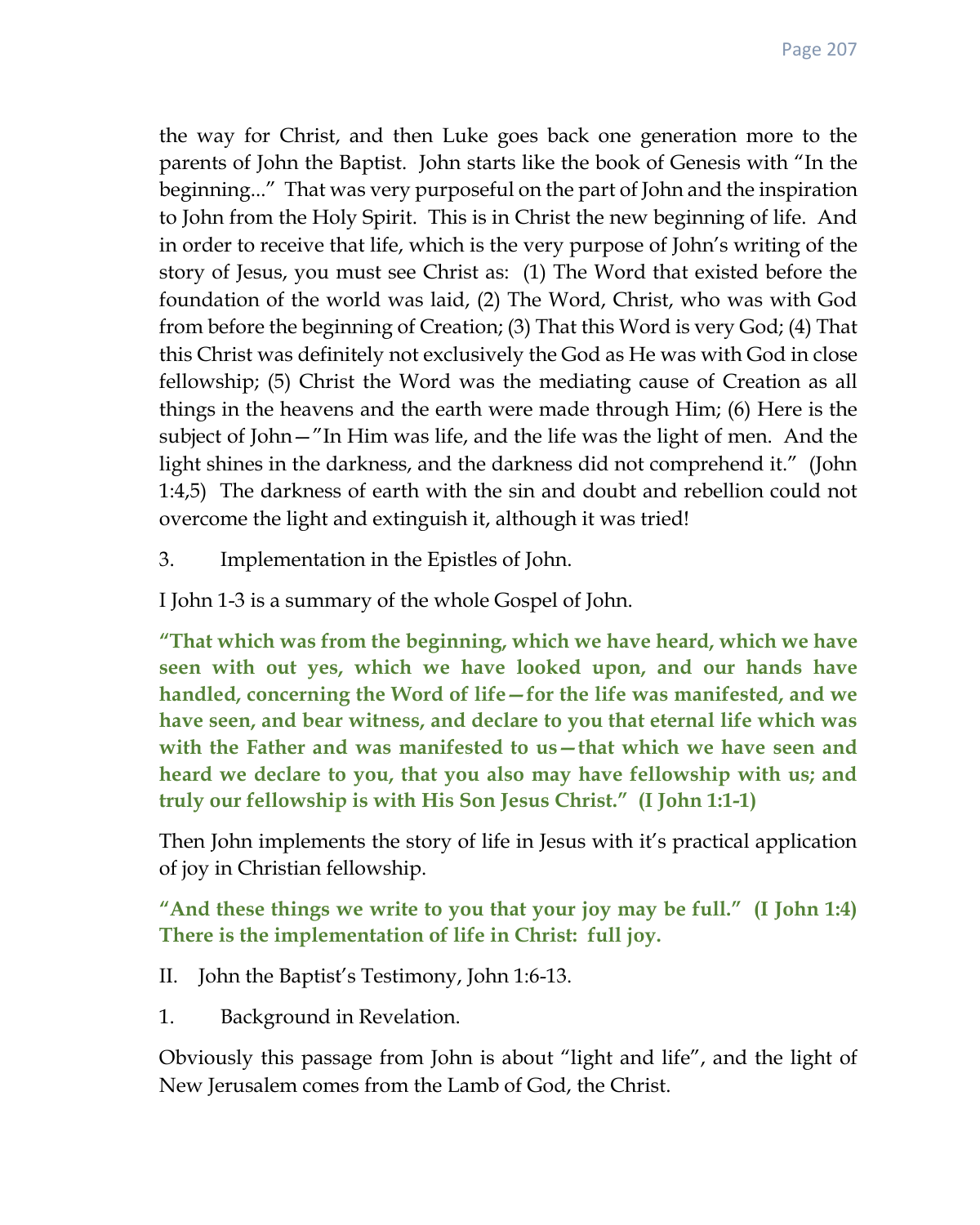**"And I saw no temple in it, for the Lord God Almighty and the Lamb are its temple. And the city had no need of the sun or of the moon to shine in it, for the glory of God illuminated it, and the Lamb is its light." (Revelation 21:22,23)**

Naturally if a person is to eternally enjoy this temple of God and this light of God, then they must begin right now on earth to find a way to get fellowship with that light and life!

2. The Gospel of John.

The Apostle John does not divert from the focus on Christ as the light and life as he introduces John the Baptist as the witness to the Light. **"That (Christ, the Word) was the true Light which gives light to every man who comes into the world." (John 1:9)**

**NOTE: This could be a show stopper right here. That is, moments could be spent on this. In what way does Christ light every man that comes into the world. Certainly, the kind of spiritual light that gives life does not come to every man, so that John must have learned something from the Ascended Christ about physical light, and of Christ as the source of all light in the universe. 3. Implementation in the Epistles.**

**"Again, a new commandment I write to you, which thing is true in Him and in you, because the darkness is passing away, and the true light is already shining." (I John 2:8)** This is true in you and in Christ: that the darkness that tried to comprehend Christ is passing away. Something is getting better on this earth, and that something is the darkness that the light of Christ is overcoming.

"Come and See", The Gospel of John

"Come and See" is the invitation that Jesus gave to His first disciples, the Apostle John being one of them.

"Come and See" is the invitation that Jesus gives to people today. Not the same way as originally recorded at the beginning of the Gospel of John. However, the way is later in John: it is through the Other Jesus, the Comforter, the "alter ego" of Jesus, in other words the Spirit of Christ or the Holy Spirit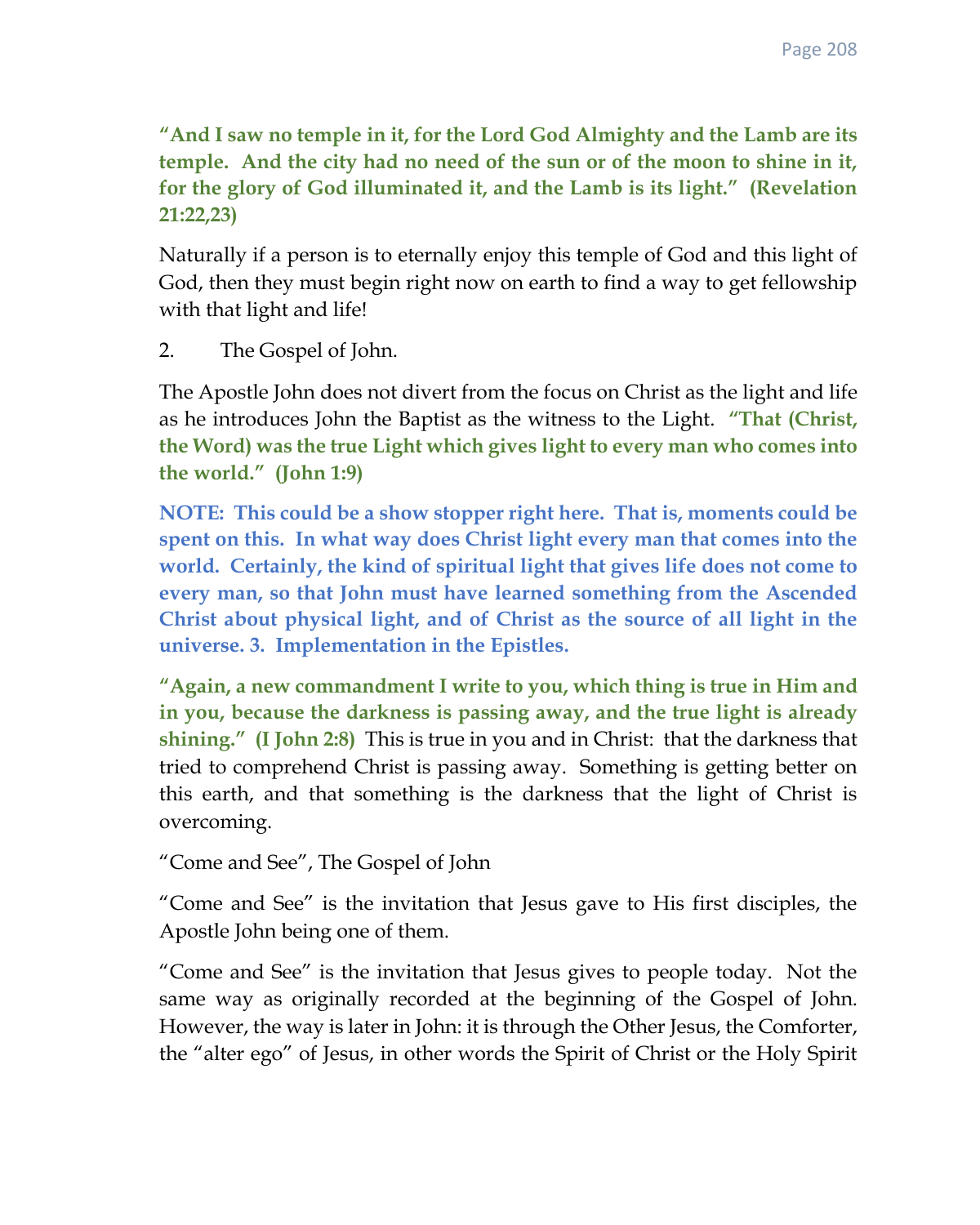who came to take the place of Jesus on earth when He ascended back to the right hand of the Father.

**"And I will pray the Father, and he shall give you another Comforter, that he may abide with you for ever, even the Spirit of truth, whom the world [the American Conscience] cannot receive, because it seeth him not, neither knoweth him, but ye know him; for he dwelleth with you, and shall be in you." (John 14:16,17)**

"Come and See" is the essential gist of the Gospel of John. "Come and See" what Jesus did, what Jesus taught, and the life and death of Jesus.

**"And many other signs truly did Jesus in the presence of his disciples, which are not written in this book: but these are written, that ye might believe that Jesus is the Christ, the Son of God, and that believing ye might have life through his name." (John 20:30,31)** Here is where you begin to see the uniqueness of the Gospel of John as compared to the other Gospels.

1. The "signs". John carefully chose seven of the miracles and Jesus performed from the many, and selected events and teachings closely related to those seven miracles in order to give the focus of John.

2. These Seven Miracles were done in the presence of the disciples. The work of Christ by no means was done in secret. The personal experience of "come and see" is the tone throughout the book.

3. These are written. There was the need for a written record of what John and the other disciples had seen and heard for themselves. There was the need to wrap up the revelations of the New Testament.

4. The goal was simple, evangelism: that men might believe that this Jesus of Nazareth whom they followed was indeed the Promised Messiah or Christ of the Old Testament, and that He was indeed the very, only Son of God.

5. It was evangelism that lead to "life"—"that believing ye might have life through his name."

## **10-1: John the Baptist.**

Since the Apostle John does not use his own name in the book of John, you know that the "John" referenced in the first chapters is John the Baptist. This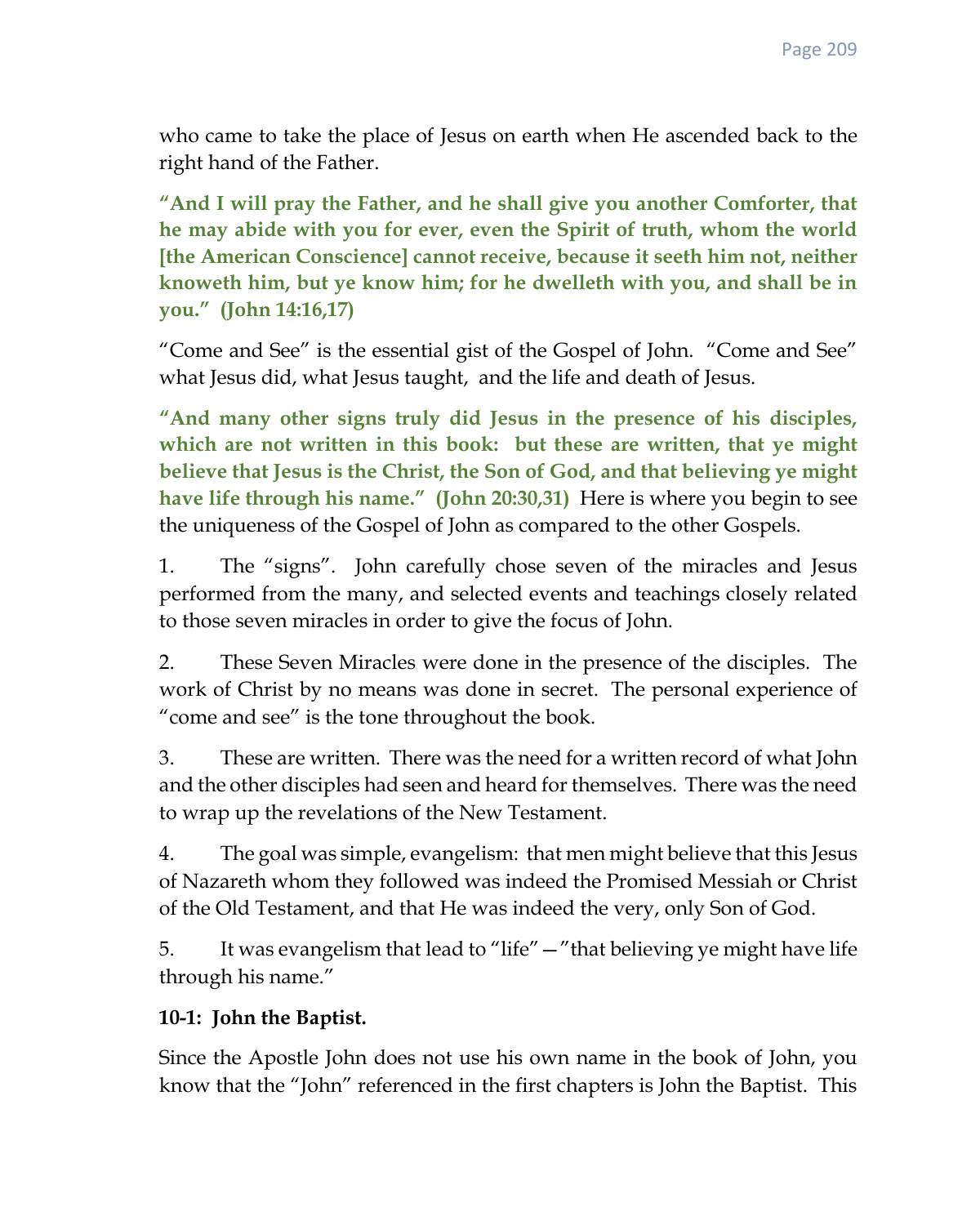is the John who came to prepare the way for Christ. The same John that was prophesied in Isaiah as "the voice crying in the wilderness". Also in Malachi he is referred to as the new Elijah, because he came in the spirit and power of Elijah.

**"The next day John seeth Jesus coming unto him, and saith, Behold the Lamb of God, which taketh away the sin of the world. This is he of whom I said, After me cometh a man which is preferred before me: for he was before me. And I knew him not: but that he should be made manifest to Israel, therefore am I come baptizing with water." (John 1:29- 31)**

1. If again we replace in the text "American Conscience" for "world", we have the encouragement that no matter what shape the collective American Conscience is in or the individual American conscience, Christ came to take away the sin of the American Conscience.

2. By referring to Jesus as the "Lamb of God", a term of sacrifice from the Old Testament, John the Baptist was not only preparing the nation of Israel to listen to Jesus but also preparing them for His death on the cross.

3. The Apostle John uses the quote from John the Baptist about "he was before me" to keep going with the theme of the "Word" who was with God from the beginning. Naturally, as John the Baptist admitted Christ would be preferred before him, He existed before him. 33-2: "COME AND SEE" IS THE EVAGELISTIC INVITATION THAT JESUS GAVE TO HIS FIRST DISCIPLES.

Evangelism is first of all a matter of learning. Jesus did not ask the first disciples to believe immediately, but rather to come and live with him in order to see and learn. Jesus did not first say, "Believe", he said "Come and See". Jesus did not first say, "Repent", He rather said "come and see"; first it was not "be baptized", but "come and see". First things and first, and the first priority is to learn Jesus before believing, repenting, and being baptized. Before working for Christ is believing, and before believing is coming to Jesus in order to learn about Him. These words recorded in John 1 were to two disciples that followed John the Baptist until that John identified Jesus as the Lamb of God, then when they expressed interest in Jesus, He told them to "come and see." One of these two disciples was Andrew, the brother of Simon Peter. Andrew found his own brother and said to him: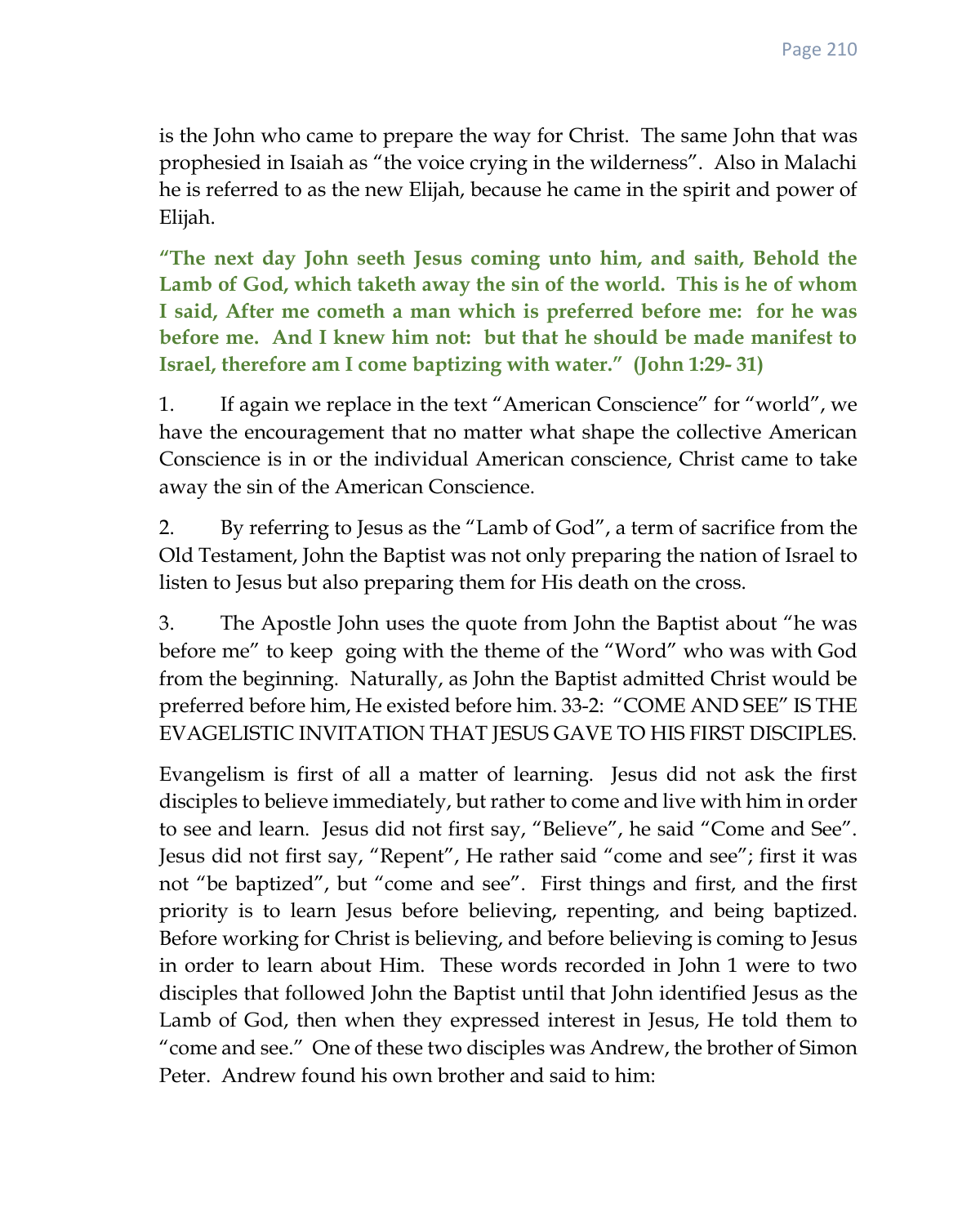# **"We have found the Messias, which is being interpreted, the Christ." (John 1:41)**

**NOTE: You see that Andrew as many others in his generation were looking for the promised Messiah, promised in the Old Testament. In the next chapter of this book we will look at some of those prophetic expectations that were created in the minds of Old Testament readers by the many Old Testament prophecies about the "Christ".**

"And he brought him to Jesus..." Still the greatest thing any brother or friend can do for another person, to bring them to Jesus. It is another way of repeating the invitation of Jesus to "come and see".

## **10-2**: **Come and See Jesus in the Gospel of John.**

Jesus went into Galilee looking for disciples. He found Philip and said, "Follow me." (John 1:43) This is the step beyond "come and see"; and if we are to understand the complete process of learning Christ, then we need to know the difference between coming to see and following Jesus.

```
Step 1: "Come and See". Step 2: "Follow Me".
```
What it comes down to is what did Philip know about Jesus that first disciples did not yet know when the invitation was simply to "come and see". Well, to answer that, we must investigate learning. Educational theory indicates that in general people learn four ways: (1) Rote memory, (2) Example, (3) Trial and Error, and (4) Creativity. We must add a fifth way in order to include the special way that Christ is learned. True, the other four secular ways are also included in the learning process, but without the fifth and special way it is impossible to pass from the simple "come and see" to the "follow Me."

To see this fifth way of learning, we need to look at what Jesus Himself told us about learning in the Gospel of John.

**"It is written in the prophets, 'And they shall all be taught by God.' Therefore everyone who has heard and learned from the Father comes to Me." (John 6:45)**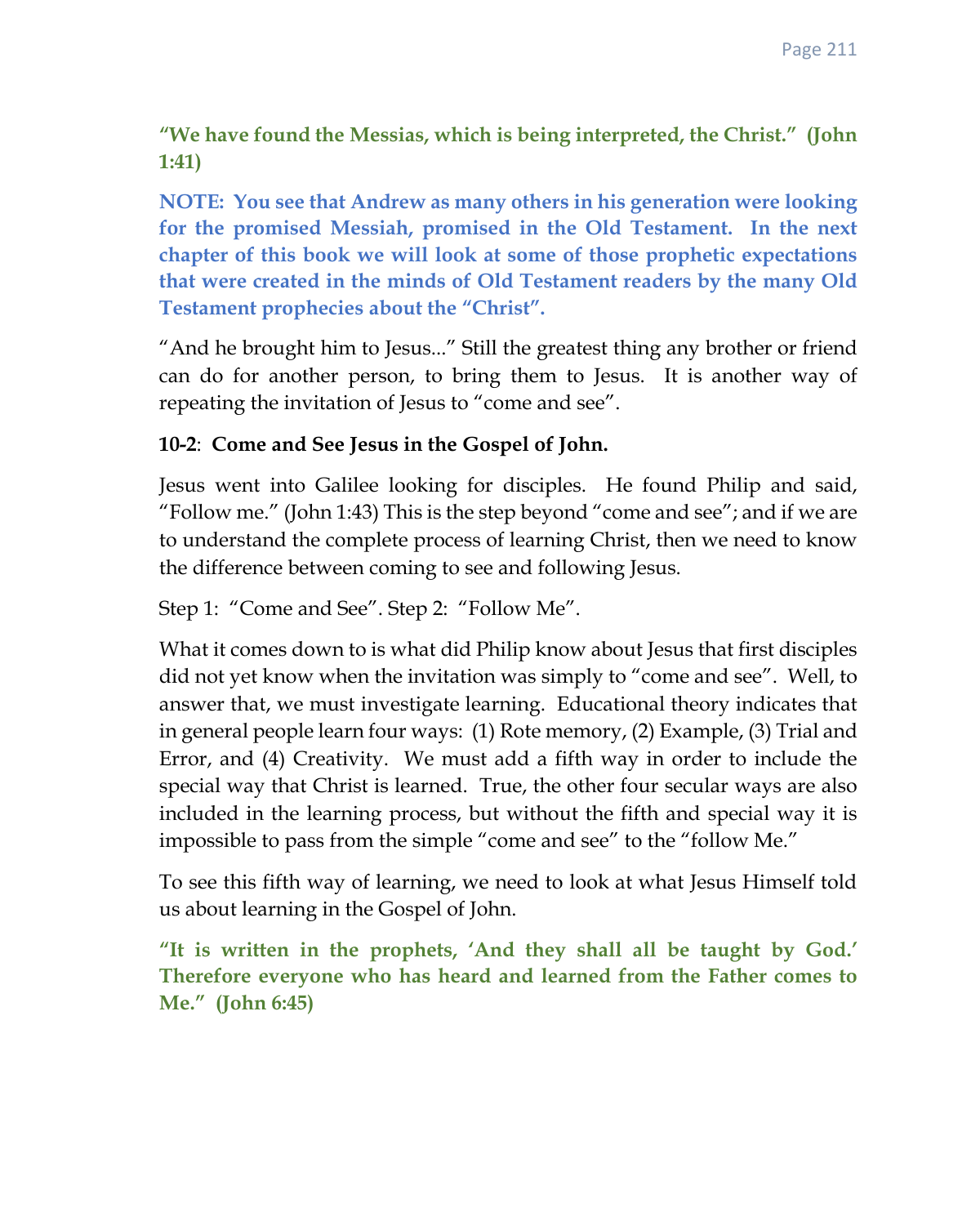1. Those who have heard directly from the Father are those who really learn Christ, heard from the Father through the Word of God and through the Holy Spirit.

2. Those who have learned from the Father are those who come to Jesus.

**"Philip found Nathaniel and said to him: 'We have found him, of whom Moses in the law, and the prophets did write, Jesus of Nazareth, the son of Joseph.'" (John 1:45)**

Nathaniel was skeptical. He asked: "Can there any good thing come out of Nazareth?" (John 1:46) (NOTE: Nazareth had a bad reputation in the time and generation of Nathaniel.

Philip had learned by example from Jesus. Philip said to Nathaniel, "Come and See." Those who are skeptical, Phillip not being one of those since he immediately received the invitation to "follow me", must "come and see" more than those who are not skeptical; and later in this book we will discuss not only the importance of hearing the Word of God in believing, but also the important of "evidence" in believing.) Jesus knew men even as He knows men today. He immediately took care of the skepticism. He provided Nathaniel with "evidence" for believing in Him as the Son of God.

**"Jesus saw Nathaniel coming to him, and saith of him, 'Behold an Israelite indeed, in whom is no guile.'" (John 1:47)**

- 1. Nathaniel was a real Israelite.
- 2. Nathaniel was sincere about being an Israelite.

Jesus replied: "Before that Phillip called thee, when thou wast under the fig tree, I saw thee." (John 1:48) With a little demonstration of His powers as the Son of God, Jesus showed Nathaniel that He could exhibit the all-seeing capabilities of God the Father. How quickly it worked on Nathaniel! Instantly Nathaniel passed from the sceptic who must "come and see" to the disciple that is ready to "follow Me."

**"Nathaniel answered and saith unto him, Rabbi, thou art the Son of God; thou art the King of Israel." (John 1:49)**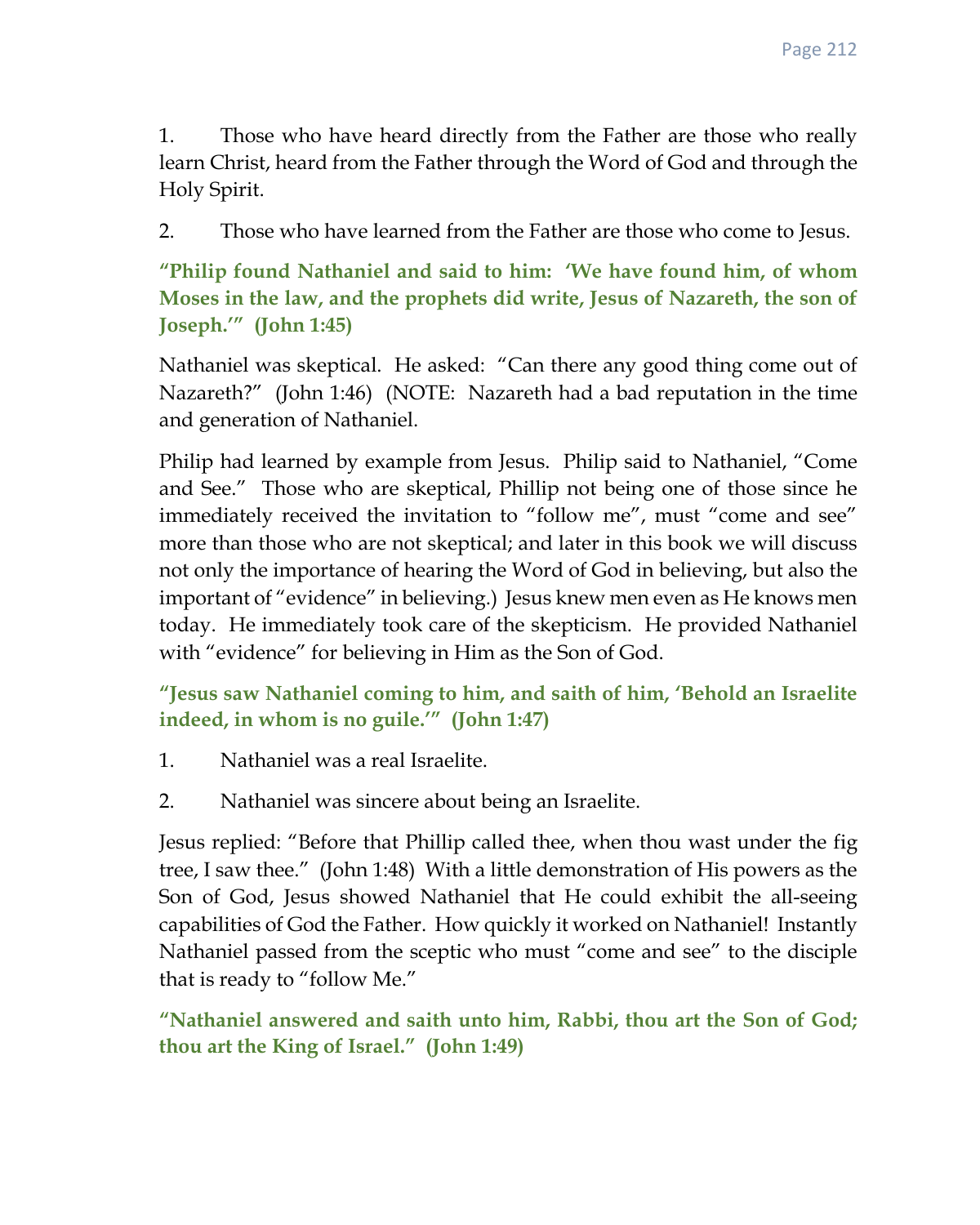This identified Jesus of Nazareth in the mind of Nathaniel, the former sceptic, as: (1) The Son of God, and (2) as the King of Israel, the Prophet Messiah of the Old Testament.

**"Jesus answered and said unto him, Because I said unto thee, I saw thee under the fig tree, believest thou? thou shalt see greater things than these." (John 1:50)**

This was not a reprimand. It was rather an invitation to see more and believe more. Seeing Nathaniel under the fig tree was only a minor miracle, Nathaniel would see much more godlikeness in the miracles that Jesus would perform in his presence as in the presence of the other disciples. (NOTE: See how carefully John has selected what he writes in the Gospel of John. "the Son of God" from Nathaniel reinforces the preface of John where Jesus is the "word" with God and is God, and where a very minor miracle with a promise from Jesus of seeing much more, is preparation for the seven magnificent miracles around which the Gospel of John is weaved.)

#### **10-3: "Come and SEE" is the Invitation of Today.**

"COME AND SEE" IS THE INVITATION THAT JESUS EXTENDS IN THIS DAY AND TIME AND THAT TELLS US SOMETHING ABOUT JESUS HIMSELF. A person recently said to me in an attempt to justify his lack of interest in Christianity, *"There is so much confusing about the Bible: all those translations, the priests had their own ax to grind and sins in their own lives, and the manuscripts have gone through so many languages."*

To which I replied simply: "Since there are 66 books in the Bible, what I do is to compare one book against the other 65."

That is what will be done in this volume and the other of the seven volumes of THE LEARNING CHRIST NEW TESTAMENT COMMENTARIES. In the science of "hermeneutics", or the science of Biblical interpretation, it is called comparing scripture with scripture. For example, you will find that it is the same Jesus being quoted in Matthew as in John. You will find that what Jesus says and does in John is consistent with what Jesus says and does in Matthew. For that reason, Matthew is quoted now on what Jesus said in other words with the equivalent of "come and see". Actually it really goes a little beyond "come and see", which John also does as we will see later.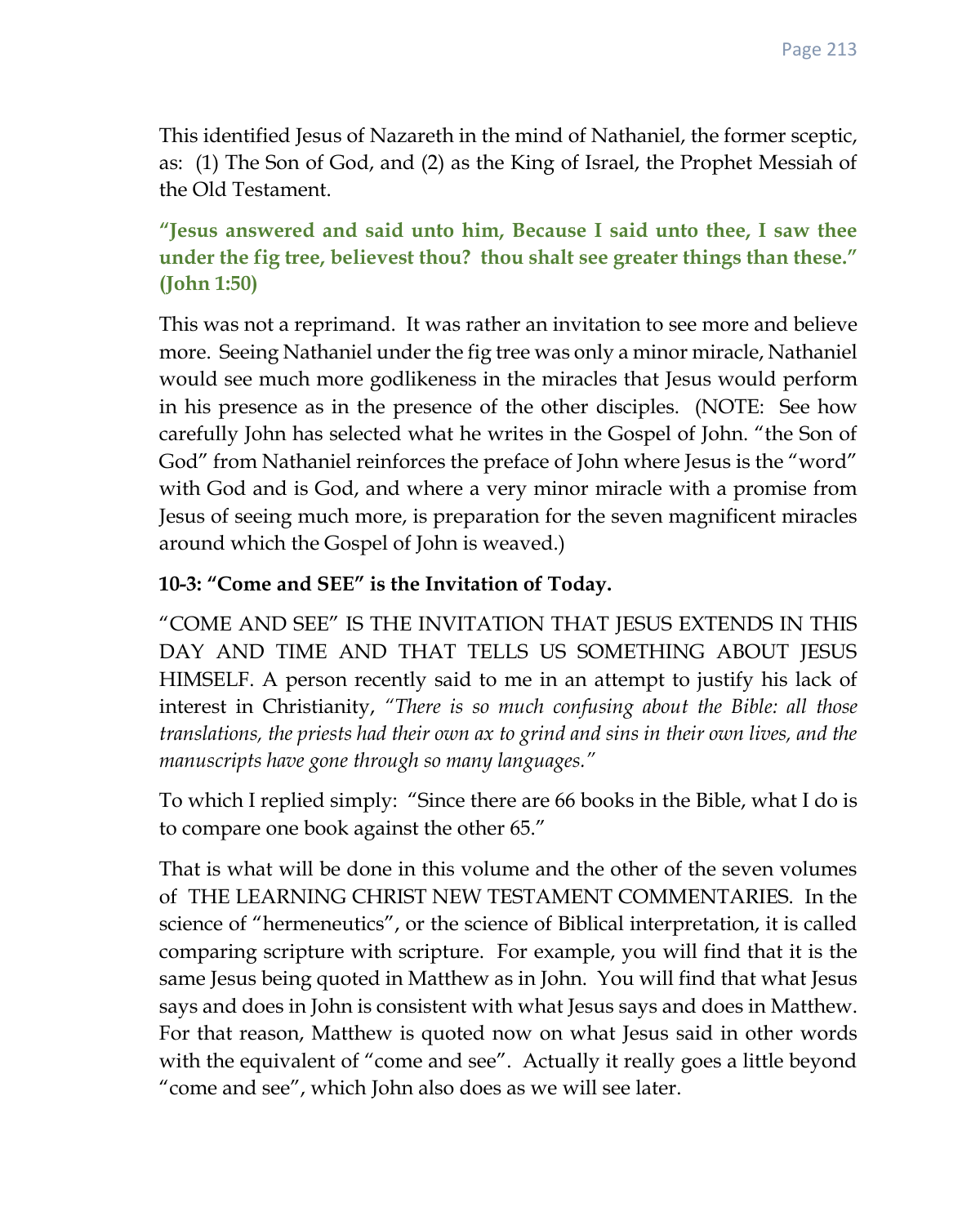**"Come unto me, all ye that labour and are heavy laden, and I will give you rest. Take my yoke upon you, and learn of me; for I am meek and lowly in heart: and ye shall find rest unto your souls. For my yoke is easy, and my burden is light." (Matthew 11:28-30)** See how that goes beyond "come and see" and even beyond "follow me". Recently as I was driving along after my daily prayers, and thinking of some of the problems that I would commit to Christ since He "cares for me", I was warmed within as I saw the billboard of the sign with the fireman carrying the child to safety and the word "Gotcha". God and God through Jesus with much more power to carry it out says to the Christian disciple, "Gotcha!"

- 1. It is a today invitation.
- (1). It is an invitation to those that work for a living.

Jesus has a preference, and always has, for the blue collar worker over the white color worker. Not only is it difficult for the rich and wise to believe, but the preference for the Gospel of Christ in the Bible is for the poor and humble in status. Those that "labour and are heavy laden."

(2). It is an invitation to those that are heavy laden.

The invitation becomes more general here, for truly the rich and wise are as heavily laden with problems as are the poor and laborer. While the wise and established in this world have more of a problem with the special learning of Christ from God the Father, this general invitation is to the educated and uneducated, the down and outers as well as the up and outers, to the wealthy and the poor, and to the established as well as the struggling.

(3). It is an invitation for rest.

The Shepherd of the Old Testament is one with the Shepherd of the New Testament. Even as we can say of the Shepherd of the Old Testament, "Our Father which art in heaven..." and "He maketh me to lie down in green pastures..." and "He restoreth my soul", so also we can say of the Shepherd of the New Testament He "will give you rest."

(4). It is the invitation to take a yoke.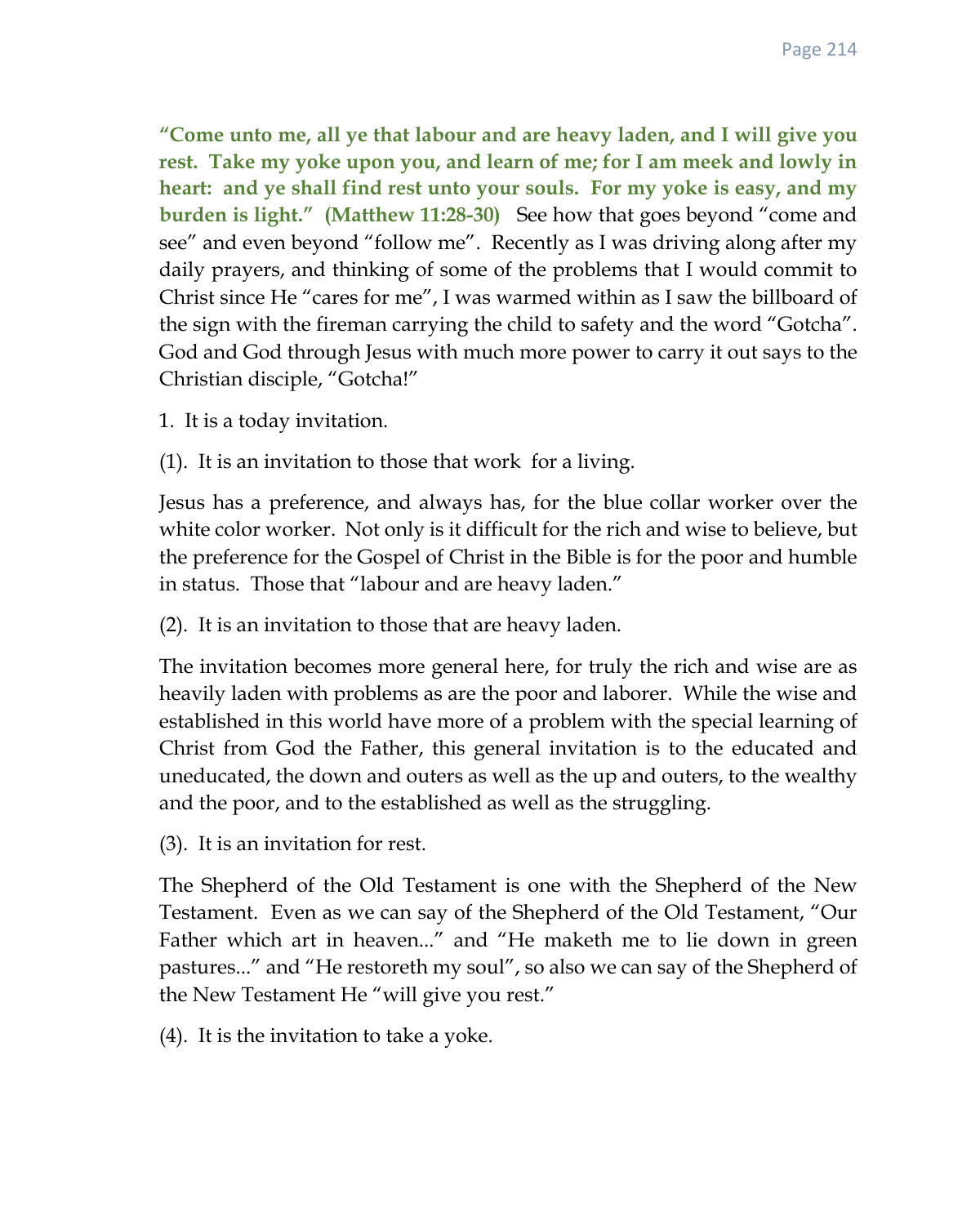The invitation is also a call to the discipline of discipleship. The yoke like the yoke on the oxen is a discipline of direction and dedication in life. "Take my yoke upon you and learn of me..." However, the yoke is easy and the burden is light.

(5). It is an invitation to learn. We need a reminder that this is what disciple means, a learner. The first disciples called Jesus "Rabbi", or Teacher before they called Him Master or Lord. The "come and see" was an invitation to come and learn. When these first disciples asked Him, "Where do you live?'" it was really a question of how do you live and what is your life-style?

2. The Invitation to "Come and See" tells us something about Jesus Himself.

(1). Jesus is Meek.

Jesus is a supervisor that is concerned about His disciples. He will not beat them down or expect of them what they are not capable of doing. He will patiently teach and guide disciples.

He will give them what is best for they life and career as a disciple.

(2). Jesus is Lowly in Heart.

Jesus in not like the rich and powerful. Or even Christians who want to be bossy and exercise control. He is like among the humble folk. Even as Jesus taught that "blessed are the poor in spirit", another way to say the humble, and blessed are they that mourn, and blessed are the meek, and merciful, and pure in heart, and blessed are the peacemakers, first of all He offers all these things to disciples that will first "come and see" and then "follow me."

# **10-4: "COME AND SEE" IS THE CONTINUING AND PRESENT INVITATION OF THE SPIRIT OF CHRIST, THE HOLY SPIRIT.**

John's stay on the isle of Patmos put him in the authorship business: not only did he with the revelations of Revelation get the word "Word" for Christ with which to start the Gospel of John, but also he received as recorded in Revelation 22:17 the primary invitation of the Gospel of John.

**"And the Spirit and the bride say, Come. And let him that heareth say, Come. And let him that is athirst come. And whosoever will, let him take the water of life freely." (Revelation 22:17)**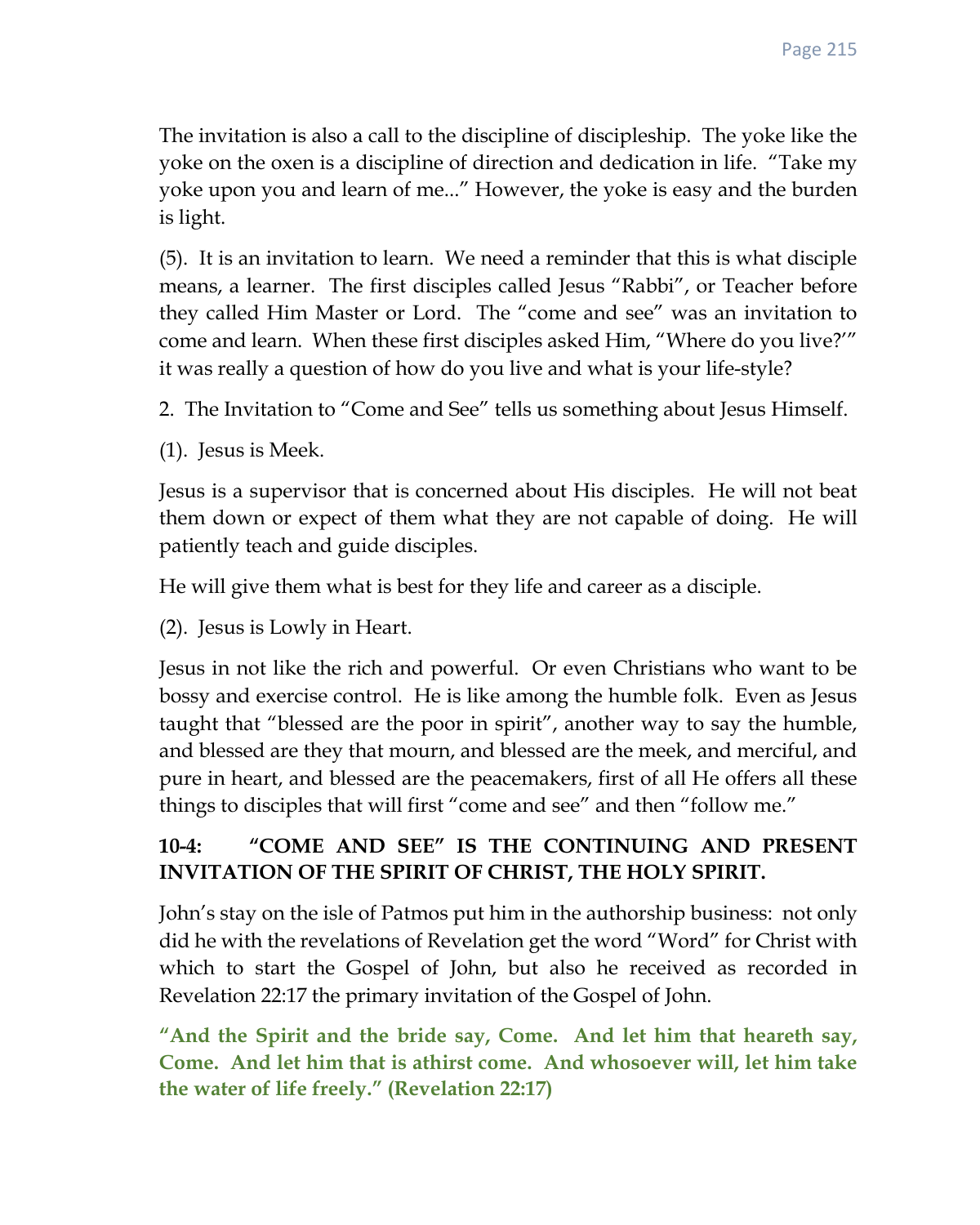Come, Come, and Come in the book of Revelation as an introduction to the Gospel of John. Behind Revelation all the Gospel of John has to do is add the "See". See what Jesus said, See what Jesus taught, and See the character of Jesus: then when His life on earth is over, See how the Holy Spirit continues the work of Jesus on earth. The best way to visualize the relationship between the work of Jesus and that of the Holy Spirit is to consider the Holy Spirit as the Spirit of Jesus at work on this earth. Before Jesus lived on this earth, during Old Testament times, the Spirit of Jesus was at work among the authors of the Old Testament writing Scriptures; and after Jesus Ascended to the right hand of the Father, the Spirit of Jesus came back, sent by and from the Father, in a more powerful and more democratic fashion.

"And it shall come to pass in the last days, says God, that I will pour out of My Spirit on all flesh; your sons and your daughters shall prophesy, your young men shall see visions, your old men shall dream dreams. And on My menservants and on My maidservants I will pour out My Spirit in those days; and they shall prophesy. I will show wonders in heaven above and signs in the earth beneath: blood and fire and vapor of smoke. The sun shall be turned into darkness, and the moon into blood, before the coming of the great and notable day of the LORD. And it shall come to pass that whoever calls on the name of the LORD shall be saved." (Joel 2:30 and Acts 2:17-21)

1. Recall this is a prophecy from the Prophet Joel which the Apostle Peter said was being fulfilled before their eyes on the first day of Pentecost after the Ascension of Jesus.

2. This is in the "last days".

3. See the democratic outpouring of the Holy Spirit, the Spirit of Christ, with the Spirit on all flesh, the young men, the old men, the men and women.

4. Since one day is to God as a thousand years and a thousand years as one day, the first coming of Christ blends in together with the Second Coming in the "great and notable day of the LORD."

5. The most significant aspect of those days between is that "whoever calls on the name of the LORD shall be saved."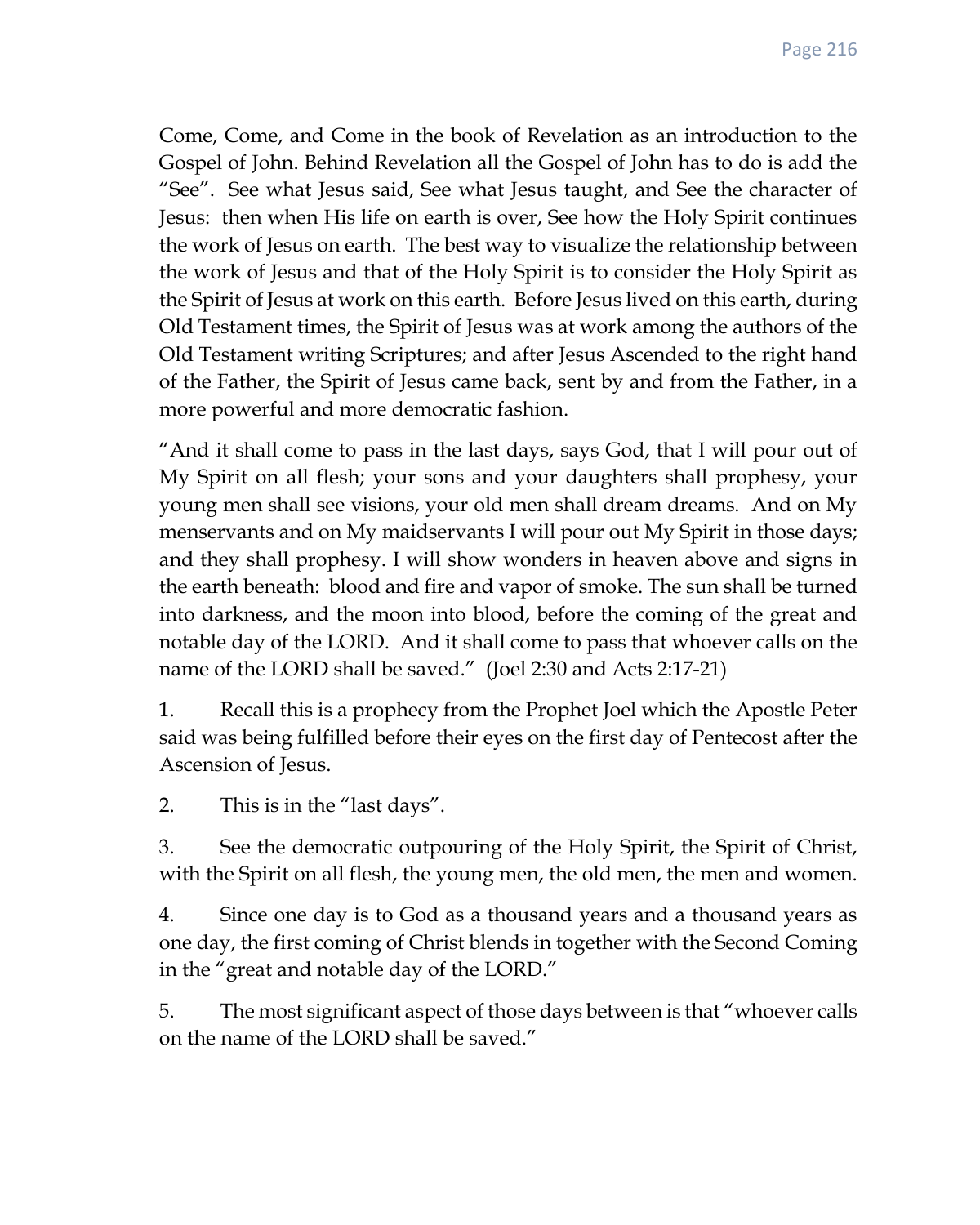So...the "bride" says COME in Revelation 22:17. The bride is, of course, Christ: "I Jesus", we read in verse 16 of Revelation 22. It is the root and offspring of David and the bright and morning star who says "Come" first in Revelation and then in the Gospel of John in the sequence of writing. Or in the actual historical sequence first during His life on earth as recorded in the Gospel of John and then in the book of Revelation that occurred after His Ascension back to the right hand of the Father.

Everyone that hears says "Come". All Christians that have personal experience because of their listening to the Holy Spirit say "Come." The Spirit says COME.

Let everyone that is thirsty COME.

Jesus said that He was "the bread of life" and "the water of life", and the Holy Spirit today reminds us of those facts. As Jesus taught:

**"Nevertheless I tell you the truth; it is expedient for you that I go way: for if I go not away, the Comforter will not come unto you; but if I depart, I will send him unto you. And when he is come, he will reprove the world of sin, and of righteousness, and of judgment..." (John 16:7,8)**

1. The Spirit reproves the world of sin.

Jesus explains further in the next verse (John 16:9) that the primary sin is that of unbelief: "of sin, because they believe not on me..."

The only condemning sin that Jesus and the Spirit are concerned about is the sin of unbelief. The sin of unbelief is the only unforgivable sin. The Spirit works with men today to remind them that Jesus is the Lamb of God that takes away the sin of the world, the Spirit reminds men that Jesus is the Christ, the Promised Messiah; and the Spirit reminds men that Jesus of Nazareth was and is the Son of God.

NOTE: This is a problem with the American Conscience today especially as practiced by the fundamentalists. They try to usurp the work of the Holy Spirit, themselves desiring to reprove the rest of the world of sin, of righteousness, and of judgment. This besides making themselves feel godlike, also eases the guilt of their own conscience and provides a certain superiority complex.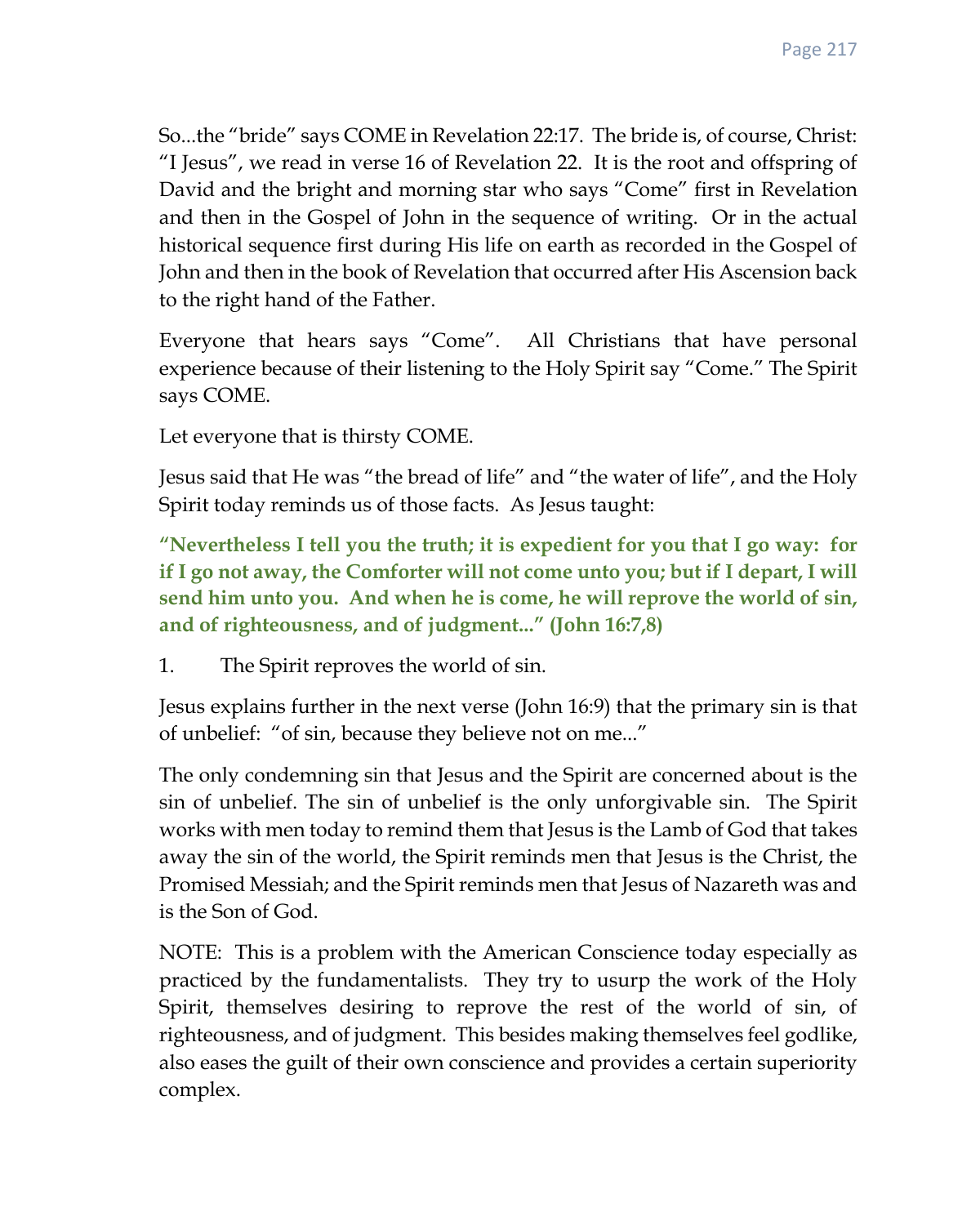2. The Spirit reproves the world of righteousness.

"...of righteousness, because I go to my Father, and ye see me no more..." (John 16:10) We can not see Jesus today exactly as the first disciples did in flesh, but the Spirit was sent to remind us of what Jesus is like. Jesus is righteousness and when we look at the character and works of Jesus and the teachings we see righteousness.

3. The Spirit reproves the world of judgment.

Simultaneously while the Spirit is at work in the world today reminding us of sin and righteousness, He is also reminding us of the judgment to come if we do not believe on Jesus as the Lord Jesus Christ, the Son of God.

"...of judgment, because the prince of this world is judged..." (John 16:11)

The New King James Version calls this "prince of this world" the "ruler of this world." This is of course Satan! He is the top leader in the "world" that is to be shunned: He is the top leader in the world of the American Conscience. So if the top is judged so also will be all that chose to follow Satan in the rejection of the Lord Jesus Christ through unbelief.

You see how this rejection is more than a disbelief, for you know that Satan having been an angel in heaven knows that Jesus is the Son of God. Unbelief is a positive rejection of the Lordship of Jesus over life, a rebellion, if you will, against the high God of the universe.

# **10-5: "COME AND SEE" IS THE ESSENTIAL GIST OF THE BOOK OF JOHN!**

(NOTE: To contend for the faith is to take the faith back from the simulators of Christianity. They simulate Christianity in that they replace methods and a sensitized American Conscience with the correct learning of Christ. The manner in which the faith is taken back from them is: (1) Identify their status, popularity, nice suits and buildings for what they are (contrast what you know about the way Christ lived with what you see today); (2) put doctrines especially the doctrine of Christ up front in priority beyond their methods; (3) Provide examples of how Christ is learned since there are some Christians left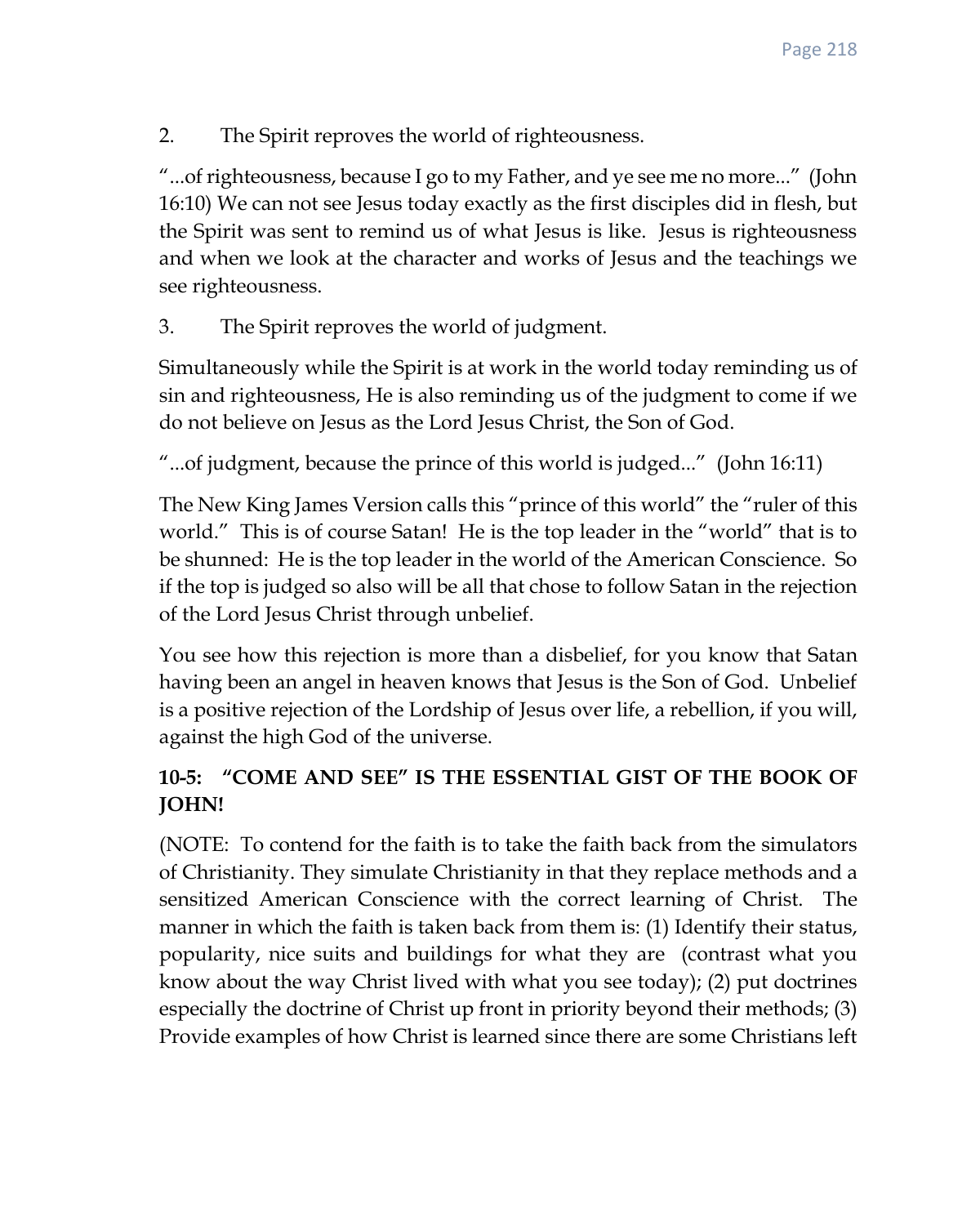in the fundamentalists churches that are overwhelmed, leaderless, and surrounded.)

"Come and see" is the invitation of the Gospel of John. It is an invitation to read about, to hear about, and then later to believe in Jesus as the Christ, the Son of God.

John the Apostle tells the reason that he wrote the Gospel of John.

**"And many other signs truly did Jesus in the presence of his disciples, which are not written in this book: but these are written, that ye might believe that Jesus is the Christ, the Son of God; and that believing ye might have life through his name." (John 20:30,31**) You must see some similarity between "the signs on the earth beneath" of Acts 2 and Joel with the "signs" of Jesus in the Gospel of John. Indeed the last days shows signs above and below!

1. Jesus did "signs" in the presence of His disciples. What are signs? Signs are something that you can see, the essential gist continues of coming in order to see.

a. The character of Christ is a signs. The thief on the cross said, "We are being crucified justly, but He has done no wrong."

b. The teachings of Jesus are signs. It was said of Jesus when he was on earth and is still said of him today that "Never man spake like this man."

c. The works of Jesus are a sign. When Jesus turned the water into wine, or walked on water, or made the deaf to hear and the lame to walk, it was a "sign" from God that this Jesus of Nazareth was the very Christ. Nicodemus said to Jesus as other have:

**"Rabbi, we know that thou art a teacher come from God: for no man can do these miracles that thou doest, except God be with him." (John 3:2)**

d. The death of Christ on the cross was a sign. As John the Baptist said, This was the Lamb of God—the Lamb which God provided—taking away the sins of the world.

e. The resurrection of Christ was a sign. Where else have you heard of God bringing someone from the grave on the third day. And it is easily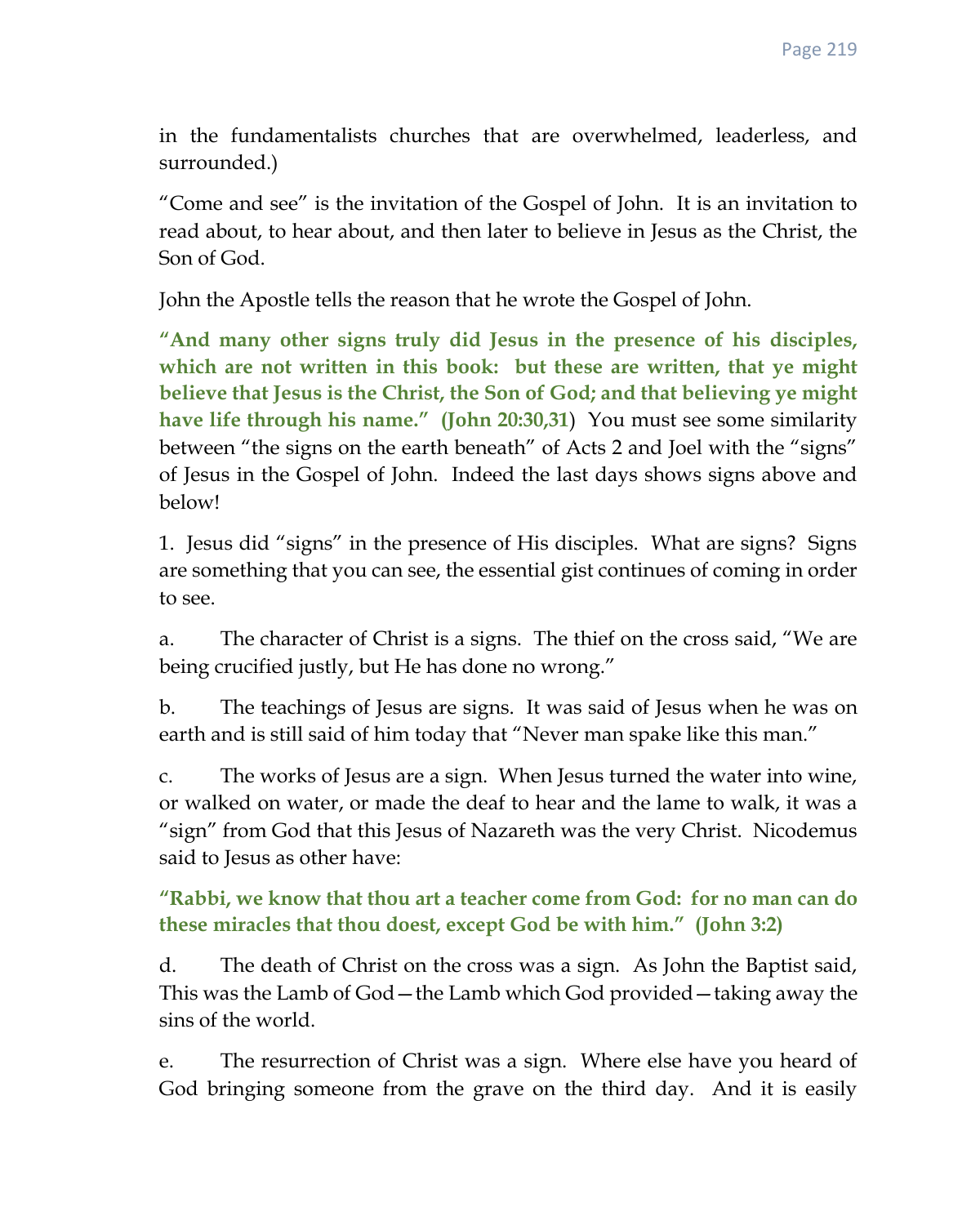verifiable as a fact that would stand up in a court of law. As Peter said on the first day of Pentecost after the resurrection, "This Jesus hath God raised up, whereof we all are witnesses." (Acts 2:32)

2. To be a personal and reliable witness was the purpose of John's writing of the Gospel of John. Jesus did these signs in the very presence of John and the other disciples. Nothing was done secretly.

3. John was selective about the signs that are recorded in the Gospel of John. Jesus performed many works and miracles, some in Matthew, others in Mark and Luke, and not all recorded.

**"And there are also many other things which Jesus did, the which, if they should be written every one, I suppose that even the world itself could not contain the books that should be written." (John 21:13)**

John was selective to achieve the goals of (1) Come and see, and then (2) believe and have life.

**"But these are written, that ye might believe that Jesus is the Christ, the Son of God; and that believing ye might have life through his name." (John 20:31)**

4. The correct response to the Gospel of John is to believe.

It is written for no lesser purpose but that you the reader might have everlasting life after death and abundant life on this earth. The book of Revelation describes it as out of the belly comes rivers of living water.

a. The Gospel of John is the Gospel of Belief. The word "believe" is mentioned an overwhelming number of times in John.

b. It is a selective belief in Jesus of Nazareth as the Son of God, as the Promised Messiah or Christ of the Old Testament. It selective belief is to believe as John the Baptist said that Jesus is the Lamb of God that takes away the sins of the world; to believe like John the Apostle recorded that "He is the Christ"; to believe like Phillip told Nathanael, "We have found him, of whom Moses wrote in the law and the prophets, Jesus of Nazareth, the son of Joseph." (John 1:45)

**10-6: In John 3 we have Nicodemus coming to see Jesus.**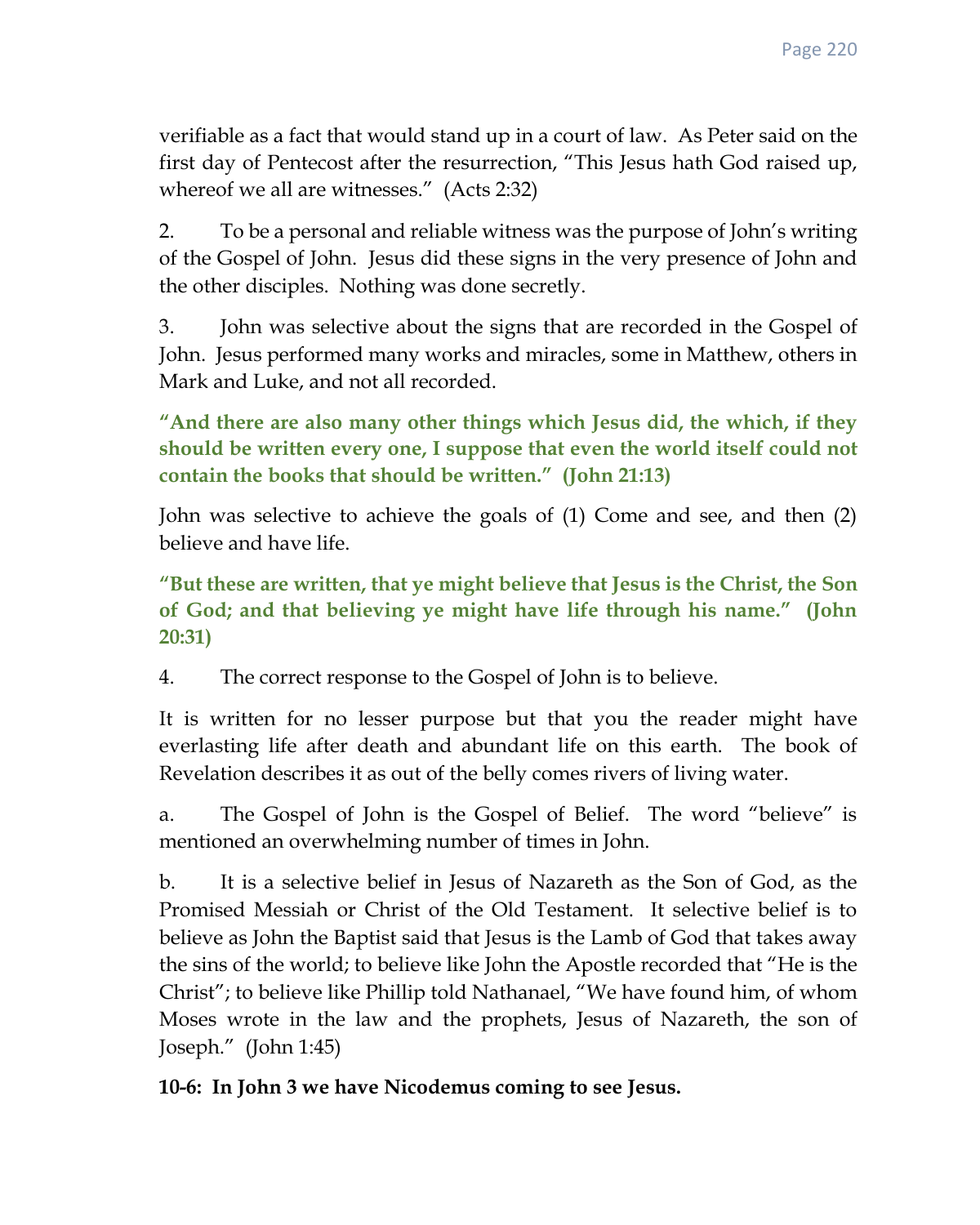"There was a man of the Pharisees, named Nicodemus, a ruler of the Jews: the same came to Jesus by night..."

This tells us four things about this "man" that came to see Jesus: (1) he was a Pharisee; (2) his name was Nicodemus; (3) he was a ruler of the Jews; and (4) he came secretly at night.

1. Nicodemus was ruler of the Jews.

The Roman government was in power, but they permitted each culture they dominated to retain their own form of government. For the Jews, it was the Sanhedrin that ruled both the politics and religion of Israel. In fact, the religious laws were also the laws of the nation. You will recall that Paul was a lawyer before he became a Christian, and that meant that he was trained in the religious laws which were the laws of the nation. Well, Nicodemus was a member of that religious and political and even social ruling body, the Sanhedrin.

Later in the gospel of John, it will be members of the Sanhedrin that plot to put Jesus to death lest the Romans come and take away their place and their nation; later in John, it will be the Sanhedrin, or at least the Pharisees and chief priests of that body, that look for Jesus during the Passover; and later in John, it will be member of this body, with help from Judas, that come to arrest Jesus. You see that this Sanhedrin was very concerned about their status as religious and political leaders in the nation—they didn't want to lose it—and they did not want to lose their status in the Roman Empire. (It reminds you of certain Baptist churches today who are so fearful of losing their position in the association and in the Southern Baptist Convention.) And we must also recall the statement from the Bible that it is very difficult for a person of wealth and status to become a Christian.

#### **"For you see your calling, brethren, that not many wise according to the flesh, not many mighty, nor many noble, are called."**

And this was what Jesus had in mind when He said that it was harder for a rich man to go to heaven than it is for a camel to go through the eye of a needle. Why? Simply the status, position, wealth, and possessions get in the way of putting Christ first in life. However, we do know looking ahead in the story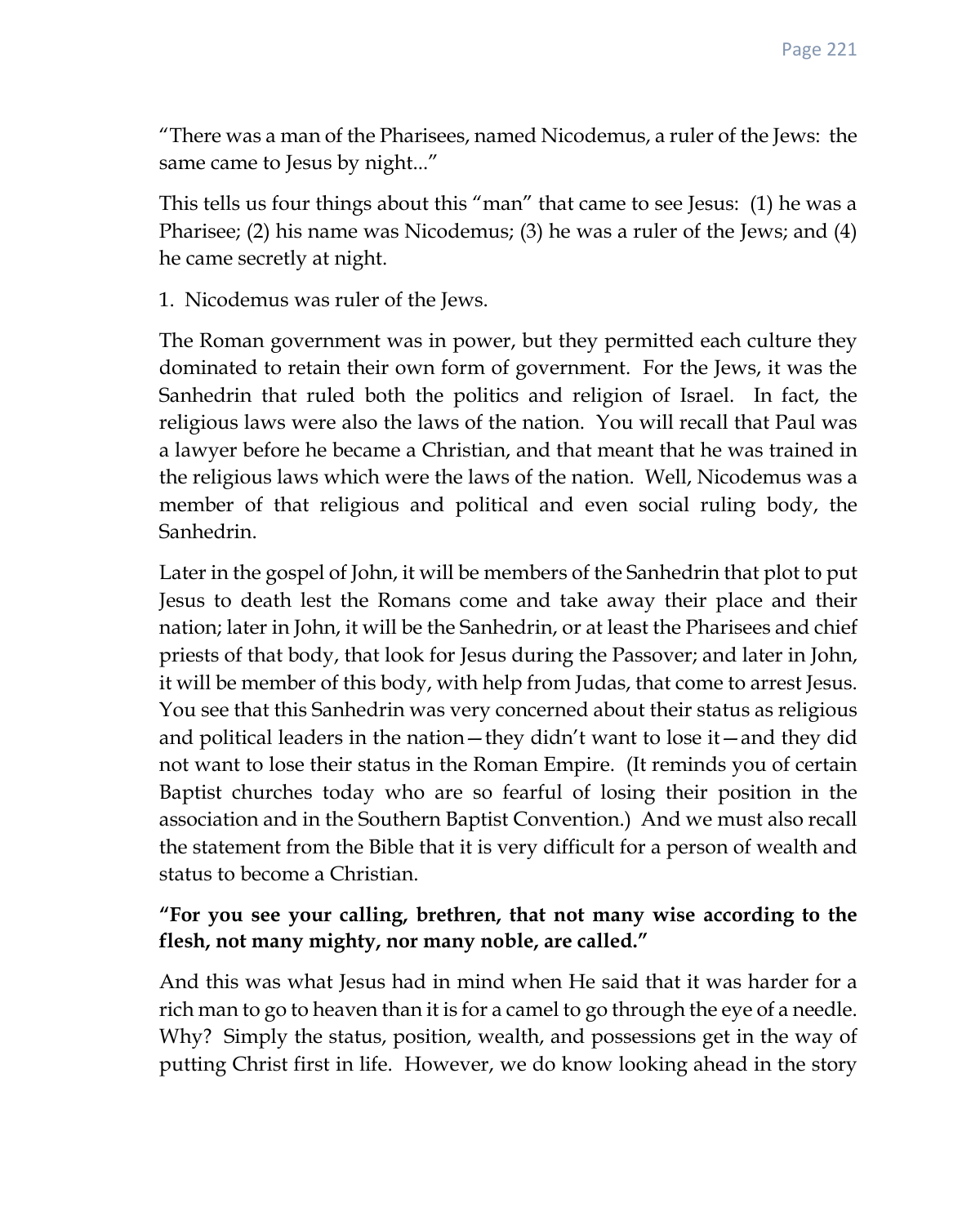that Nicodemus did take seriously the teachings of the new birth, but that is for later.

2. Nicodemus was a Pharisee.

There were two parties in the Sanhedrin: the Sadducees that did not believe in a resurrection from the dead and the Pharisees that did; yet it was primarily the Pharisees that made themselves an enemy of Jesus which seems strange since believing in the resurrection, one of their main accusations against Jesus was that He would rise from the dead on the third day. John the Baptist condemned both of these religious and political parties.

**"But when he (John the Baptist) saw many of the Pharisees and Sadducees come to his baptism, he said unto them, O generation of vipers, who hath warned you to flee from the wrath to come."**

The most stinging accusations that Jesus made against people or groups of people while on earth was against the Pharisees and Sadducees. Just before chapter 3 of John and in the second half of chapter 2, Jesus has an encounter with the Pharisees and Sadducees in the temple at Jerusalem. Jesus said they were making His Father's house a den of thieves and mon-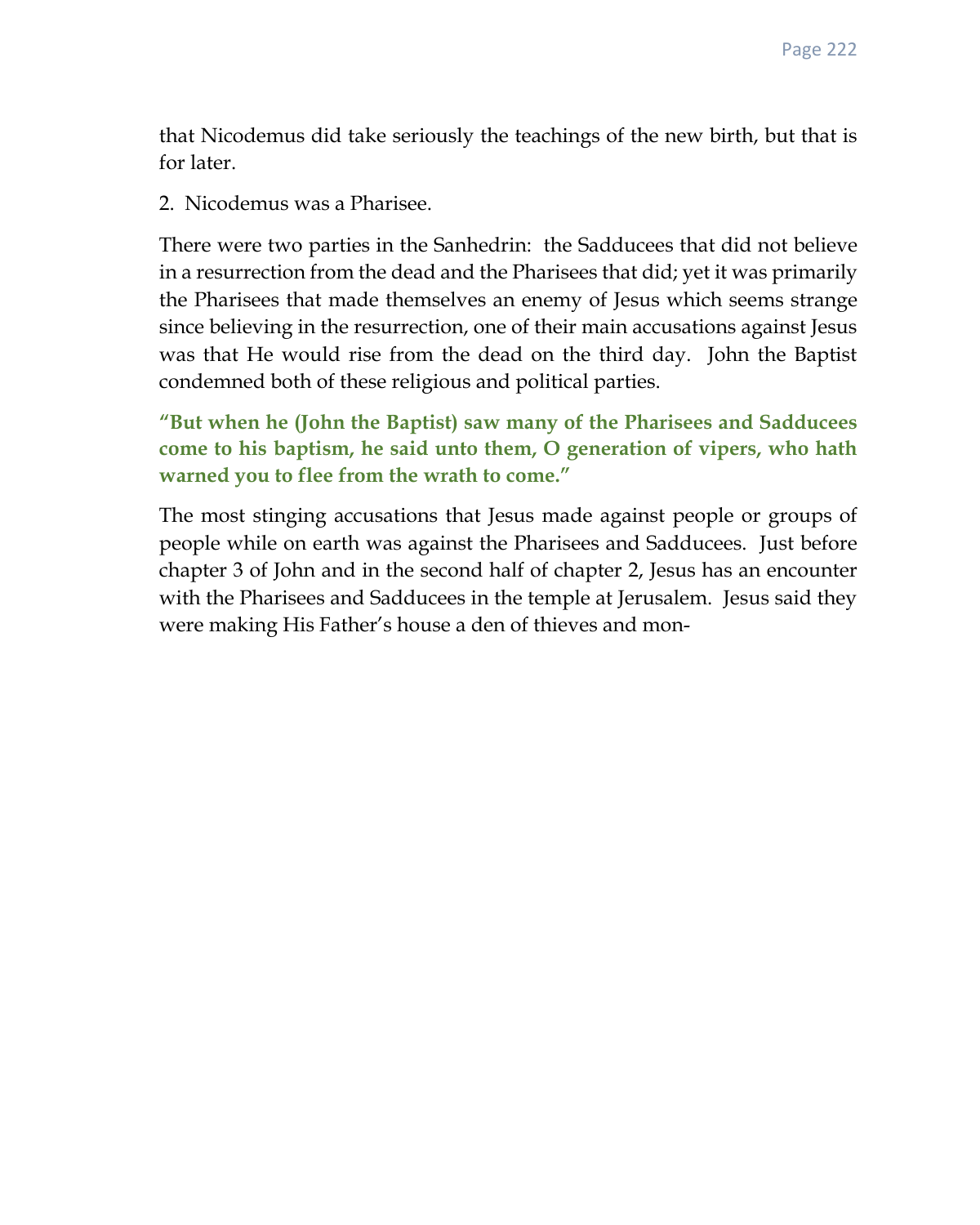# Chapter 11: Signs for Believing in Jesus from the Gospel of John.

# **11-1: We Preach Christ: The Seven Signs of the Gospel of John.**

People who study the Bible know that the chief subject of the Bible is the Lord Jesus Christ. If I had only one sermon to preach or a last sermon to preach it would have to be on Christ! The Apostle John was overcome by what was shown him in the book of Revelation, so that by the time the revelations had built up in Revelation 19 he was about to fall down and worship the one presenting him the revelations. The revelator told him, "Don't do that!"

And then told him what John and all of us should do: "worship God: for the testimony of Jesus is the spirit of prophesy." (Revelation 19:10) Today we worship God; today we do so by a testimony to Jesus; this is the real spirit of all prophesy.

I. What do we learn about Jesus from the book of Revelation that will contribute to our testimony about Him, and add to the spirit of prophesy. It will also assist us in the worship of God.

1. The introductory words of Revelation 1 and the vision John recorded of the Risen and Ascended Christ enhance that testimony, spirit of prophesy, and worship.

(1). The very first words of Revelation (1:1) tell us that it is the "Revelation of Jesus Christ". We might be inclined to forget that in our curiosity and need to know about future things. It is primarily the Revelation of Jesus Christ. That is what is meant by the fact that the very spirit of prophesy is the testimony of Jesus. Further God gave this Revelation of Jesus Christ to Christ.

(2). Notice in Revelation 1:2 what the Apostle John is really writing about and therefore bearing record to in the order of priority: (1) The Word of God, and recall that it is in the book of Revelation that the secret name for Christ is revealed as the "Logos", the Word of God; (2) the testimony of Jesus Christ; and (3) all things that he saw. The predictions and world events are third to the testimony of Jesus and to a record of the Word of God.(3). John begins a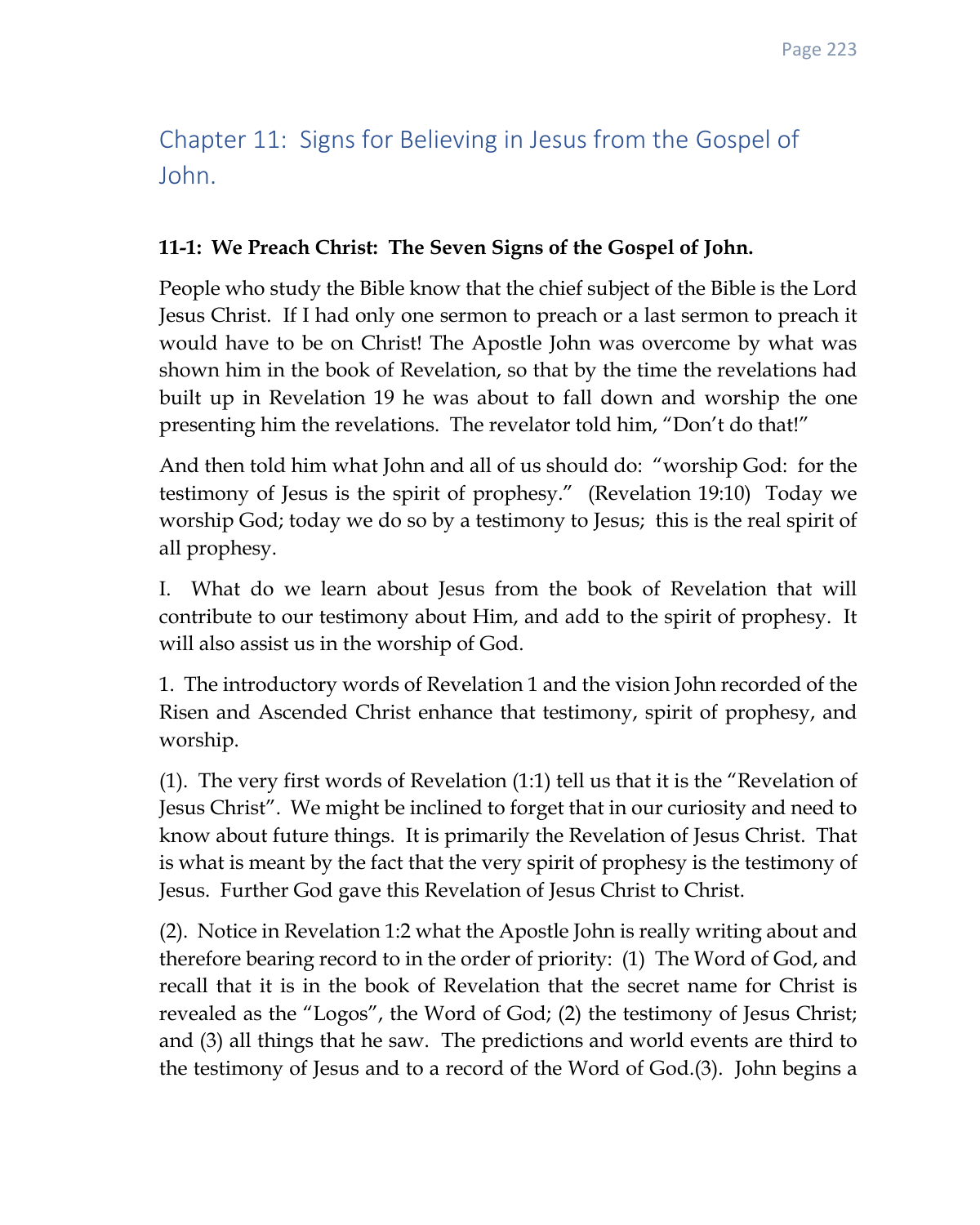worship of the One True God in Revelation 1:4 as he first addresses the seven churches and deliver a benediction of peace from the God is, was, and is to come; also from the Seven spirits which are before His throne; and from Jesus Christ. Here we learn something about what we can Preach of Christ; for here Jesus Christ is:

- a. The faithful witness;
- b. The first begotten from the dead;
- c. The Prince of the kings of the earth; and
- d. Him that loved us and washed us from our sins in his own blood.

(4). John is busting out to make a written record of what he saw and heard, but first he has to preach a mini-sermon about Christ in Revelation 1:7.

**"Behold, he cometh with clouds; and every eye shall see him, and they also which pierced him: and all kindred of the earth shall wail because of him."**

(5). What John saw and heard of the Ascended Christ helps us to Preach Christ.

a. When John saw the Ascended Christ He looked like the "Son of Man" that John had known, but He was different in that He was clothed with a garment down to His feet and girt about with a golden belt (1:13).

b. Christ's head and hairs were white like wool and like snow, His eyes like a flame of fire (1:14); His feet like burning brass, His voice as the sound of many waters (1:15); out of His mouth went a sharp two-edged sword, and His countenance was like the sun (1:16).

c. When John fell almost dead at His feet, Jesus said:

## **"I am he that liveth, and was dead; and behold, I am alive for evermore. Amen; and have the keys of hell and of death." (Rev 1:18)**

II. Armed with these revelations of the book of Revelation about the Word of God and the testimony of Jesus, and having been given the very name in Revelation 19 with which to begin the Gospel of John, the Apostle John starts the introduction to a unique preaching and teaching of Christ with the "Word of God", the "Logos".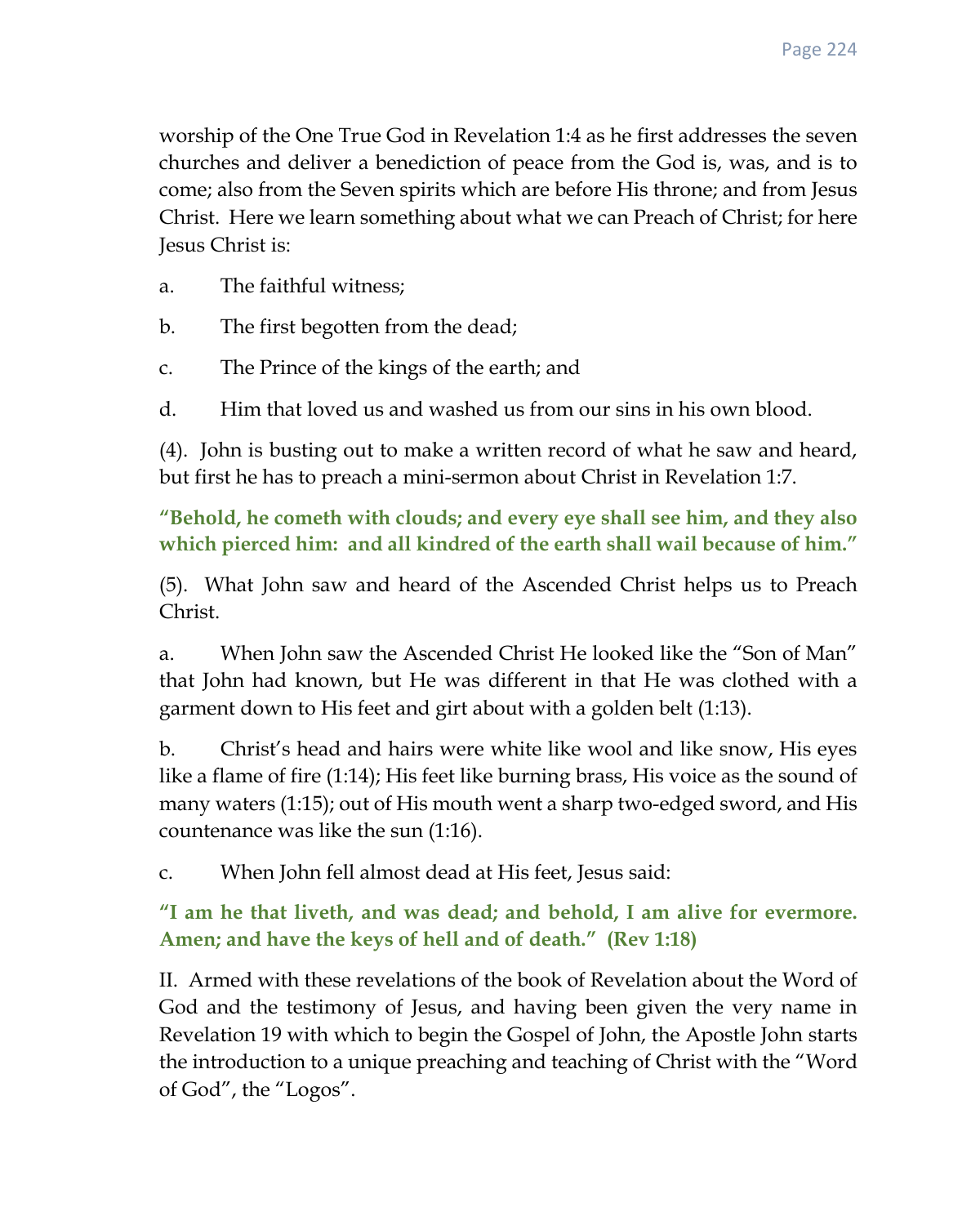1. We Preach the Christ who "in the beginning" at the Creation of the world was there with God, was God, and through Whom all things were made (John 1:1,3).

2. We Preach the Christ who is very Life itself. In Him was the life and this life was the light of men. The life Jesus lived on earth gives life and light: the light of Jesus character and teachings gives life and light. (1:3-5). Even though the darkness of the world and Satan tried to overcome and overwhelm this light and life of Christ, the light shined through the darkness!

3. It was not a "they lived happily ever after" story as the introduction to John (1:9,10) tells us that although the world was made by Christ, and therefore He came into His own (1:11), His own did not know and recognize Him; and let us not be deceived this is still true. Although this true Light of Jesus lights every man without exception that comes into the world, He is not received or recognized by the majority of the world.

4. We Preach Christ by preaching this "Word of God" or "Logos" made flesh that dwelt among us, making, here on earth; the Apostles and others beheld His glory, it was as the only begotten Son of God the Father; and what they beheld was full of grace and truth.

5. We Preach Christ by preaching that this "Word of God" made it possible for making to see the God that had never been seen before. Jesus made God known; and as we Preach Christ this morning from the Gospel of John we will see more and more what both God and Christ are like. (1:18)

6. We preach the Christ of grace and truth; for although the law came through Moses, it was through Christ that grace and truth were fully know. Christ made clear the real truth to the law of Moses, and Jesus showed us the grace in the law of Moses. (1:17)

III. The Seven Miracles or Signs of the Gospel of John supply us with information to Preach Christ.

1. The Water turned into Wine (John 2).

a. We Preach the Christ who in the beginning made all things and therefore was quite able to exercise authority over just a couple of those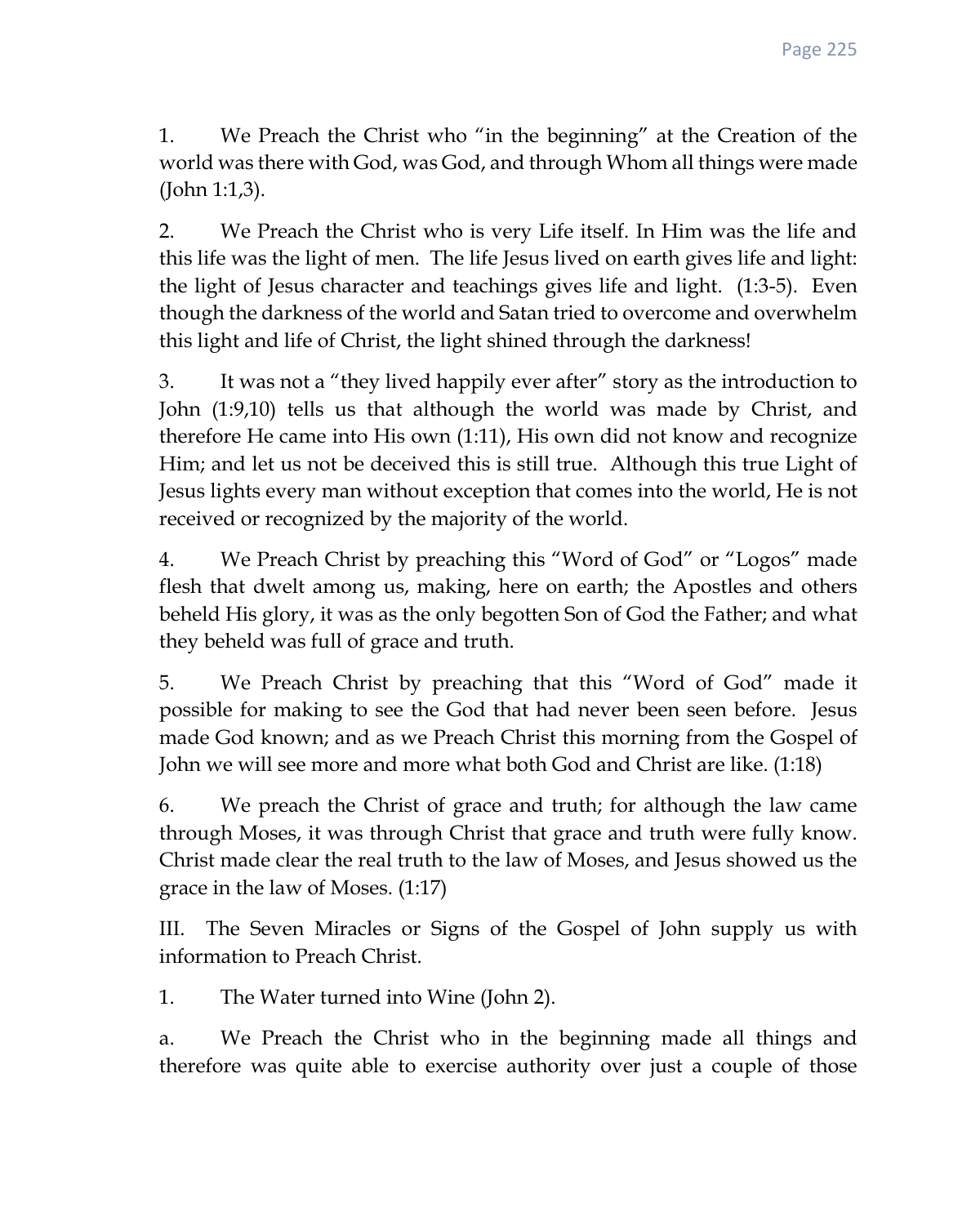elements that He made in the world. When at the marriage feast in Cana, the host ran out of wine, Jesus turned the water into wine.

b. We Preach the Christ Who by turning water into wine showed Himself to be THEJOY OF THE CHRISTIAN LIFE. This marriage feast was a festive occasion and in a home; and Jesus was concerned enough about those social occasions of life to perform the first miracle of the book of John.

c. We Preach the Christ Who turned the water into wine, a sign that began the proof to the world that Jesus was the Son of God, and that increased the faith of the first disciples in Himself as the Son of God.

**"This beginning of signs Jesus did in Cana of Galilee, and manifested His glory: and His disciples believed in Him." (John 2:11)**

2. The healing of the nobleman's son ( John 4).

a. We preach the Christ who in the beginning created man in the image of God, and therefore was quite capable of exercising control over the illnesses of the Bible.

**"So Jesus came again to Cana of Galilee where He had made the water wine. And there was a certain nobleman whose son was sick at Capernaum. When he heard that Jesus had come out of Judea into Galilee, he went to Him and implored Him to come down and heal his son, for he was at the point of death. Then Jesus said to him, 'Unless you people see signs and wonders, you will by no mans believe.' The nobleman said to Him, 'Sir, come down before my child dies!' Jesus said to him, 'Go you way: your sons lives." So the man believed the word that Jesus spoke to him, and he went his way. And as he was now going down, his servants met him and told him, saying, 'Your son lives!' Then he inquired of them the hour when he go better. And they said to him, 'Yesterday at the seventh hour the fever left him.' So the father knew that it was at the same hour in which Jesus said to him, 'Your son lives.' And he himself believed, and his whole household. This again is the second sign Jesus did when He had come out of Judea into Galilee." (John 4:46-54)**

I want you to notice almost the casual, or at least effortless manner, in which Jesus healed the son and dealt with the man. The goal of Jesus was the eternal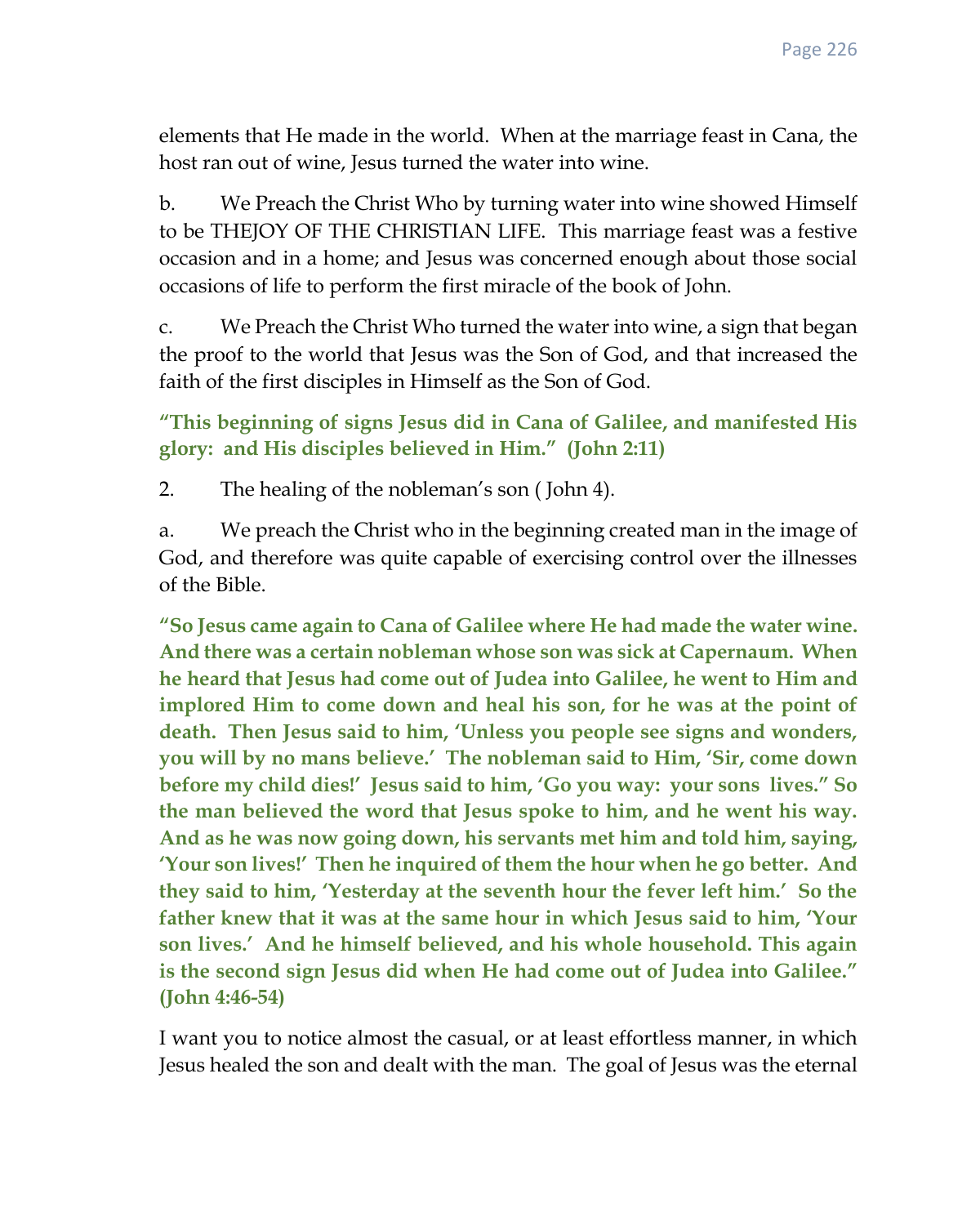salvation of men's souls, and in order for them to go beyond the mere healing of the human body to the salvation of the soul and body, they must believe in Jesus. He addressed the crowd who heard the nobleman, letting them know that the goal of these signs was to engender faith; and also in the nobleman. After he learned when his son began to heal, the very moment at which Jesus said your son is healed, he believed; and also his household believed.

b. We preach the Christ who can exercise control over fear and anxiety as He brought hope and peace to the heart of a grieving parent.

3. The healing of the paralyzed man (John 5).

The nobleman's son had been in his sick condition for only a short period of time, the paralyzed man at the pool of Bethesda in Jerusalem had been paralyzed for 38 years. This required a little more power than the turning of water into wine or the healing of the nobleman's son. With this miracle of the healing of the paralyzed man we Preach the Christ who is a Restorer of both physical and spiritual life, realizing that we must Preach primarily the spiritual life as Christ also did. After the paralyzed man was healed, later Jesus found Him and encouraged him to a faith that would prevent a worse faith than lying impotent every day by the pool of Bethesda. **"Afterward Jesus found him in the temple, and said to him, 'See, you have been made well. Sin no more, lest a worse thing come upon you.'" (John 5:14)**

4. Feeding of the 5,000 hungry people (John 6).

a. We preach the Christ who proved that He could also be the Great Shepherd of the Sheep in whose presence they and we can say "I shall not want". We shall not want for bread and meat, we shall not want for healing of the physical body and salvation; and we shall not want for the festive occasions of life, the joy of the Christian life.

Jesus took the five loaves and two fishes and multiplied to feed the crowd of five thousand.

b. We Preach the Jesus who is the Promised Christ, the Prophet that was promised in the Old Testament.

**"Then those men, when they had seen the sign that Jesus did, said, 'This is truly the Prophet who is to come into the world.'" (John 5:14)**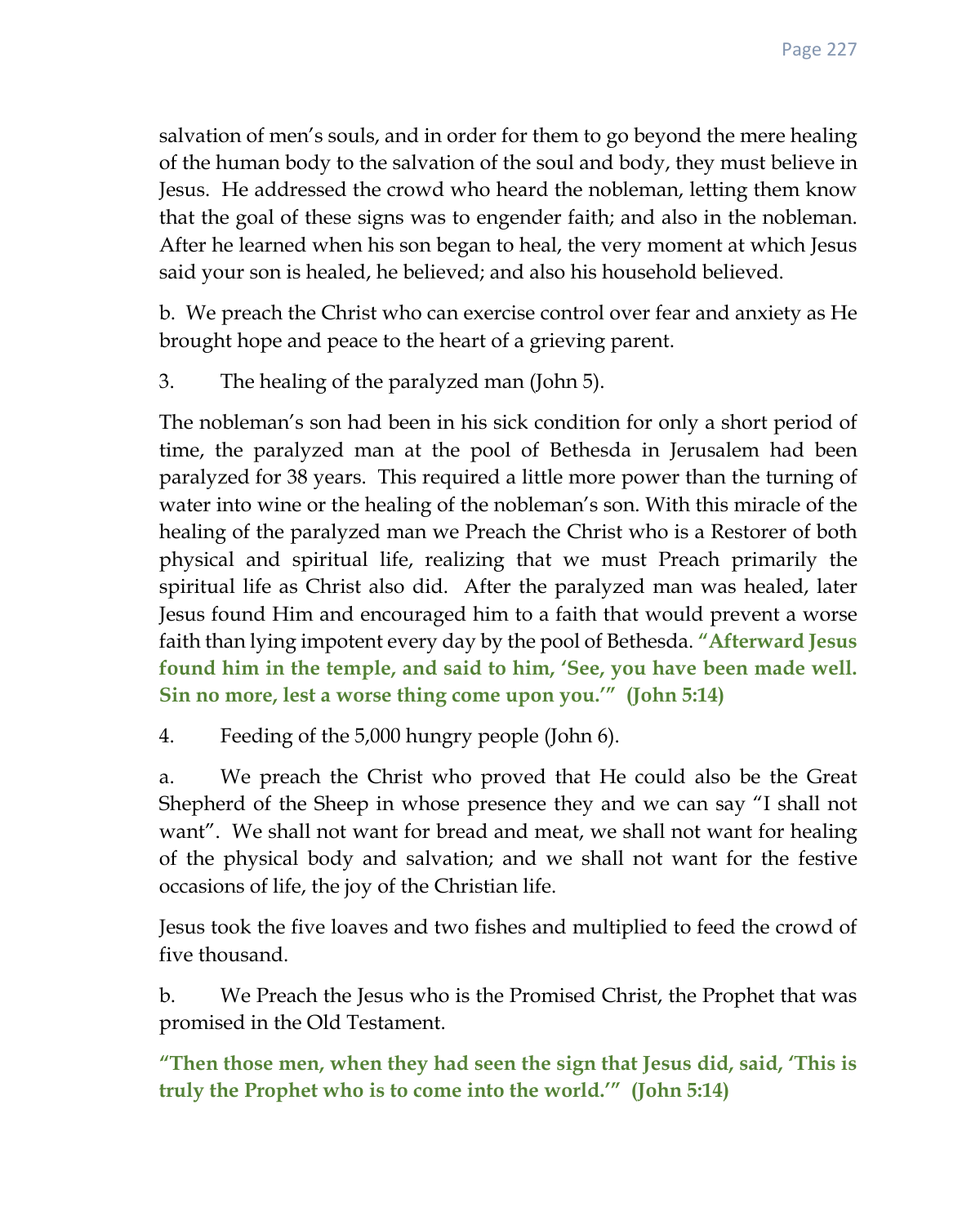c. We Preach the Christ who is the Bread of Life. It is not without significance that in the same sixth chapter of John after this miracle with the five loaves and two fishes and after the walking on the water, that Jesus presented His great discourse on the bread of life. "And Jesus said to them, 'I am the bread of life. He who comes to Me shall never hunger, and he who believes in Me shall never thirst." (John 6:35)

5. The walking on water (John 6).

The walk on water by Jesus as He illustrated that He could certainly overcome the very works which He in the beginning made, was more than a simple walk, it was also a calming of the storm and sea.

a. We Preach the Christ who can calm the sea and storm, the Christ who can calm all the storms of life.

b. We Preach the Christ who patiently shows His disciples step by step to a profession of faith. Most of Jesus' disciples were fisherman by trade, and by showing His authority of the elements where they made their living, He engendered faith from them as the Son of God. 6. The healing of the man blind from birth (John 9).

a. We Preach the Christ who is the Light of the world as John told us in the introduction to the Gospel of John. Jesus and His disciples discussed the blind man and the factor of sin in his life before he was healed. It was in that discussion, Jesus said: "As long as I am in the world, I am the light of the world." (John 9:5)

It was then Jesus spat on the ground, made an ointment and placed it on the man's eyes, telling him to go wash in the pool of Siloam; and the man did so, he came back seeing.

b. We preach the Christ of the Introduction to John. I think we appreciate the introduction now more of the Gospel of John. The Apostle John in the Gospel of John had no smaller goal than to prove to people that Jesus was the Promised Prophet and Messiah of the Old Testament, and the Son of God; and in order that they might believe and have life. What John introduced about Christ is what the seven miracles were all about. In the making of water into wine, the Mediator of all Creation—the One of the all things were made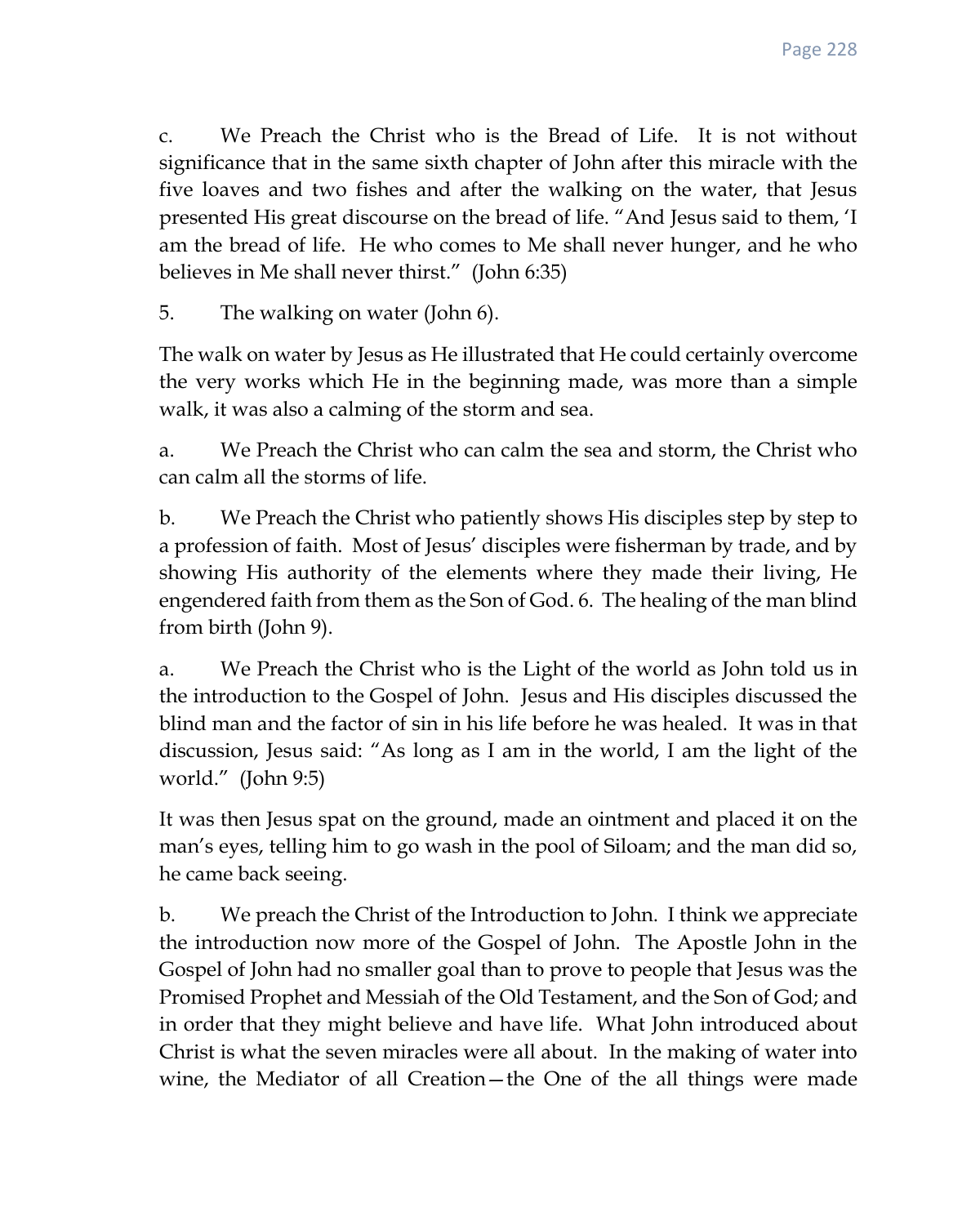through Him—was able to reconstruct the things He made at first; in the healing of the nobleman's son, the healing of the paralyzed man, and the healing of the man born blind, the Lord of Creation showed He concern for the Man as the Crown of Creation and His ability and will to overcome any deficiencies that had occurred in His Creation; and in the feeding of the five thousand, the One through whom all the good things to eat had originally been provided, Jesus illustrated the simplicity with which He can still create something out of nothing or out of little; and in the walking on water, the Lord of Creation who made the heavens, the earth, and the seas did not suddenly become a victim of what He had made, rather an Overcomer.

7. The raising of Lazarus from the dead (John 11).

a. Lastly in the miracle of the raising of Lazarus from the dead, we Preach Jesus as the Resurrection and Life. And that is exactly what Jesus told the people present before He brought Lazarus back from the dead.

**"I am the resurrection and the life, He who believes in Me, though he may did, he shall live. And whoever lives and believes in Me shall never die. Do you believe this?" (John 11:13,14)**

b. Herein is the rest of the introduction to the Gospel of John. Jesus is the Life. Starting in John 4:45, we look at as many places in John as time permits where the word "sign" or the equivalent is written. In John 4:45 it is the equivalent of signs: that is the "having seen all these things", talking about the signs that the Galileans had already seen from when Jesus was in Jerusalem at the Passover. As we look at these "signs" and the equivalent, don't forget that the prime subject, or main theme, of John is SIGNS FOR BELIEVING IN JESUS AS THE SON OF GOD. We see that clearly in John 20:30,31:

**"And truly Jesus did many other signs in the presence of His disciples, which are not written in this book; but these are written that you may believe that Jesus is the Christ, the Son of God, and that believing you may have life in His name." (John 20:30,31 NJKV)**

## **11-2: You Will Recall the Signs that Jesus Earlier did at Jerusalem.**

1. The Sign of the Zeal of His Passion toward His Father's Temple.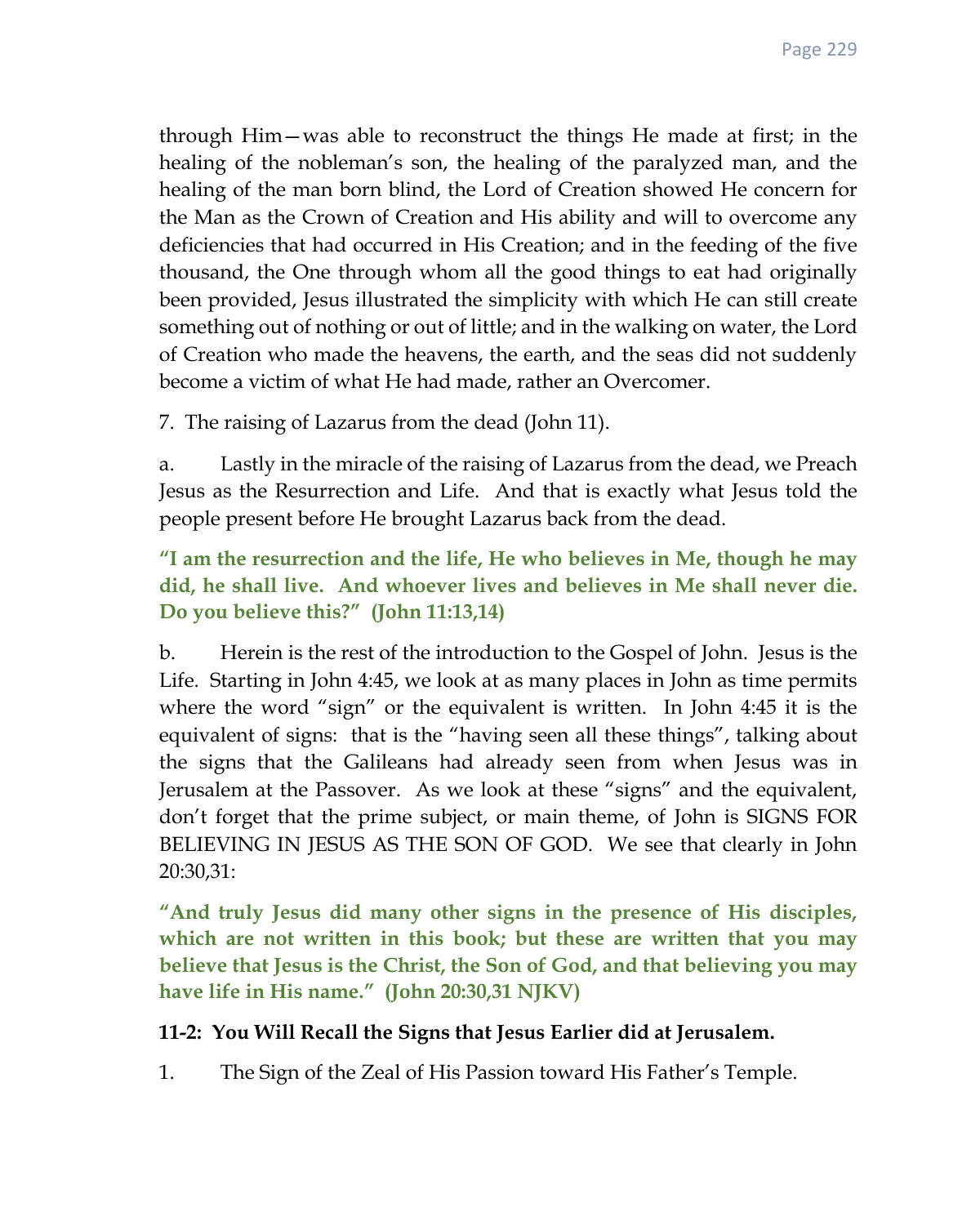The exactly sign of the work of Jesus was the driving out the moneychangers, overturning their tables, and herding the cattle out of the outer court of the temple. What the sign really pointed to was the Zeal of Christ for God's Temple. To illustrate how this was what the sign pointed to, John the Apostle, who was there at the time it happened, said that the disciples suddenly had triggered in their mind the scripture of the Old Testament which said, "Zeal for Your house has eaten me up." It was a well-known quote from the Old Testament as recorded in Psalm 69:9, and it was well known as a quote that referred to the Coming "Messiah" or Christ. Did you notice in the purpose of John as recorded in 20:30,31 of what you are to believe about Jesus. First you are to believe that Jesus is the Christ, then the Son of God, and then by believing you might have life in His name. Well, the Christ is the Greek for the same word in Hebrew Messiah. So all that was promised in the many prophecies of the Old Testament about the Coming Messiah, John says you are to apply that to Jesus of Nazareth; and that is the burden of proof that John accepts for the Gospel of John. Well, Jesus' zeal for the temple was a sign along with the memory of the disciples who had learned those promises about the Messiah from youth.

2. The Sign Requested by the Jews: and the Answer of the Destruction of the Temple of Jesus Body and the Restoration in Three Days.

Since you have the zeal to do these things, the Jewish leaders in the temple said, show us a greater sign than this! Jesus said only one sign will be given you; and you have to be patient to wait for it until the end of my life. Destroy this temple and in three days I will raise it up. They scoffed and laugh. During the time of Ezra and Nehemiah it took 46 years to build this temple. This was not the original temple with all its splendor built by Solomon, but the temple rebuilt after the restoration of the Jewish people from Captivity. John comes to the rescue of the reader of John.

#### **"But He was speaking of the temple of His body." (John 2:21 NJKV)**

But the disciples of Jesus remembered this statement when He was risen from the dead, so that it engendered faith on their part: faith in the Scriptures of the Old Testament and faith in the words of Jesus. **{NOTE: Parenthetically I think it should be noted here how the actions and words, signs if you would,**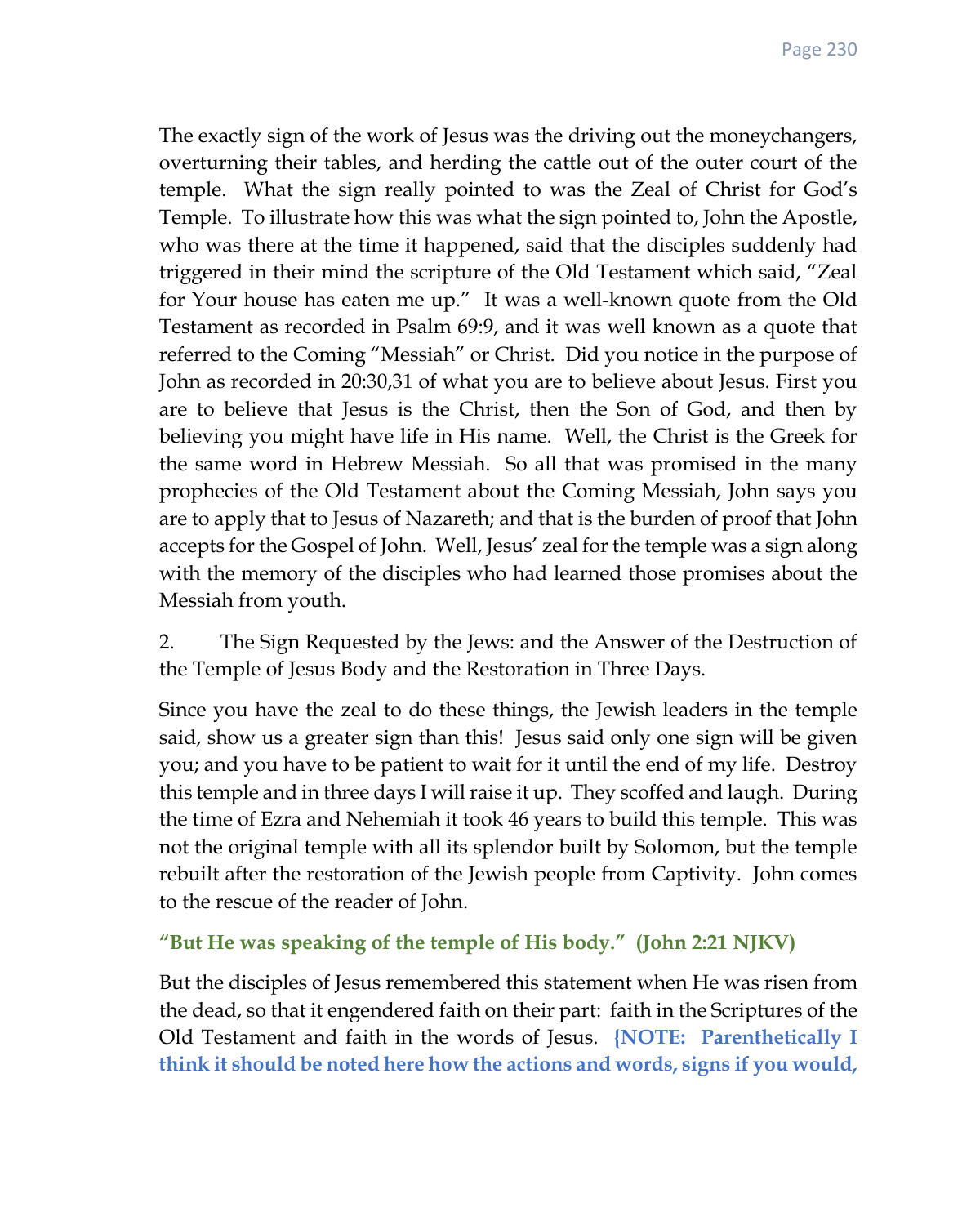**correlate with memories to cause faith or belief. You have seen it twice already here in the review of John 2.} The disciples immediately after Jesus cleansed the temple REMEMBERED their training on the Old Testament of how the Christ was to have zeal or passion for the temple of God. This second time, how it lodged in the mind of the first disciples how Jesus said, "Destroy this temple and in three days I will rebuild it"; and then remembered it three years later after His resurrection. Now the Apostle John is trying to get us to remember what Jesus did at the Passover Feast in Jerusalem, that the Galileans also remembered as Jesus came back in their province, and they flocked to see and hear Him.]**

3. These Galileans were among that "many" of John 2:23 that believed on the name of Jesus when they saw the signs that He did. Remember that verse.

**"Now when He was in Jerusalem at the Passover, during the feast, many believed in His name when they saw the signs which He did." (John 2:23)**

At some point we must elaborate on what it means to believe "in the name of Jesus", and an introduction should be offered here. It means to believe in the fulness of the meaning of His name as given and designated by God and prophesied in the Old Testament Scriptures. His names are Lord Jesus Christ. Jesus was given by an angel to Mary and to the nation of Israel. You shall call His name Jesus for He shall save His people from their sins. Christ was the Promised Messiah of the Old Testament, and the Lord puts Him equal with the LORD of the God of this Universe and of heaven.

4. The Sign of Turning the Water into Wine. John marks Cana of Galilee forever as the historical spot where Jesus performed the first miracle-sign.

**"So Jesus came again to Cana of Galilee where He had made the water wine." (John 4:46a NJKV)**

But John turns quickly to a new impending sign, and the second miracle-sign.

## **11-3: The Miracle-Sign of the Healing of the Nobleman's Son.**

You have to be careful in the reading of the Gospel of John. Sometimes "sign" is the kind of Greek word that refers to a miracle-sign, and sometimes it refers to another kind of sign like the driving of the moneychangers out of the temple, or sometimes to the teachings of Jesus. Later we will see that Jesus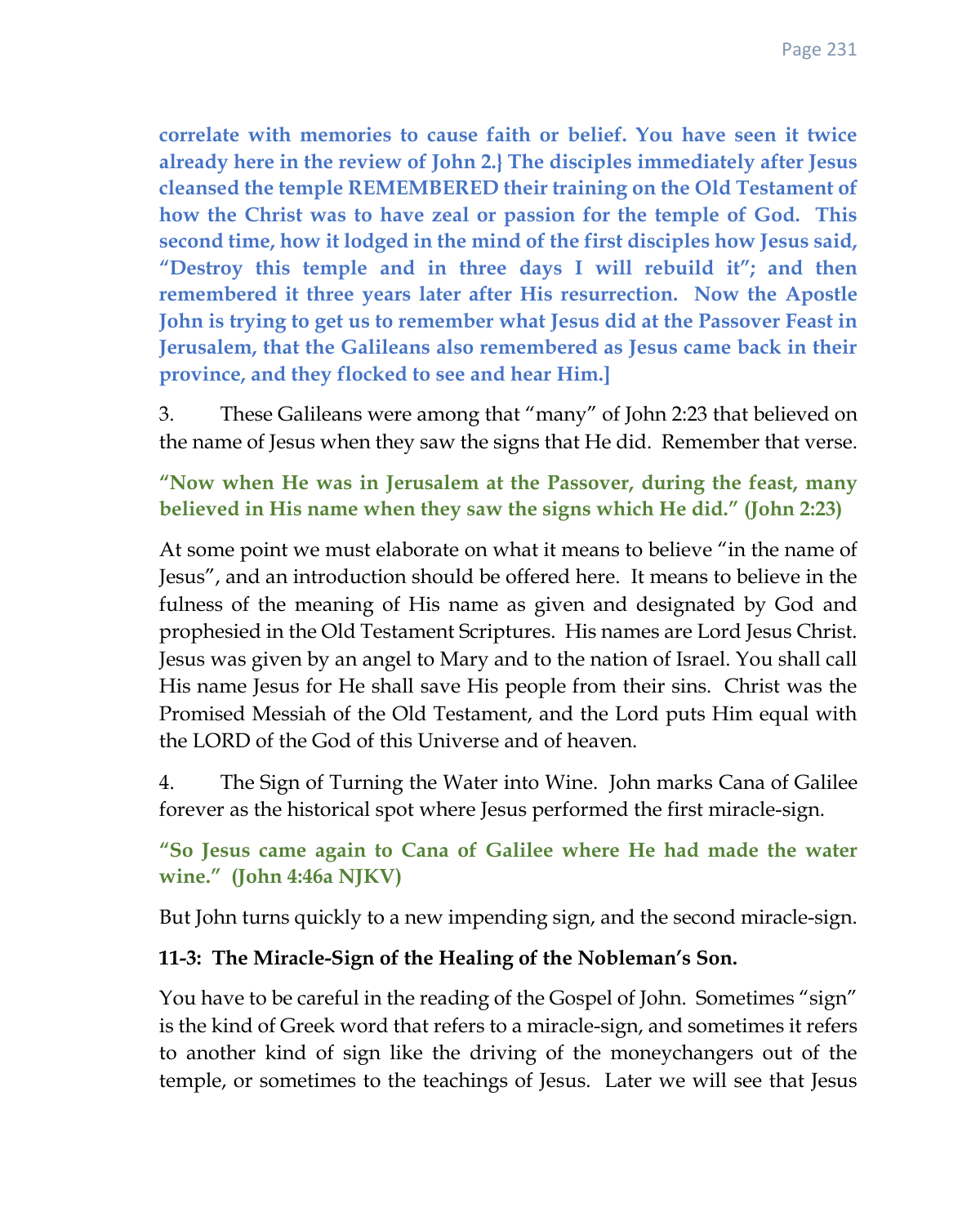Himself refers to all these signs in the Gospel of John as "the works which the Father gave Him to do." Thus when you read in John 4:54 of the healing of the nobleman's son as the second sign that Jesus did as He came out of Judea into Galilee, these are the miracle signs; and in the Gospel of John, it is hard to believe, but the whole book if built around only seven miracle signs. Like John concludes that are many other things that Jesus did that are not written in this book, and many other signs of teaching and works are written in this book; but only seven miracle-signs. Well, the second miracle sign is the healing of the Nobleman's Son. Jesus did not even go to the household. When He saw the faith of the man in Him as having the capability to heal, Jesus said simply, "Go and your Son lives." Previously the Son was at the point of death. The man believed the word that Jesus spoke and went home. On the way home, the servants met him to say your son lives, and when he requested at what time he began to amend, it turned out to be the save hour when Jesus said your son lives. The man believed and his household believed in the name of Jesus when told what happened.

# **11-4: A Re-Occurring sub-theme of the Gospel of John is the Request of the People for Signs.**

Before we pass on to the next chapter and to the next mention of signs or the equivalent, there is one more in John 4. It points out a sub-theme of the Gospel of John. It is a request from the people for a sign. You recall how the Jewish leaders in the temple at Jerusalem asked Jesus for a sign to back up the authority He showed in cleansing the temple. The Nobleman was just an opportunity for Jesus to say something that would stick in the memory of the Apostle John and the other disciples. The Nobleman really had one things primarily on his mind: he wanted his son healed and he knew that Jesus could do it. Why, because he probably was in Jerusalem during the Passover when Jesus performed many signs, or since it was a small country and Galilee was next to Judea the word had arrived before Jesus. Anyway the first reply of Jesus to the Nobleman who request was to come down to his home, Jesus letting him know initially that He did not even need to be there with enough faith.

**"Then Jesus said to him, 'Unless you people see signs and wonders, you will by no means believe." (John 4:48)**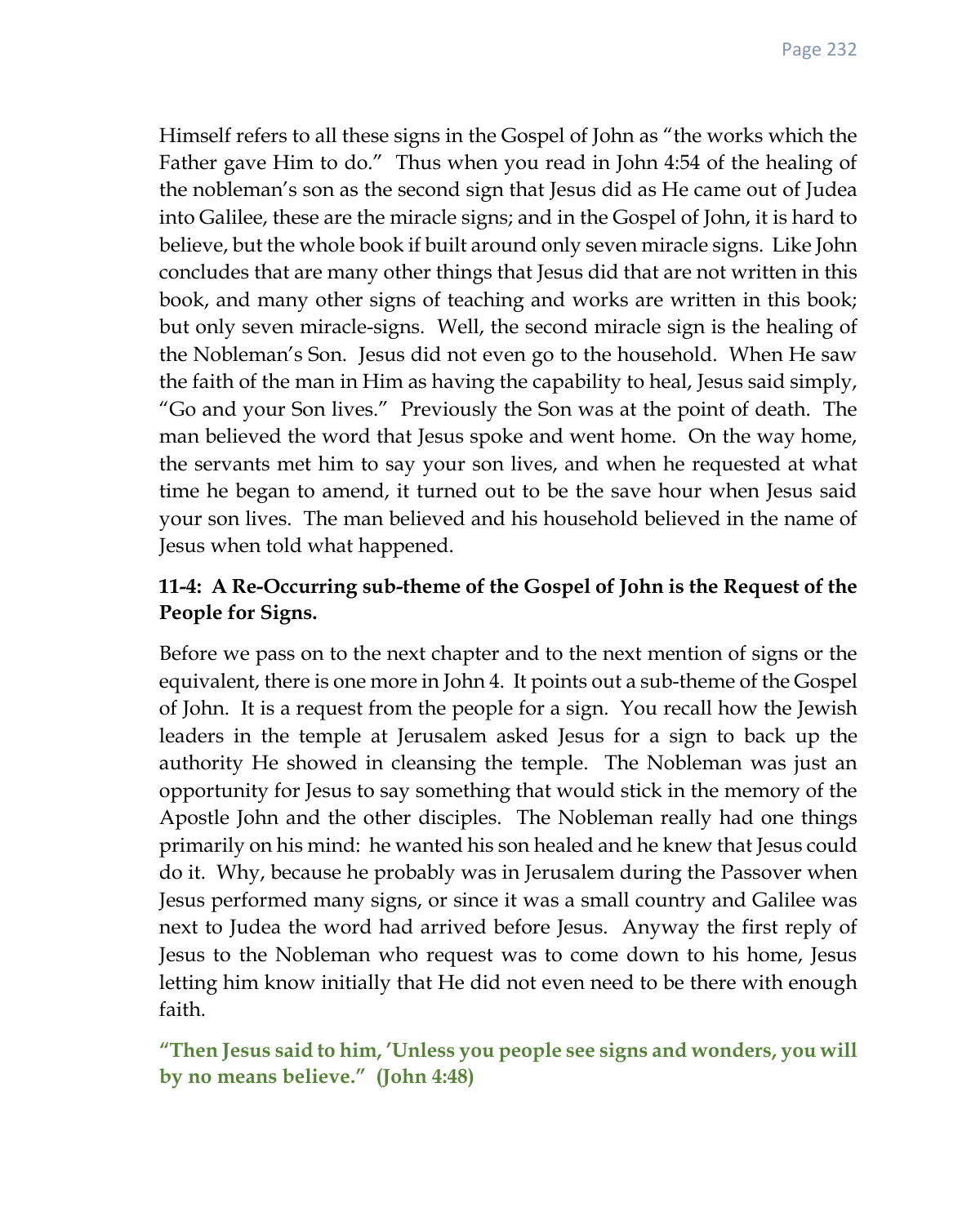That alone points out how there are other signs not classified as miracles, but rather classified as wonders; and no doubt the cleansing of the temple would be considered a wonder of authority, as would the teachings from Jesus.

## **11-5: "These things" Jesus did on the Sabbath Day of John 5:1-18, refers to the Miracle Sign of the Man made to walk at the Pool of Bethesda**.

In John 5:16, we find the reaction of the Jewish leaders to Jesus healing the man and their attack on what he told the man to do. The attack was because He did these things on the Sabbath Day. It did not matter to them that Jesus had healed the man; it did not matter that the Jesus who had the authority to heal was also the One who had the authority to tell the man to carry his bed on the Sabbath...Well, it really did matter to them; because the healed man was listening to the authority of Jesus more than the Jewish leaders, and that was a threat to their own authority. They could not heal, that did not have that power from God; and Jesus healed and the people knew it, so that the leaders were jealous. The point of their attack was the Old Testament law which prohibited work on the Sabbath Day. They surely had not come to see Jesus as Lord of the Sabbath Day as well as Lord of all. Even for the disciples that would come later. And before we pass on to the teachings of Jesus as signs, we should note that by the time of this third miracle-sign the opposition of the Jewish leaders had crystallized so that as a group they sought to persecute Him and to kill Him.

**"For this reason the Jews persecuted Jesus, and sought to kill Him, because He had done these things (signs) on the Sabbath." (John 5:16**) Persecuted Jesus and sought to kill Him!

## **11-6: The Teachings of Jesus as Signs that Jesus called The Works that the Father gave Him to do.**

We come in John 5:19 to one of the extensive discourses of Jesus. This discourse was prompted by Jesus knowing that the Jews were starting to persecute Him and attempting to kill Him. For the rest of this fifth chapter of John I would focus on the "works" statement of Jesus in John 5:36.

**"But I have a greater witness than John's; for the works which the Father has given Me to finish—the very works that I do—bear witness of Me, that the Father has sent me." (John 5:36 NJKV)**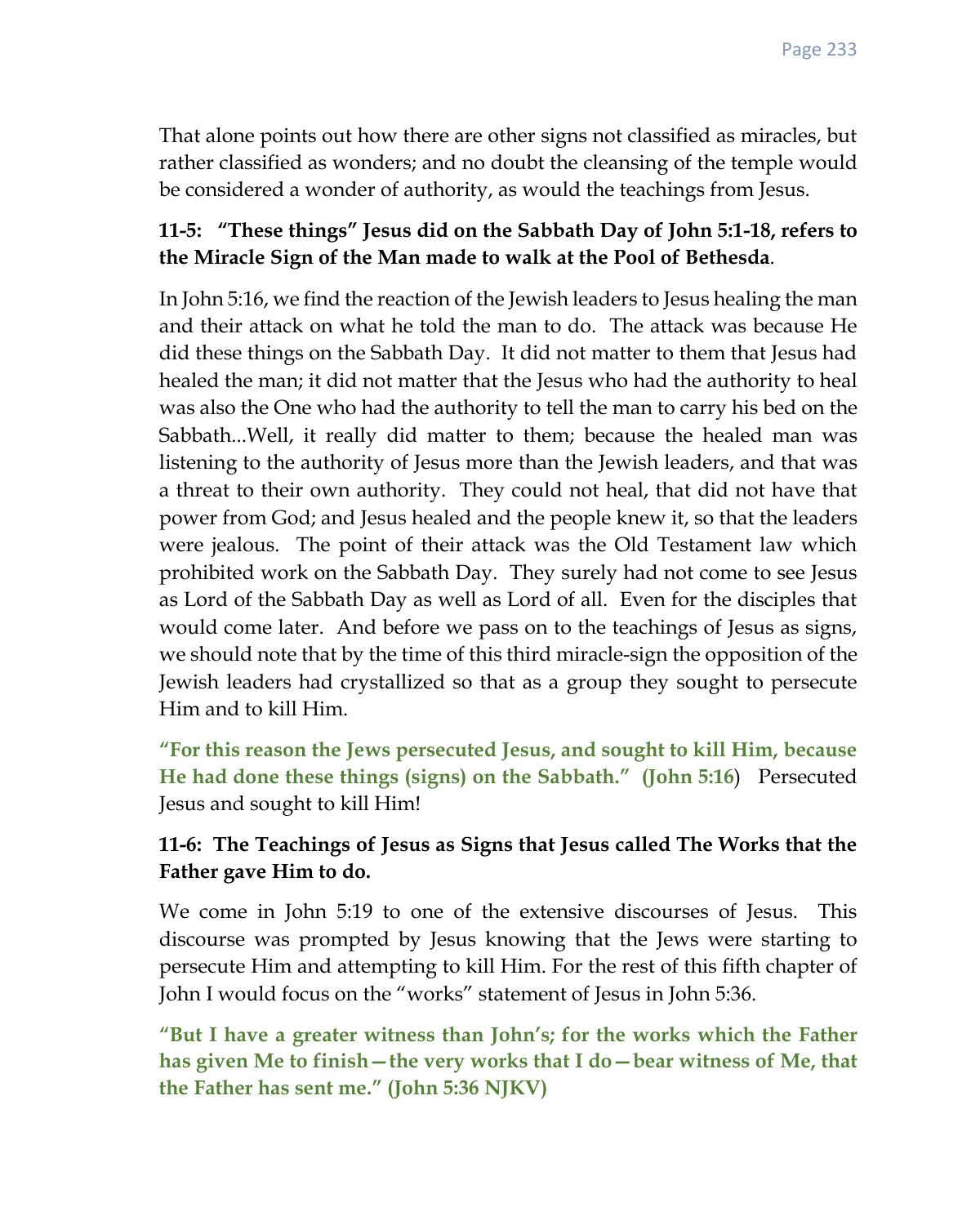They knew it was true: Jesus could do miracles and other wonders that the Jewish leaders could not do, and they knew it. They had to eliminate Him for that reason. Those miracles and wonders which Jesus called "works" were themselves as witness that the Father sent Him. You see again how signs point to something beyond themselves, especially the signs that Jesus performed, they pointed to God the Father as the source as only God could work such wonders and miracles. However, we should briefly develop the argument of Jesus in John 5 as it is something repeated often by Jesus, the Apostle John, and all the Apostles of the New Testament.

1. Jesus was Humble in that He admitted the real source of the miracles and other signs as having been learned by the Father. Jesus said that He could do nothing within Himself, but only what the Father told Him to do and showed Him how to do it. Jesus went a step beyond that.

2. The Father loves the Son and therefore Shows Him all these things. These miracles and other signs were signs of love from the Father, signs of love for His only Son.

3. Greater works than these were in store to come from the Father by way of the Son. You will see greater works and you will marvel. Since the Father can raise the dead, and I am sure that you would admit of that, since God is the source of life and He can give life to all: well, the Son is going to give life to all starting with some limited cases that you will see shortly.

4. Jesus jumps from here into the Judgment of God, and if you are not careful you will get lost here. Here is where Jesus starts making it clear that He is the same Lord over healing and over water and Lord over the Judgment of God also. Even as the Father has committed all things to the Lordship of Christ in heaven and on earth, the Father doesn't Judge anybody but rather commits all Judgment to Christ. If you are fearful of Judgment you had best pray to Jesus. Jesus is taking care of Judgment, not God the Father.

5. God's Plan is that All will Honor the Son even as the Father is honored. A lot more people honor or think they honor God than do honor Jesus. The intention of God according to the teachings of Jesus, and I believe them, is that all people of this earth will honor Jesus even as God is honored. In fact Jesus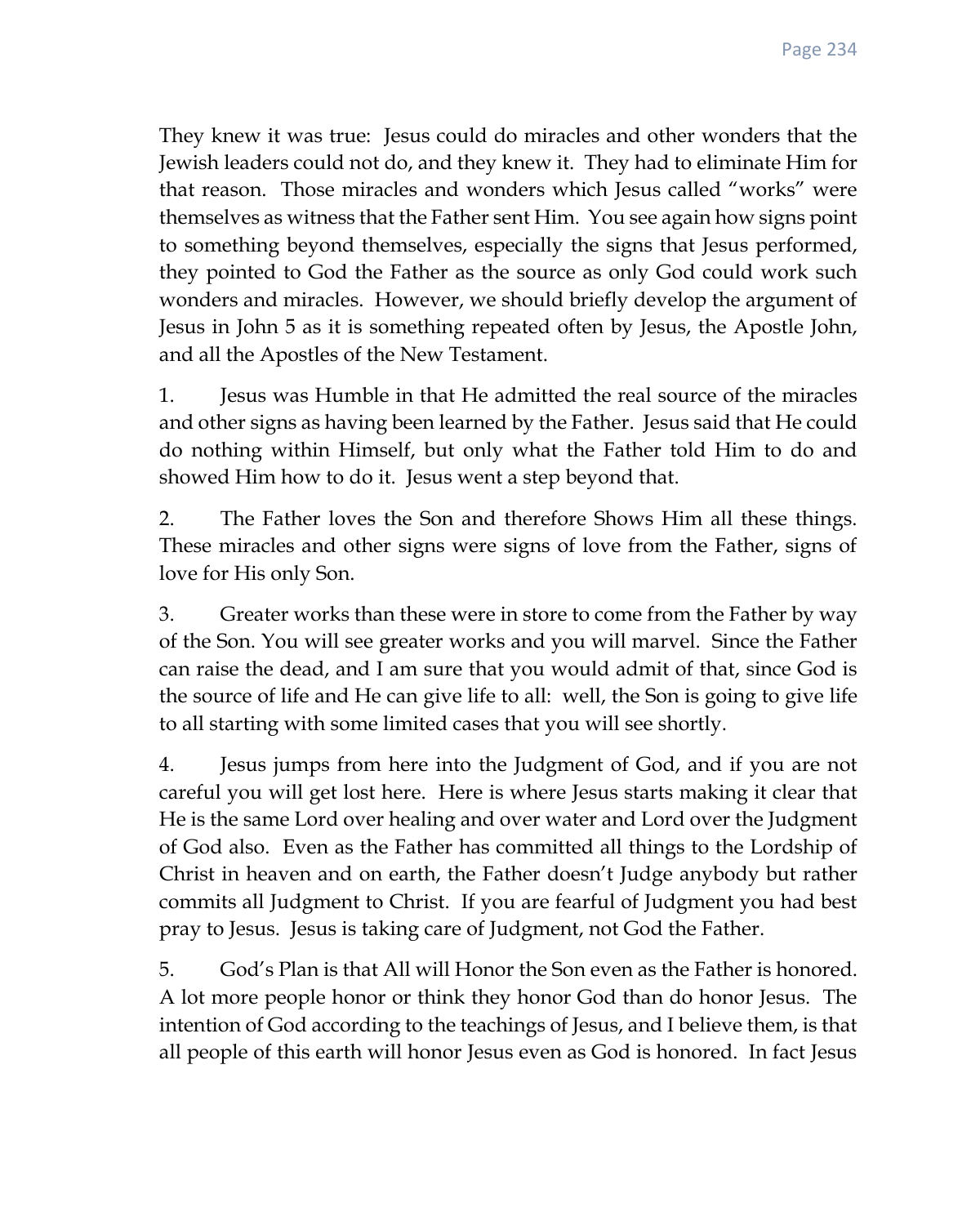said that if you do not honor Him, then you really can not honor the Father that sent Jesus in the first place.

6. Jesus explains the way the Father has committed Judgment to Him. Judgment is a matter of life and death; and since those who hear the words of Jesus and believe them, subsequently passing from death into everlasting life, then they also have passed from Judgment into life. There is no more Judgment. The book of Revelation echoes this as it says whoever name was written in the Lamb's book of life did not pass into Judgment.

7. Jesus said the time is coming and the time is now that the dead will come to life. These walking dead in trespasses and sins will hear, Jesus said, the voice of the Son of God— they in person and us through the Apostles and the words they recorded from Jesus like here— and the ones who really hear, and this is important as it is selective hearing and I will have more to say about that from the book of Hebrews, then when they really hear, they will really live, everlasting life that begins at the moment of belief. God the Father Himself is very life, and has life in Himself; and He gives that life to the Son in order that He can pass it on to others. With this life comes the authority of Judgment that was mentioned earlier.

8. Jesus means more than now, the hour is coming, He says, when those that have already died will come back to life. Jesus said that "all" in the graves will hear His voice and come out of the grave: some who have done good – and this spells out the Judgment—to the resurrection of life, and those that have done evil to the resurrection of condemnation.

9. Jesus says that He goes by what He sees and hears in order to pass Judgment, and He Judgment is just because it is not self-seeking, rather a reflection of the will of God the Father.

10. Then Jesus gets into the witness to Himself beyond His own witness.

(1). The Witness of John the Baptist. John was a bright and shining light who said of Jesus, "Behold, the Lamb of God that taketh away the sin of the world", and you went out to listen to him.

(2). The Works the Father gave Jesus to do are a greater witness. The very works that I am do, Jesus said, are from the Father; and bear witness to me.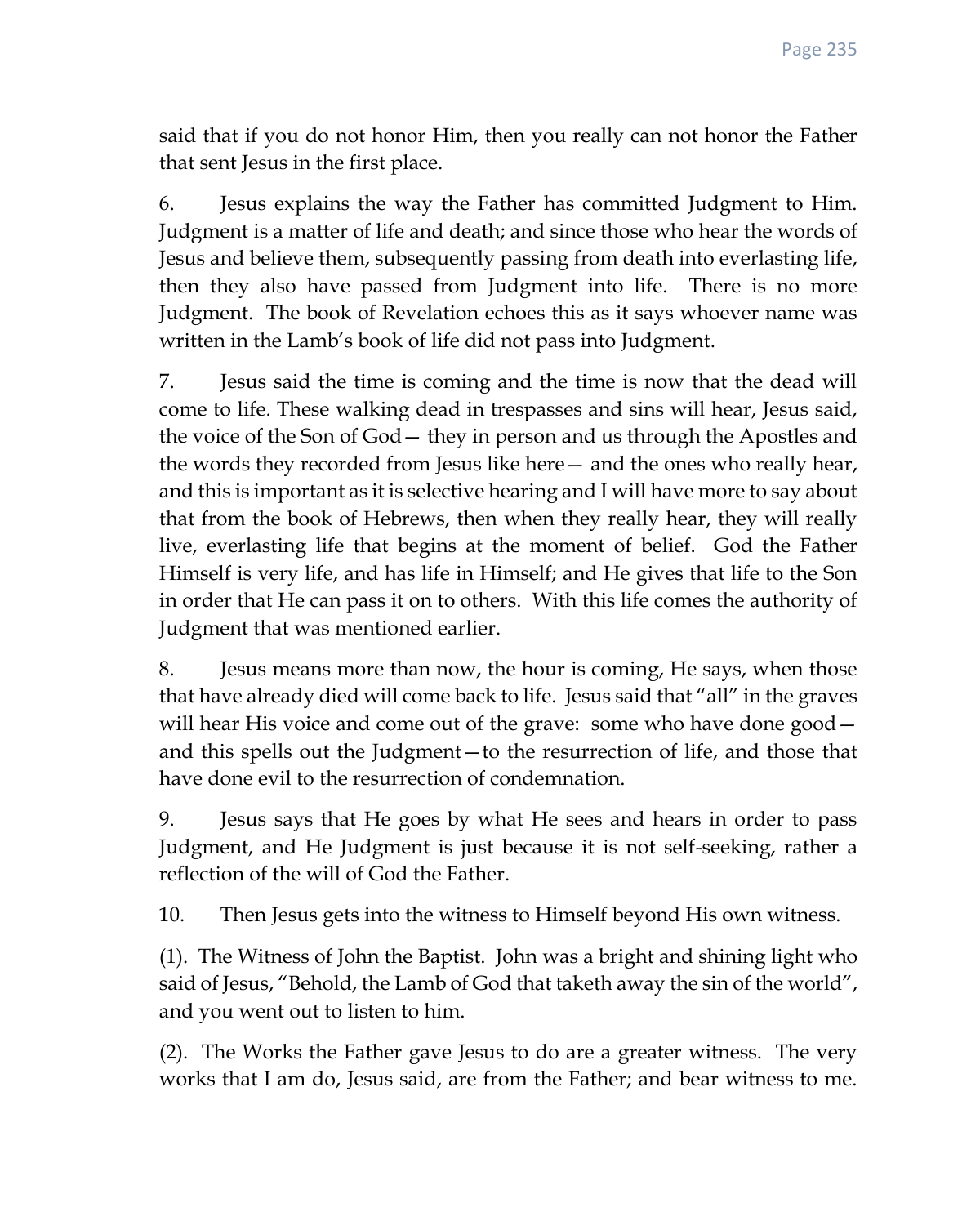Here, we see that the works are almost the equivalent of "these things" and the wonders and signs.

(3). Jesus said the Father in His own voice gave witness to Him. Jesus has in mind several ways that the Father's own voice was a testimony to Him: (a) Of course at the baptism by John the Baptism, the Spirit in the form of a dove came from the Father to fall on Jesus and a voice came out of heaven saying "This is My Beloved Son, listen to Him":; (b) Through the Spirit of the word that abides only in believers; and (c) the Old Testament Scriptures that testify of Jesus as the Messiah, the Son of God.

11. Now Jesus gets very blunt and straightforward with them in a way they can not fail to understand. How would you like to have the Son of God talking to you this way. Well, it could happen on the Judgment Day.

a. You think you have eternal life based on the Scriptures, but you don't and those very Scriptures are the ones that specific the faith in Jesus.

b. You do not have the love of God in you and I know it. Wow, how would you like to hear that when you thought you had eternal life based on the Bible.

c. Jesus said to them, I have come in My Father's name and you do not receive me; and yet you receive and honor leaders that come in their own name.

d. How can you really believe when you accept honor from one another and yet do not seek the honor that comes from above, from the Father?

e. Moses will condemn you instead of me because Moses wrote of Jesus and you do not believe it!

## **11-7: John chapter 6 is full of signs: the word "sign" itself is used four times.**

It is as if John as we come in our reading to the sixth chapter, wants no mistake that we see that the theme of the Gospel of John is to believe in the signs of Jesus. Therefore we will look carefully at: (1) Those four usages of the word sign and what they refer to; (2) We will look at the extensive discourse of Jesus in chapter six to see how it relates to the signs and belief in Jesus; and (3) then we will look at the reaction of the people and the leaders to these signs— we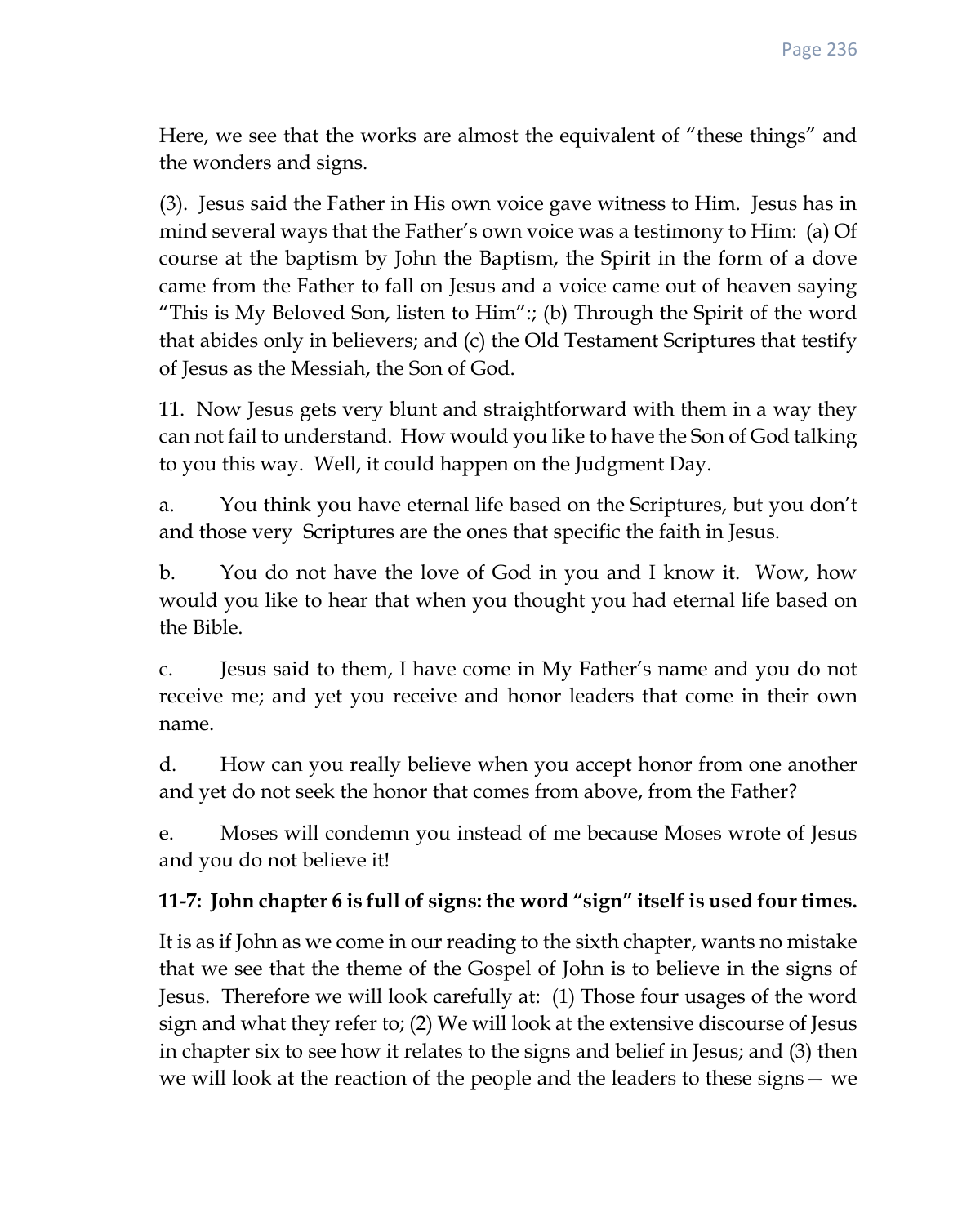already know that many have believed on Jesus because of the signs, and we already know that these signs have engendered hatred, persecution, and an attempt to kill from the leaders of the Jews.

1. Usage of the word "sign" in John 6.

(1). Signs of healing on the sick that caused multitudes to follow Him.

**"After these things Jesus went over the Sea of Galilee, which is the Sea of Tiberias. Then a great multitude followed Him, because they saw His signs which He performed on those who were diseased." (John 6:1,2 NJKV)**

This is preliminary to the famous miracle-sign of Jesus when He fed the five thousand with five barley loaves and two small fishes.

2. This miracle-sign of the Feeding of Five Thousand yielded faith from the multitude in Jesus as the Prophet like Moses that would come into the world.

## **"Then those men, when they had seen the sign that Jesus did, said, 'This is truly the Prophet who is to come into the world." (John 6:14 NJKV)**

You recall how Jesus said that Moses in the Old Testament Scriptures was a witness to Him, and how we quoted earlier how Moses predicted in Deuteronomy how a Prophet like Him would come, and the people would listen to Him in all things. Well, these people tried to descend on Jesus right then and there to take Him by force and make Him a King. They knew him to be a Prophet but as yet they did not see Him as also the Suffering Messiah of the Old Testament that would die on the cross. They did not understand the Temple of His body that must die and be rebuilt on the third day. They did not understand the nature of His kingdom as larger than this world. So Jesus escaped from them and went to the other side of the Sea.

3. Here we have a sign not labeled as a sign by the Apostle John and yet nonetheless a miracle.

Jesus went to the other side of the Sea without a boat. The next day the multitude knew that no other boat had been there except the one the disciples of Jesus go into, and Jesus was not with them. The multitude got into boats,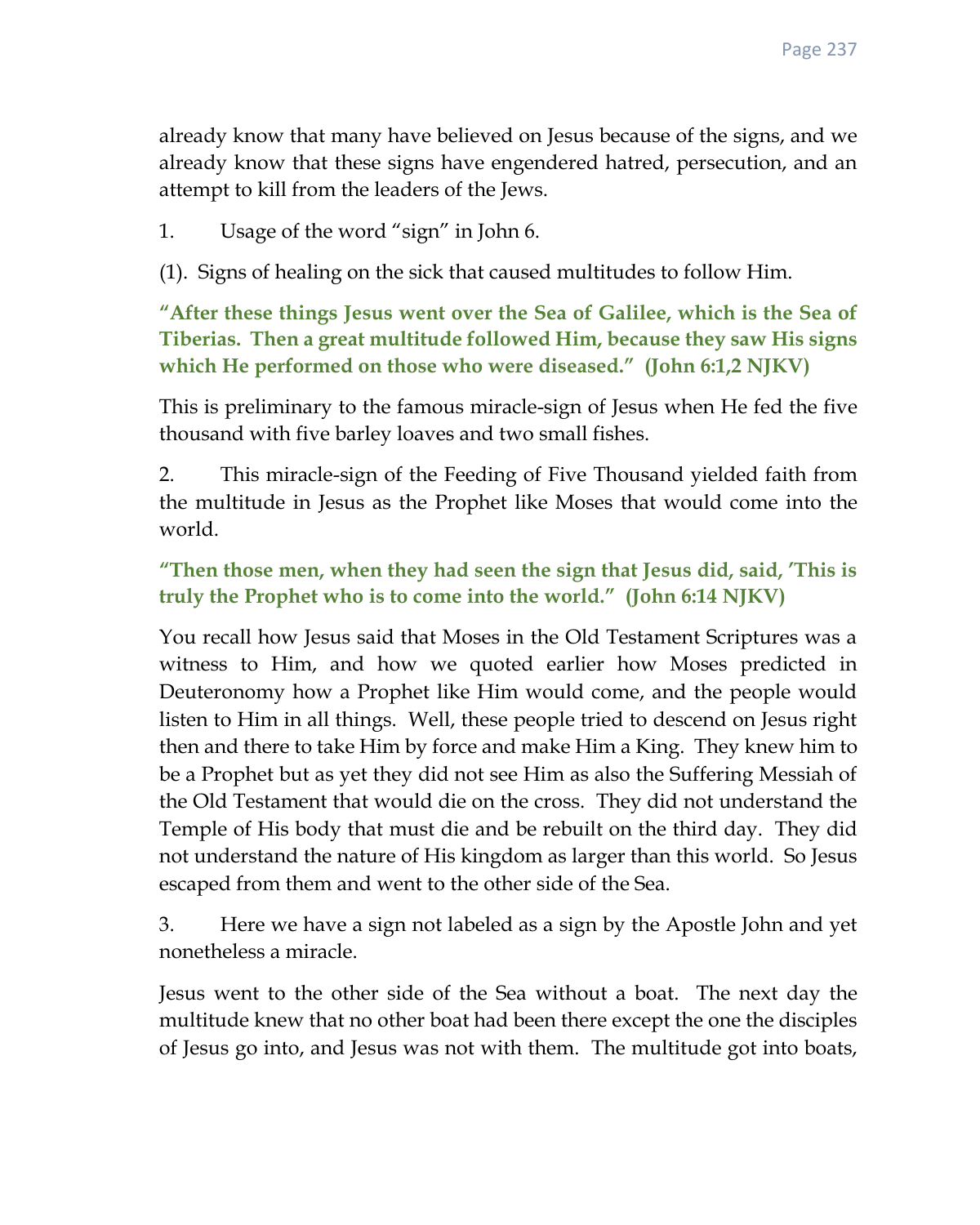coming across the Sea to Capernaum, and they asked Jesus, "Rabbi (they also recognized him as a Teacher as well as a Prophet) when did you come here."

4. Jesus Himself in reply mentions Signs.

**"Jesus answered them and said, "Most assuredly, I say to you, you seek Me, not because you saw the signs, but because you ate of the loves and were filled." (John 6:14 NJKV)**

and what follows is the teaching that the miracle sign of feeding the five thousand refers to**..."Do not labor for the food which perished, but for he food which endures to everlasting life, which the Son of Man will give you, because God the Father has set His seal on Him." (John 6:27 NJKV)**

Remember how Jesus quoted to Satan in the wilderness that "Man shall not live by bread alone, but by every word that proceeds from the mouth of God." The tacit assumption here is that every word of the Old Testament proceeds from the mouth of God; and Jesus told us already earlier in John that the words like these teachings that came from Him were really from God.

5. The fourth specific mention of the word "sign" in John 6 does us a big favor in that unmistakably correlates "signs" with "works". Of course, the Apostle John and Jesus did that for us somewhat in Jesus discourse on witness and how the works the father gave Him to do are witness.

**"Therefore they said (the multitude that followed Jesus across the Sea) to Him, What sign will You perform then, that we may see it and believe You? What work will You do?" (John 6:30 NJKV)**

You see how they asked the question two different ways, no doubt from different ones in the crows; and the Apostle John was alert to record it with the help of the Holy Spirit. What work or sign will you do that we may see and believe?

6. What follows in Jesus teaching of the Bread of Life goes back to what the miracle sign points to a food from God that when eaten does not perish but leads to Everlasting Life.

**11-8: The Teaching of Jesus that He is the Bread of Life and the Response of the People.** After the multitude asked Jesus what sign or wok would He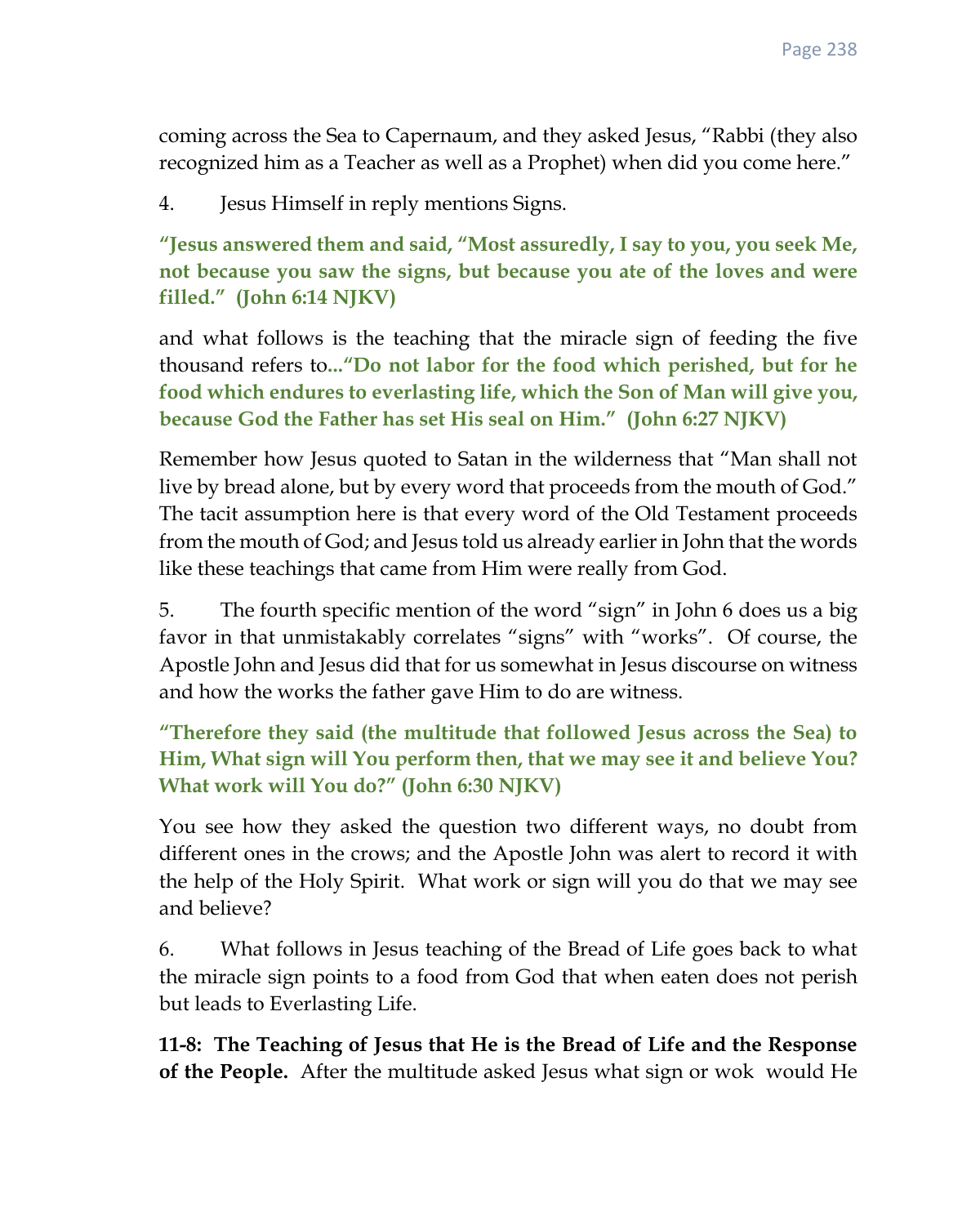perform that they might believe, they mentioned how their forefathers in the wilderness were fed manna from God. It looks like the people were looking to be fed much more than once as with the two fishes and five barley loaves. They even quoted from Exodus how "He gave them bread from heaven."

1. Jesus identified Himself as the True Bread from Heaven. Jesus explained how He called Himself the true bread from Heaven, because He himself came down from heaven for the very purpose of giving life to the world. Hey, here was the reaction of the crowd: they said, "Lord, give us this bread always." You see they were still looking to be fed for life. Jesus again tried to explain to them that as the bread of life and when people would come to Him in faith they would never hunger and they would never thirst.

2. Jesus Explains why some of them would actual be there listening but could not believe. You really see Me, Jesus says, as a Prophet and miracle worker, but you do not truly believe. The only ones that can come to Him, Jesus says, is the ones that are given to Him by God the Father. In other words, God the Father decides which ones can come to Jesus in the full sense of the word of received the bread of life. And those that God gives to the Son will not be rejected. Jesus reminds again that He came down from heaven to do the will of God, and since it is the will of the Father that Jesus should not lose those given, He gives them life and will raise them up at the last day. This, I think, is the first mention in John of the "last day" so that we should look at it.

**"This is the will of the Father who sent Me, that of all He has given Me I should lose nothing, but should raise it up at the last day. And this is the will of Him who sent Me, that everyone who sees the Son and believes in Him may have everlasting life; and I will rise him up at the last day." (John 6:39,40 NJKV)**

**{NOTE: And now we will complete this Bible study with a combination of signs or works with the diverse reactions (R is for reaction and the type of reaction is numbered) of the people. It is felt that the same reactions of the people in the First Century is the same as the reactions that are possible to people today. And that these are in certain categories.]**

**11-9: (R1) The Jewish Leaders Murmured because Jesus said that He was the Bread of Life and that He came down from heaven.**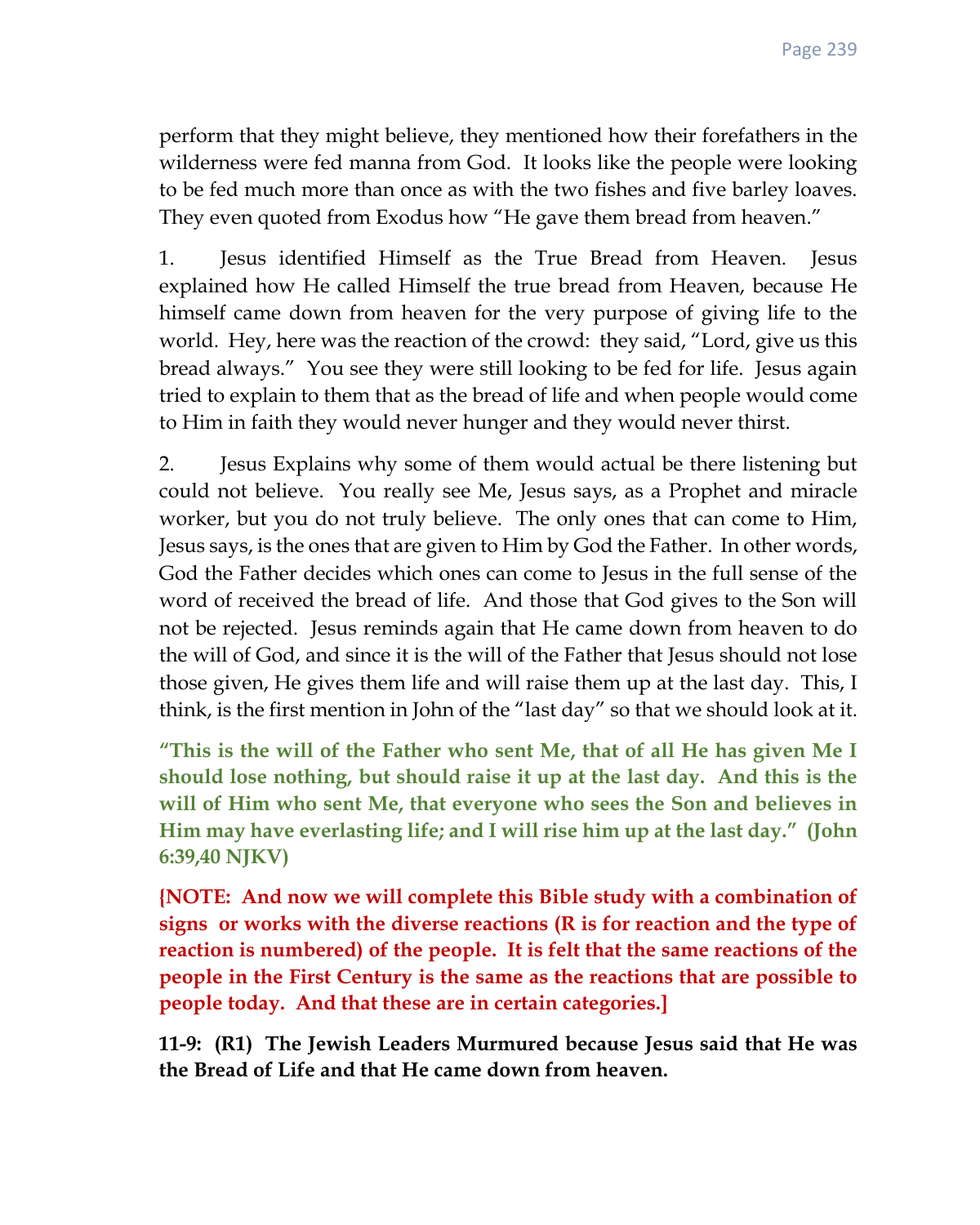**"The Jews then murmured against Him, because He said, 'I am the bread which came down from heaven." (John 7:41)**

The first reaction we considered is in John 6:41 where the Jewish leaders reacted because Jesus called Himself the Bread of Life and said that He came down from heaven. So this is a reaction to the teaching sign of Jesus of the bread of life that followed the miracle sign of the feeding of the Five Thousand. The sign of course of the feeding of five thousand pointed to Jesus as the Bread of Life. They had investigated this Jesus of Nazareth more than they admitted. Why He is the son of Joseph, we know His Father and Mother.

Once again as He heard the murmuring among the leaders, Jesus reminded them that they could not come to Him unless the Father draw them.

**11-10: Some of the Jews quarreled among themselves as to how Jesus could give them His flesh to eat.**

**"The Jews therefore quarreled among themselves, saying, 'How can this Man give us His flesh to eat?" (John 6:52)**

(R2) The Disciples of Jesus said this is a hard saying.

**"These things He said in the synagogue as He taught in Capernaum. Therefore many of His disciples, when they heard this, said, 'This is a hard saying; who can understand it?'" (John 6:60 NJKV)**

Does this offend you. And He explains how it is the Spirit, the Holy Spirit that gives life.

(R3) Many disciples went back and walked no more with Jesus, but Simon Peter made the famous confession of Faith. (John 6:66 and 68,69).

(R4) At this point even the brothers of Jesus did not believe in Him (John 7:5).

(R5) Murmuring among the people that He is Good and others that He deceived the People. (John 7:12).

(R6) The Jewish leaders as Jesus taught in the Temple marveled about where Jesus received His education (John7:15,16), and Jesus explains where His doctrine or teachings come from, from God the Father.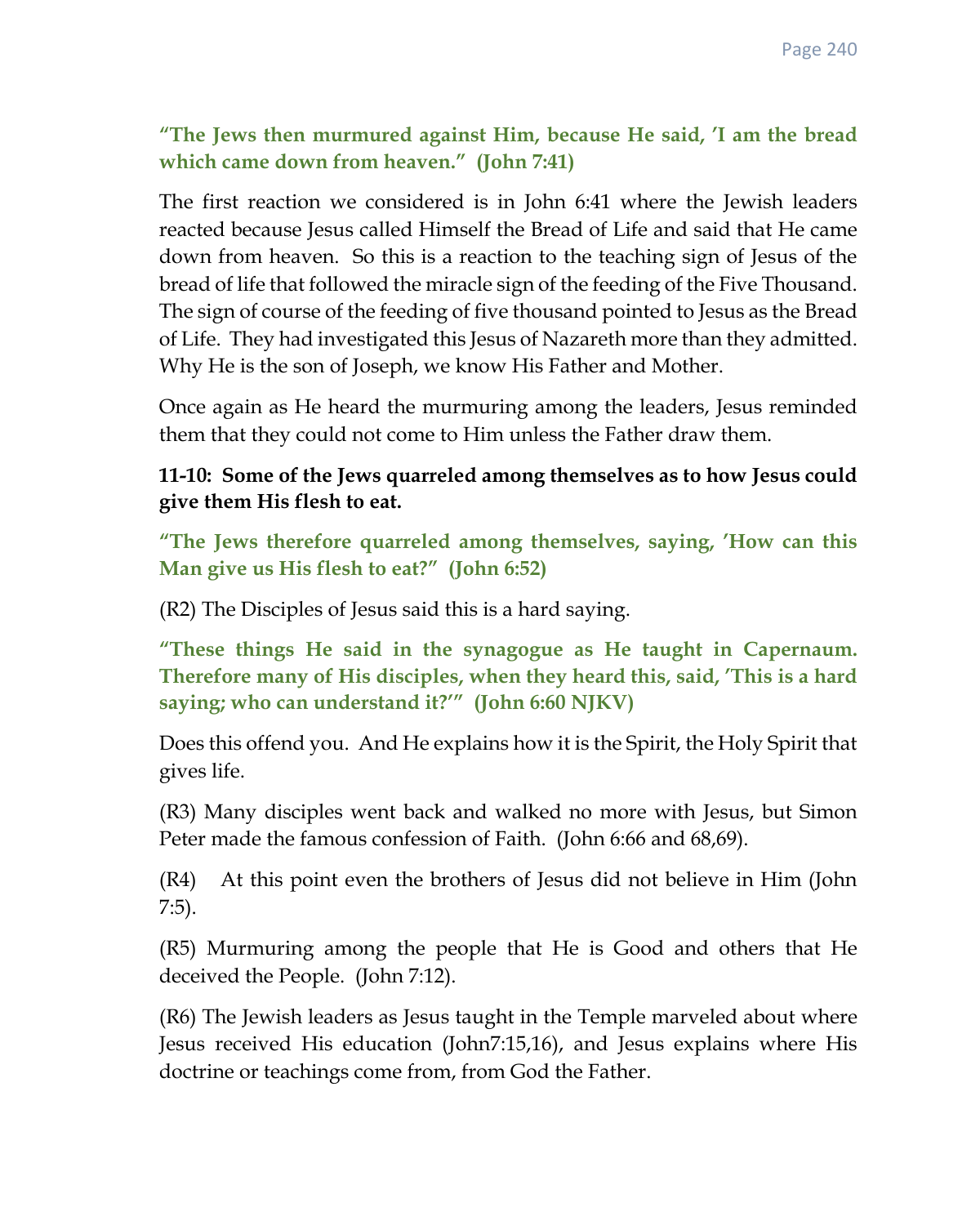(R7) Some People Replied that Jesus had a Demon because He said that the leaders were trying to kill Him (John 7:20,21), because of one work they were trying to kill Him. Others from Jerusalem said this is He that they seek to kill (John 7:13ff); is this Christ, but we know where He is from.

(R8) They sought to take Him but could not as it was not time (John 7:30); but many believed (7:31) when they saw the Signs that He performed.

**"Then they sought to take Him; but no one laid a hand on Him, because His hour had not yet come. And many of the people believed in Him, and said, 'When the Christ comes, will He do more signs than these which this Man has done." (John 7:31 NJKV)**

(R9) The Pharisees and chief priests sent officers of the Sanhedrin to take Him as they heard what the people were saying about Jesus (John 7:32).

(R10) On the Last day of the Feast as Jesus spoke of the Living water (John 7:37- 39) the reactions were diverse: may said this is the Prophet; many said this is Christ; others will Christ come out of Galilee; and there was a division among the People (John 7:43)

(R11) The Sign of Jesus forgiving the woman in adultery pointed to His teaching as the Light of the Word, and the reaction of the Pharisees was that He was a witness to Himself (John 8:13).

(R12) The Jews argumentatively said "Will you kill yourself?" (John 8:22), and then they asked Him "Who are You?" (John 8:13). But many believed on Him when they heard His answer (John 8:30).

(R13) Jesus tried to tell the disciples who believed in Him that they were disciples indeed if they would abide in His word or teachings (John 8:31); and some replied that since we are Abraham's seed we have never been in bondage (John 8:33).

(R14) The Jews called Him a Samaritan and a Demon (John 8:48); then after His replies took up stones to stone Him (John 8:59).

(R15) The Pharisees became divided after Jesus performed the miracle-sign of healing the man blind from birth, some said that He could not be of God since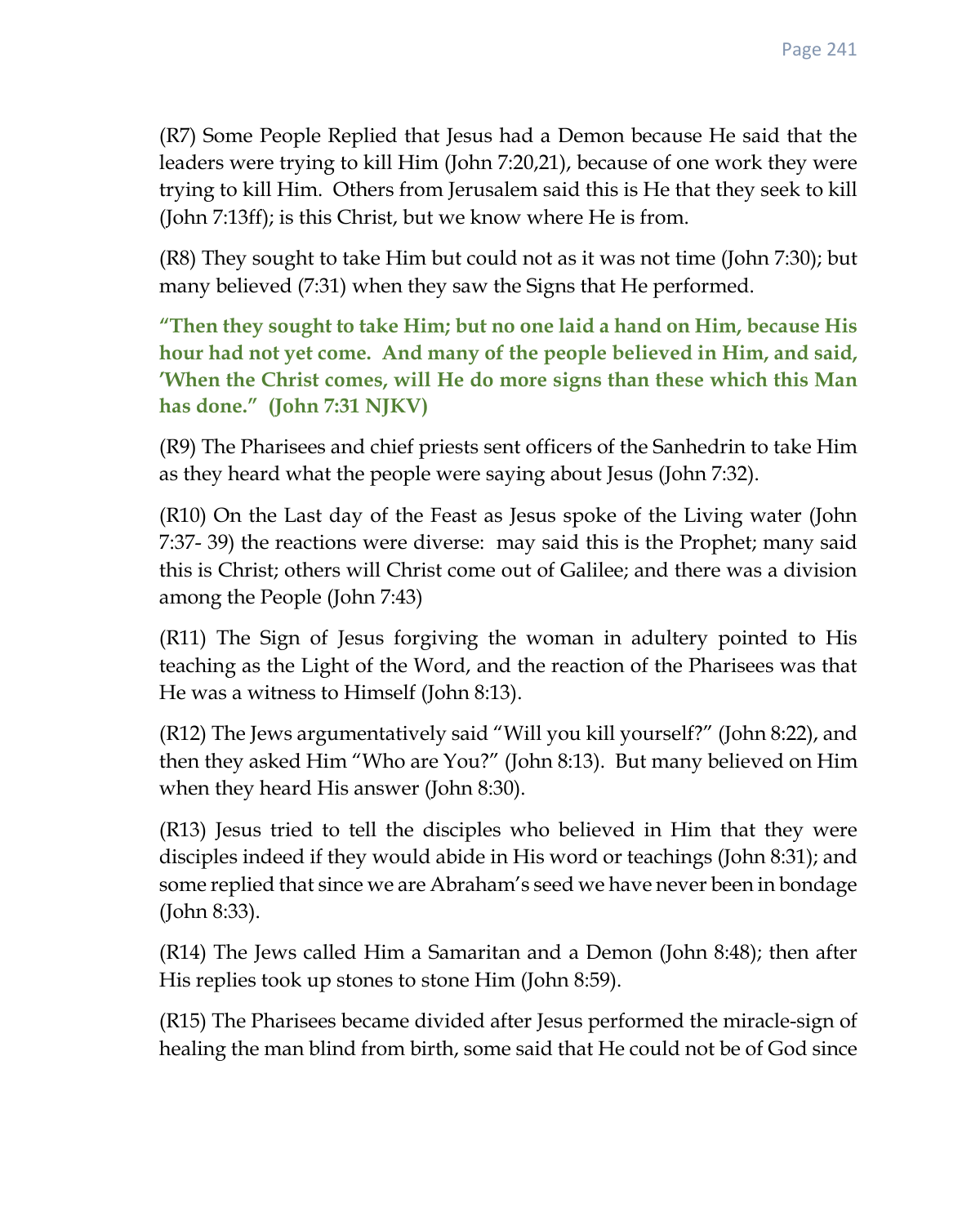He did not keep the sabbath, and others said how can a man that is a sinner do these signs.

**"Therefore some of the Pharisees said, 'This Man is not from God, because He does not keep the Sabbath.' Others said, 'How can a man who is sinner do such signs?' And there was a division among them." (John 9:16)**

We should carefully note the reaction of the man healed and then that of the Pharisees who cast him out of the Temple.

More reactions from this sign in John 10:19-21,

(R16) Reaction to the If you are Christ tell us plainly; and I and My Father are one; as they took up stones to stone Him. (John 10:22-42).

It is maintained that human nature being essentially the same from generation to generation, the reactions today would be the same as when Jesus lived and walked on the earth. Perhaps the only real difference is that the people of that time knew far more Bible, and the religious laws were also the socio-politico laws. Recall that Paul was trained as a lawyer which meant the law of Israel and well as the religious law. There were some restrictions under the Roman rule in that the people were not allowed to perform executions.

#### **11-11: Who Is Jesus from John 6-10?**

We will look at this Bible Study, "Who IS JESUS?", in terms of Who Jesus said that He was to His contemporaries; in terms of what the Apostle John wrote who He was to them; and in terms of the different reactions and divisions among the people and the leaders as to who Jesus was.

Note how intense it is in these five chapters of John, from chapter six to ten. Jesus does a lot of teaching and Jesus performs miracles; but everything He says unless it is in private to the disciples is challenged, from the Jewish leaders, the people, and even His brothers. We find during the events of these five chapters that many of the disciples that followed Jesus around—some looking for a permanent way to be fed—ceased to follow Him. They could not understand how He was the bread of life. They choked at eating His flesh as the means for everlasting life. In fact one of the many reactions of the people was, "How can this man give us His flesh to eat?" Jesus explained that to His larger group of disciples, but many still left following Him. {NOTE: And now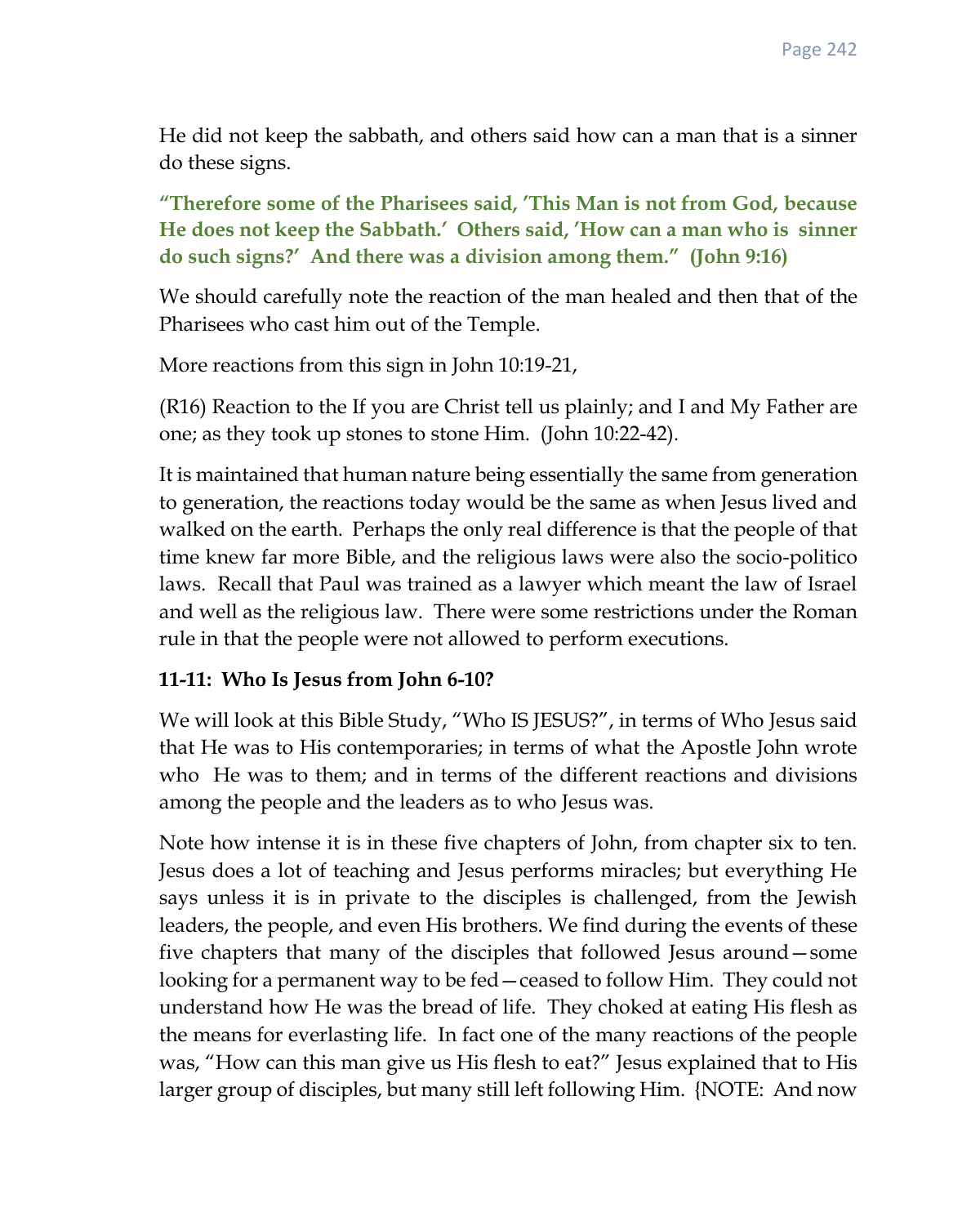we will complete this Bible study with a combination of signs or works with the diverse reactions of the people. It is felt that the same reactions of the people in the First Century is the same as the reactions that are possible to people today. And that these are in certain categories.}

1. The Jewish Leaders Murmured because Jesus said that He was the Bread of Life and that He came down from heaven.

# **"The Jews then murmured against Him, because He said, 'I am the bread which came down from heaven." (John 6:41)**

The first reaction we considered is in John 6:41 where the Jewish leaders reacted because Jesus called Himself the Bread of Life and said that He came down from heaven. So this is a reaction to the teaching sign of Jesus of the bread of life that followed the miracle sign of the feeding of the Five Thousand. The sign of course of the feeding of five thousand pointed to Jesus as the Bread of Life. They had investigated this Jesus of Nazareth more than they admitted. Why He is the son of Joseph, we know His Father and Mother. Once again as He heard the murmuring among the leaders, Jesus reminded them that they could not come to Him unless the Father draw them.

2. Some of the Jews quarreled among themselves as to how Jesus could give them His flesh and blood to eat, and many of the disciples said this is a hard saying. "The Jews therefore quarreled among themselves, saying, 'How can this Man give us His flesh to eat?....These things He said in the synagogue as He taught in Capernaum. Therefore many of His disciples, when they heard this, said, 'This is a hard saying; who can understand it?'" (John 6:52,60 NJKV)

Does this offend you. And He explains how it is the Spirit, the Holy Spirit that gives life.

3. Many disciples went back and walked no more with Jesus, but Simon Peter made the famous confession of Faith. (John 6:66 and 68,69).

**"From that time many of His disciples went back and walked with Him no more. Then Jesus said to the twelve, 'Do you also want to go away?' Then Simon Peter answered Him, 'Lord, to whom shall we go? You have the words of eternal life. Also we have come to believe and know that You are the Christ, the Son of the living God.'" (John 6:66-69 NJKV)**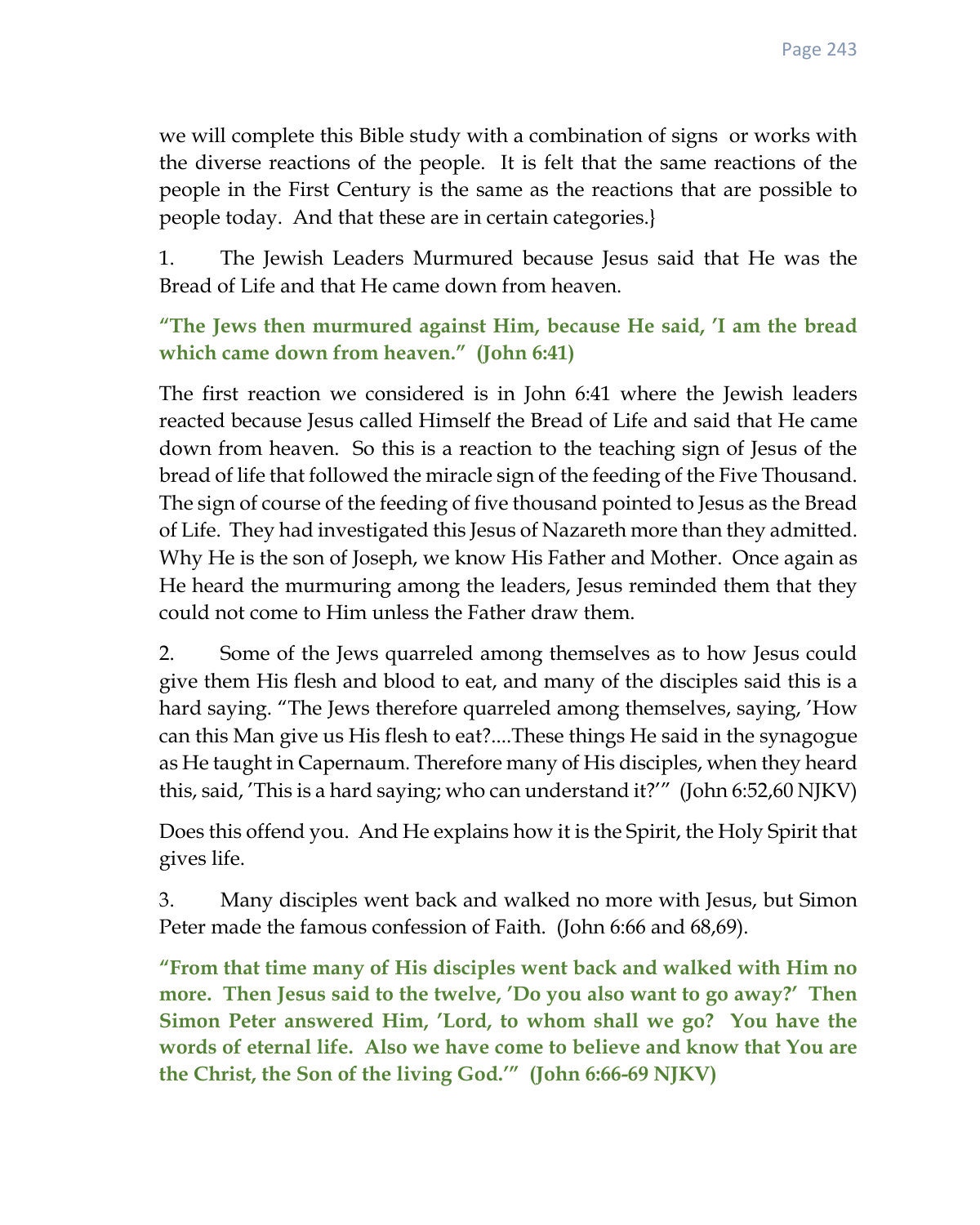4. The brothers chastised Jesus for not more public appearances: At this point even the brothers of Jesus did not believe in Him (John 7:5).

Jesus was walking openly in Galilee more than Judea because the Jews sought to kill Him. And when it was close to time for the Feast of Tabernacles, his brothers chastised Him for not going at first in order that the larger body of disciples could see His works. "Show yourself to the world," was their words.

**"For even His brothers did not believe in Him." (John 7:5 NJKV)**

5. Seeking of Jesus by Jews, and Murmuring among the people that He is Good and others that He deceived the People. (John 7:12).

Later we will come to a series of three questions from the Pharisees. Here we have some of the Jews, that is Jewish leaders asking "Where is He?" They were actively seeking Him and could not find Him. Of course, their motives already were to persecute and kill Jesus. Already the Jews had placed the people on notice that if anyone believed in Jesus, since it was heresy, they would be put out of the Temple; so the people "murmured among themselves" in a semi whisper.

Some murmured, "Jesus is Good."

Others murmured, "No, Jesus is not good because He deceives the people."

**"And there was much murmuring among the people concerning Him. Some said, 'He is good'; others said, 'No, on the contrary, He deceives the people.' However, no one spoke openly of Him for fear of the Jews." (John 7:12,13)**

6. The Jewish leaders as Jesus taught in the Temple marveled about where Jesus received His education (John7:15,16), and Jesus explains where His doctrine or teachings come from.

**"And the Jews marveled, saying, 'How does this Man know letters, having never studied?' Jesus answered them and said, 'My doctrine is not Mine, but His who sent Me. If anyone wants to do His will, he shall know concerning the doctrine, whether I speak on My own authority." (John 7:15- 17 NJKV)**

7. Some People Replied that Jesus had a Demon because He said that the leaders were trying to kill Him (John 7:20,21), because of one work they were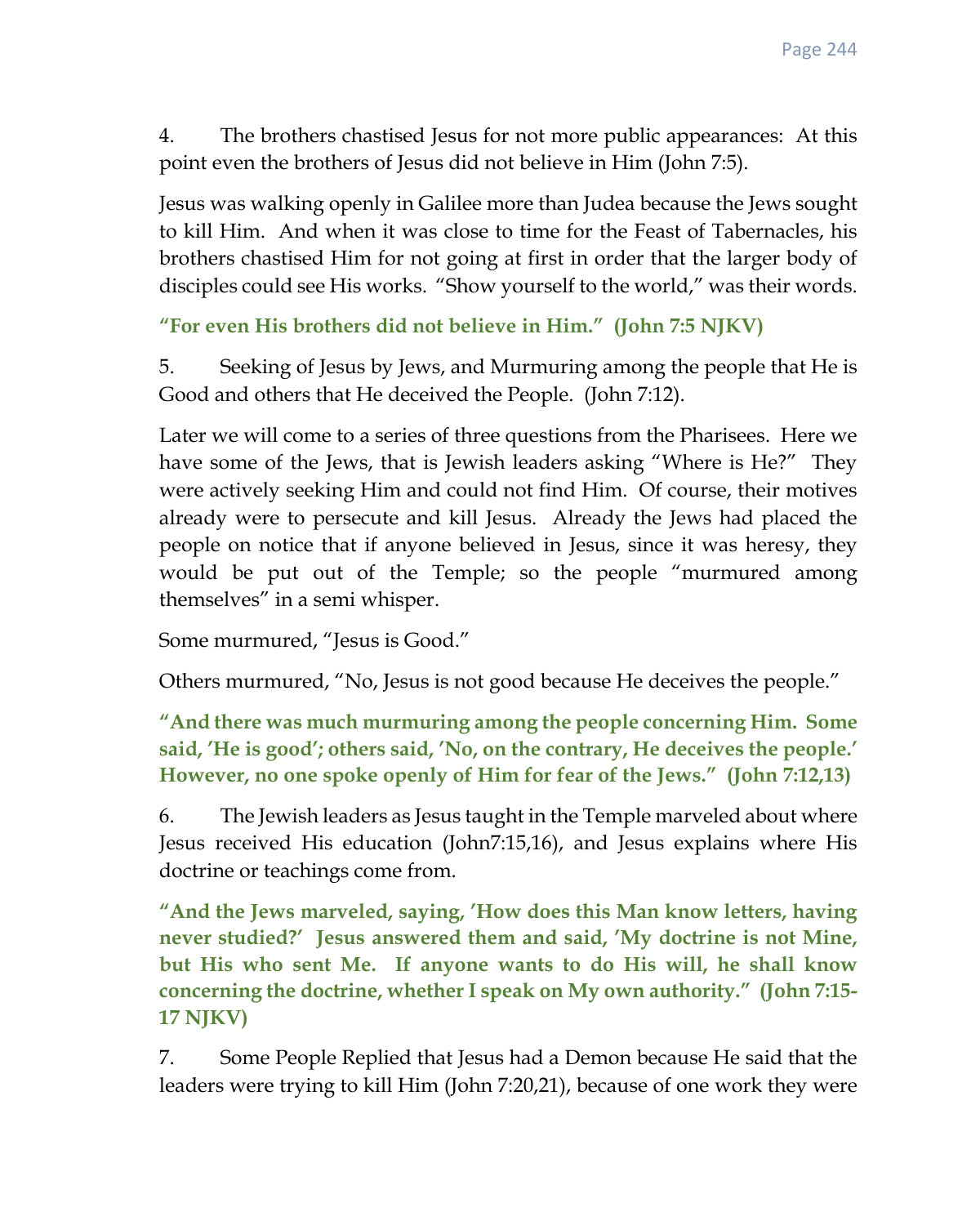trying to kill Him. Others from Jerusalem said this is He that they seek to kill (John 7:13ff); is this Christ, but we know where He is from.

**"The people answered and said, 'You have a demon. Who is seeking to kill You?' Jesus answered and said to them, 'I did one work, and you all marvel." (John 7:20,21 NJKV)** This was back at Jerusalem where they knew primarily of only one miracle-sign, that of the healing of the man on the sabbath at the pool of Bethesda.

9. They sought to take Him but could not as it was not time (John 7:30); but many believed (7:31) when they saw the Signs that He performed. The Pharisees and chief priests sent officers of the Sanhedrin to take Him as they heard what the people were saying about Jesus (John 7:32).

**"Then they sought to take Him; but no one laid a hand on Him, because His hour had not yet come. And many of the people believed in Him, and said, 'When the Christ comes, will He do more signs than these which this Man has done. The Pharisees heard the crowd murmuring these things concerning Him, and the Pharisees and the chief priests sent officers to take Him." (John 7:31,32 NJKV)**

10. On the Last day of the Feast as Jesus spoke of the Living water (John 7:3739) the reactions were diverse: may said this is the Prophet; many said this is Christ; others will Christ come out of Galilee; and there was a division among the People (John 7:43)

Since this is the most positive reaction of the crowd in Jerusalem to the Teachings of Jesus, we should look at it carefully. What did Jesus teach them?

(1). Let those that are thirsty come to Him;

(2). Who believes in Jesus out of his heart, according to the Scripture (Isaiah 12:3,43:20,44:3, and 55:1), would flow rivers of living water.

(3). John explains this phenomena of water out of the heart as the Holy Spirit, which was not yet come, did come on the first day of Pentecost after the Ascension. **"Therefore many from the crowd, when they hard this saying, said, 'Truly this is the Prophet.' Others said, 'This is the Christ,' but some said, 'Will the Christ come out of Galilee? Has not the Scripture said that the Christ comes from the seed of David and from the town of Bethlehem,**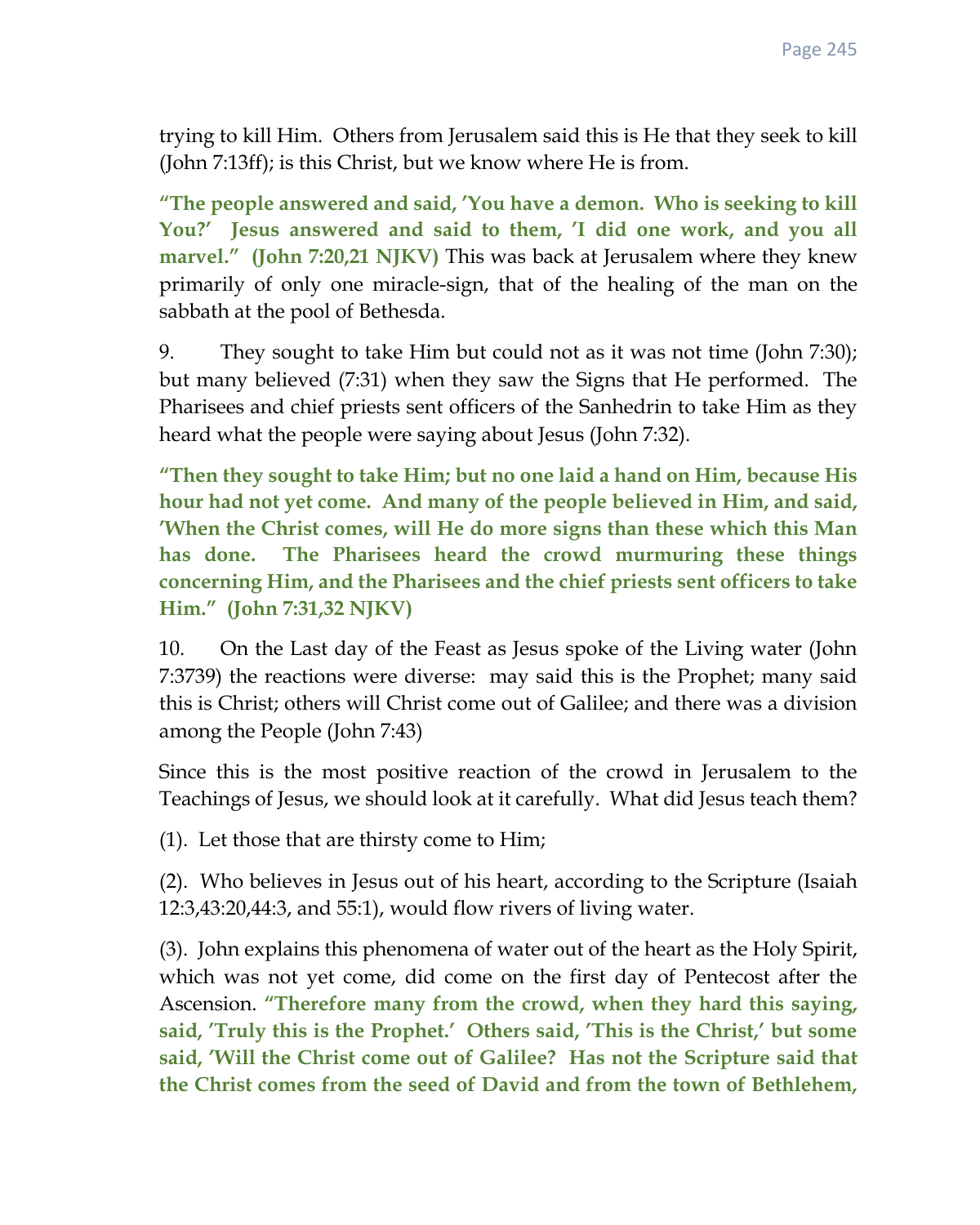**where David was?' So there was a division among the people because of Him. Now some of them wanted to take Him, but no one laid hands on Him." (John 8:40-44 NJKV)**

11. The Sign of Jesus forgiving the woman in adultery pointed to His teaching as the Light of the Word, and the reaction of the Pharisees was that He was a witness to Himself (John 8:13).

## **"The Pharisees therefore said to Him, 'You bear witness of Yourself; Your witness is not true.'" (John 8:13 NJKV)**

12. A series of questions: from the Pharisees, "Where is your Father?" (John8:19); from the Jews, "Will He kill Himself?" (John 8:22); from the Jews, "Who are you?" (John 8:13)8-13:  $(R13)$  But many believed on Him when they heard His answer (John 8:30). Here is the crux of the whole matter as to how the world has accepted Jesus, how we should accept Jesus. These three key questions, His answers, and then the final answer about His lifting up caused many to believe on Him. Following is the intense sequence.

1. What triggered the first question: the Pharisees stated that His testimony to Himself, when He said "I am the light of the world" was not true because He was His own witness. In other words, He was patting Himself on the back.

2. Jesus replied that He knew where He came from and where He was going back to; then reminded them of the law of the Old Testament which said that the testimony was true from two men; and the conclusion was since the Father and Himself bore testimony to Him as the Light of the World, the testimony was true.

3. The Pharisees could not let it stand there, and the first question in this series came, "Who is your Father?" Always the questions were attempts to trap Jesus. Jesus answered the question in two parts (John 8:19-21): (1) You don't know the Father and you don't know me or stated a different way If you had known the Father you would also know Jesus, the two go hand in hand; and (2) I am leaving, Jesus said, and you will seek me for salvation, but you will die in your sins since you cannot come where I go.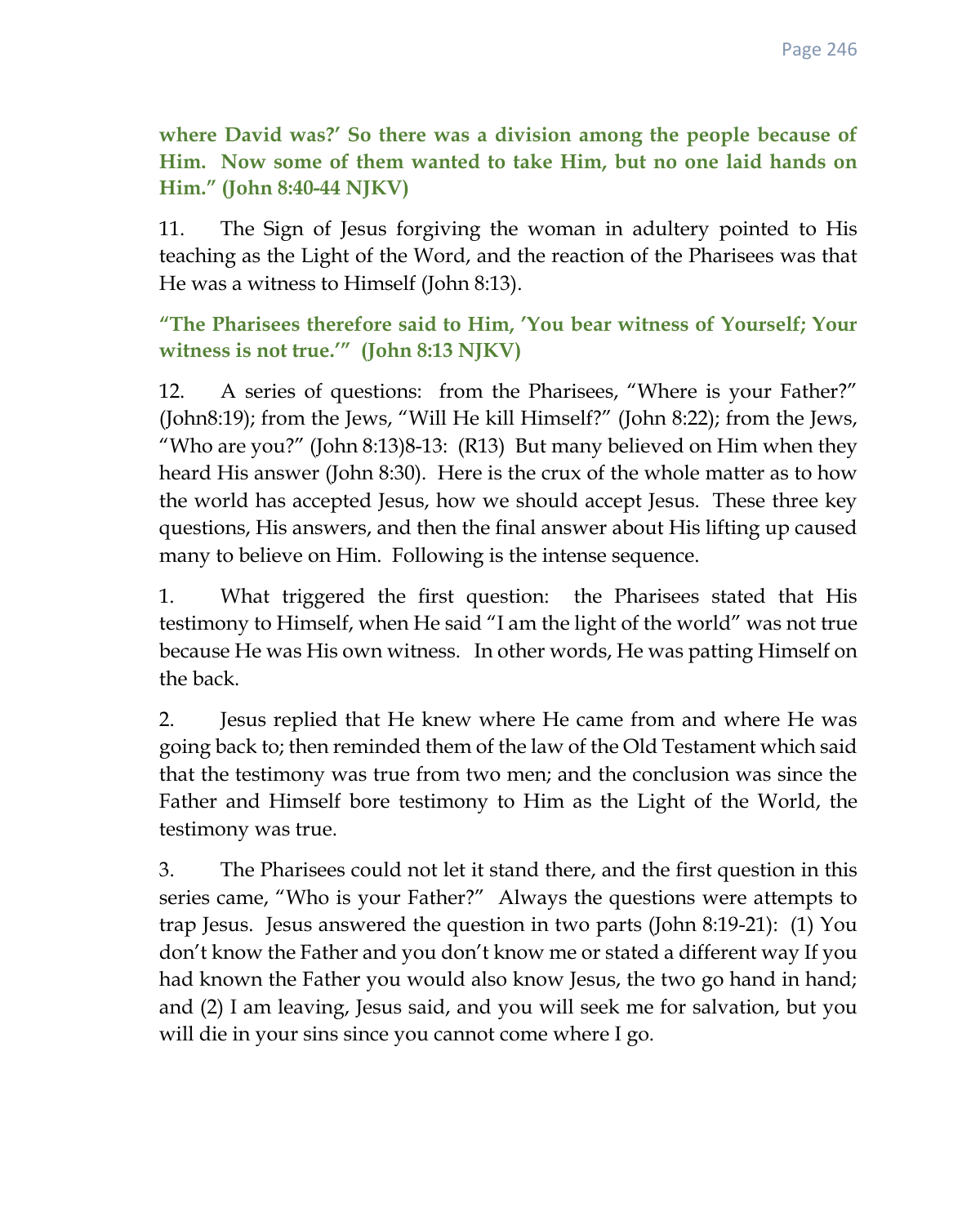4. This triggered the second question in that series of three, again from the Pharisees, and among themselves but so that the people and Jesus could hear, "Will he kill himself?" They tried to start the rumor that Jesus was going to commit suicide. This question came after Jesus said where I am going you cannot come. Jesus answer this time was once again the heart of the Gospel: (1) You are from this world and I am from another world; (2) You will die in your sins because you do not believe that I am He.

5. This in turn triggered the third question from the Pharisees, probably the most important question that can ever be asked and then answered properly. Let us see what the answer of Jesus is? First the third question, " WHO ARE YOU?" "Who are you, Jesus?' is the most important question than any human on earth can ask.

The answer of Jesus is:

(1). Exactly what I have been saying to you from the beginning, no doubt the beginning of His ministry.

(2). I have many things to say and to Judge of you; but as God is true, I speak to the world the things that I heard from Him. Jesus says that He is only an echo of the Father. What He heard, He repeated! (The Apostle John adds that they did not know that He spoke of the Father since He used the words "He" and "Him".)

(3). Then comes the Gospel of the Atonement. Jesus said that when you have lifted up the Son of Man then you will now who He is; and that nothing is done by Jesus except what the Father taught Him (the implication here being that it is also recorded by the Father in the Scriptures of the Old Testament). The Father is with Him at all times.

(4). As He spoke these words many believed on Him.

# **"As He spoke these words, many believed in Him" (John 8:30 NJKV)**

(5). You know how Billy Graham seeks to instruct those who believe after they have made a public profession of faith. Well, here Jesus is doing the same thing. We have the Master Teacher telling us exactly what it means to be a Christian, what it means to have faith.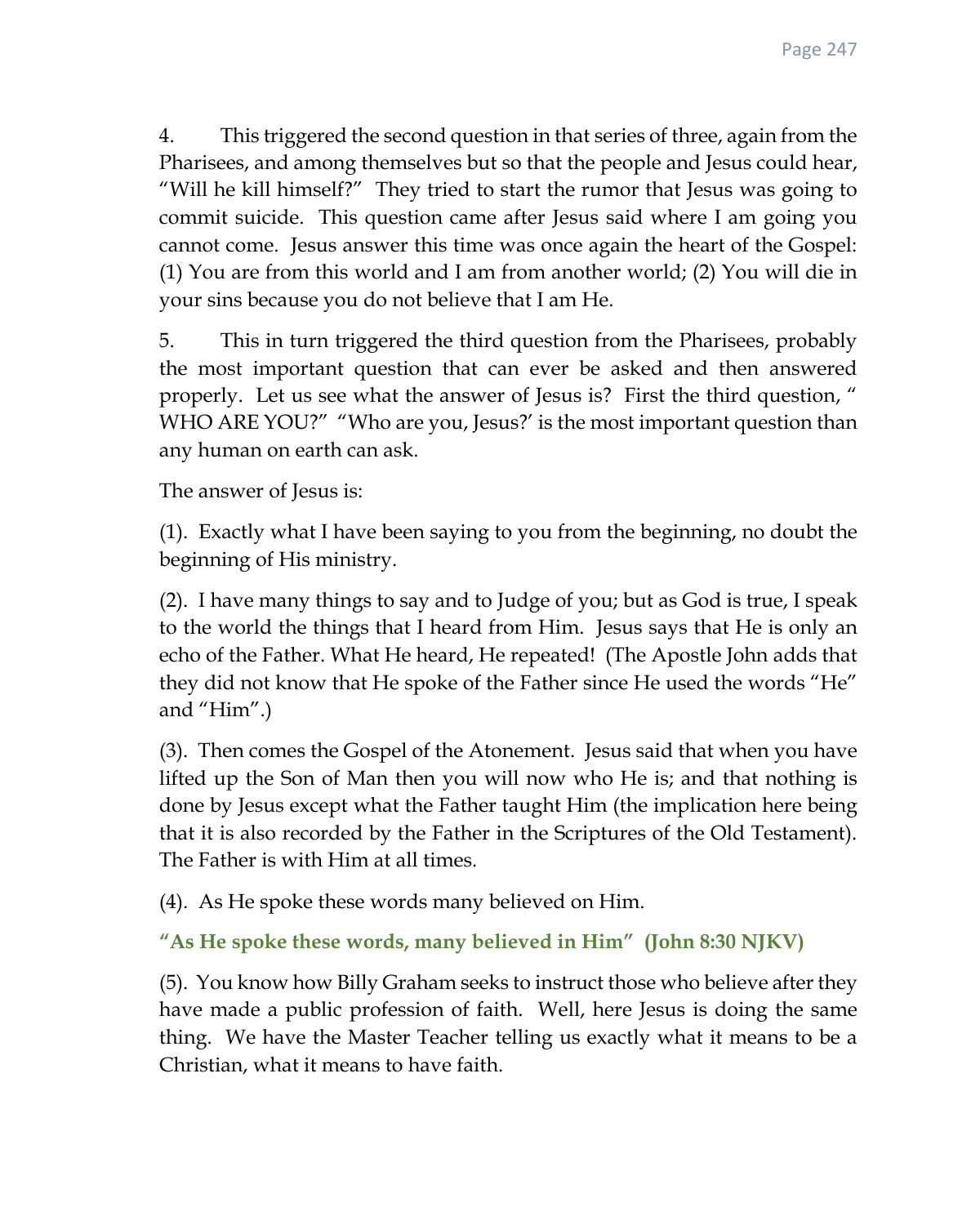a. You are indeed my disciples if you abide in my word.

b. You will know the truth and the truth will make you free.

13. Some of the believers mixed with the Pharisees were very questioning, they reacted that they were already free since Abraham's seed, never having been in bondage. (John 8:33). Probably more the Pharisees than the believers.

**"They answered Him, 'We are Abraham's descendants, and have never been in bondage to anyone. How can you say, 'You will be made free.'" (John 8:33 NJKV)**

They wanted to believe, but they did not want to be insulted. They were not slaves to anybody including the despised Roman government that ruler over their country. So Jesus explained what it meant to be in bondage and to be freed by the truth:

14. The Jews called Him a Samaritan and a Demon (John 8:48); then after His replies took up stones to stone Him (John 8:59).

15. The Pharisees became divided after Jesus performed the miracle-sign of healing the man blind from birth, some said that He could not be of God since He did not keep the sabbath, and others said how can a man that is a sinner do these signs. **"Therefore some of the Pharisees said, 'This Man is not from God, because He does not keep the Sabbath.' Others said, 'How can a man who is sinner do such signs?' And there was a division among them." (John 9:16)**

We should carefully note the reaction of the man healed and then that of the Pharisees who cast him out of the Temple. (More reactions from this sign in John 10:19-21.)

16. Reaction to the If you are Christ tell us plainly; and I and My Father are one; as they took up stones to stone Him. (John 10:22-42).

The people seldom, if ever, reacted adversely to the miracles as the miracles did something for them: they reacted to the teachings because that required something from them. Now the Pharisees and other Jewish leaders did react to the miracles as that caused the people to leave them to follow Jesus.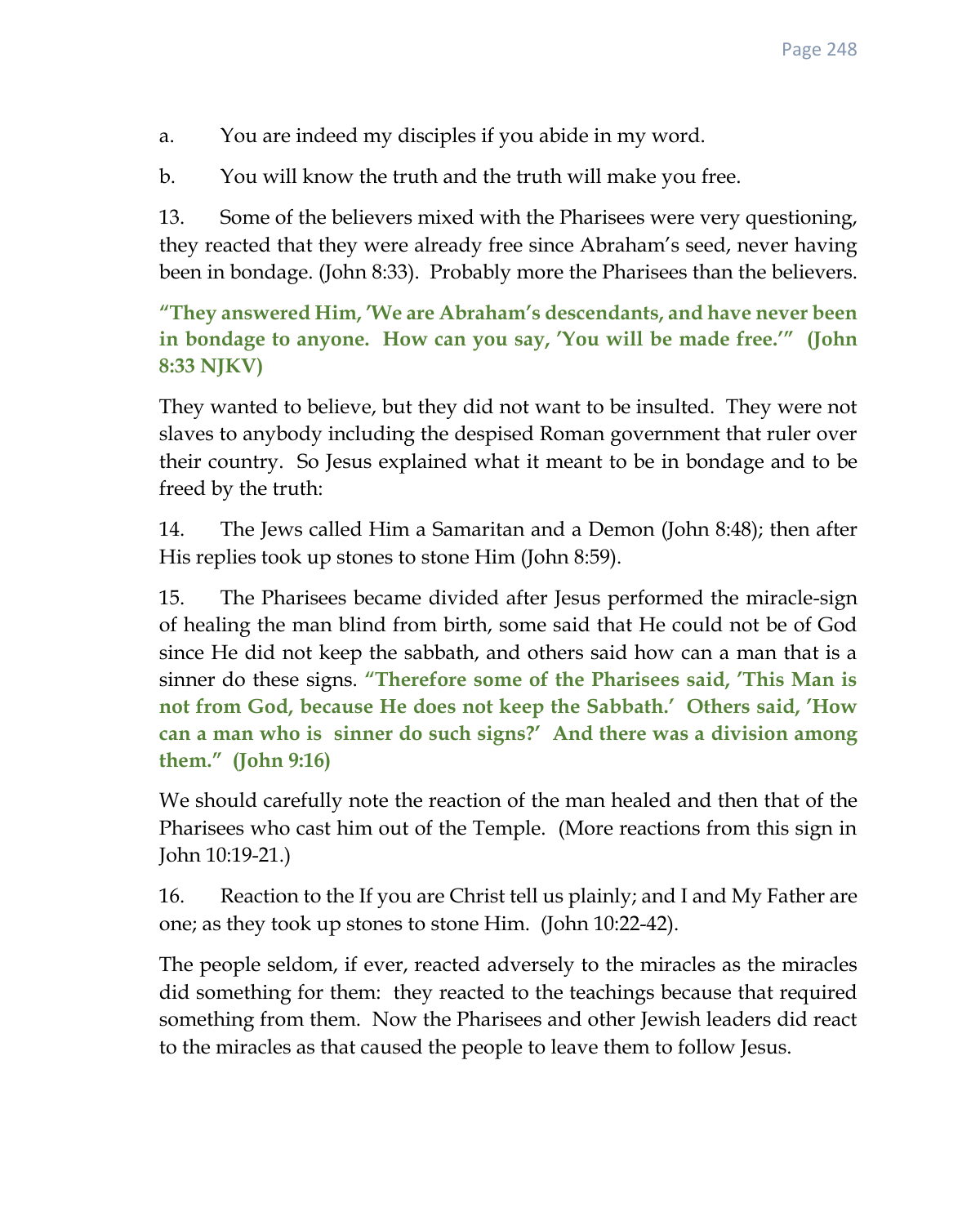# **11-12: We should look briefly at the sequence of questions from the Jewish leaders, and the answers of Jesus.**

1. "Where Is He?" (John 7:11) The answer of Jesus was by showing up during the middle of the feast time.

2. "How did This Man Get An Education?" (John 7:15) Jesus explained to them that His doctrine or teachings came from the God that sent Him, and that anyone that was actually seeking God's will they could tell whether it was from God or not. If it comes from a man himself, it is for his own glory; but it is true if the doctrine seeks the glory of the One that sent Him.

3. "Where does He intend to go that we shall not find Him? Does He intend to go t the Dispersion among the Greeks and teach the Greeks" after he said "You will seek Me and not find Me, and where I am you cannot come?"

#### **THE REACTION TO JESUS**

"Why" you might ask, "spend so much time on the reactions to Jesus?" Because: (1) like the rest of the Bible these reactions are given to us as examples of how people did and will classically react to the claims of Jesus to be the Savior of the world, the Son of God who died on the cross for the sins of the world; (2) your own reaction to Jesus, the Risen Christ who knocks at the door at every heart will determine your own salvation; (3) to lead momentarily to THE REACTION that is appropriate for salvation {After all, that is the prime reaction in which we are interested!}; and (4) to be somewhat thorough on a historical survey of the real Jesus as recorded in the Gospel of John by the Apostle John, one who was perhaps closest to Jesus than anyone else on earth during Jesus' life on earth. {What better person to "LEARN CHRIST" from?}

Momentarily we will look at THE REACTION of the Apostle Peter to Jesus, the same one required of us for salvation and the only one that writes our names on the church roll in heaven; but first a little putting of this chapter of John on Jesus in the context of this volume of the LEARN CHRIST FROM THE APOSTLES AND PROPHETS commentaries. This title of the set of commentaries. {The number is always changing and growing but the goal is to have nine of them after I rewrite and incorporate some of my ONE COMMENTARIES on the Bible written before 1995, like the one on the LIFE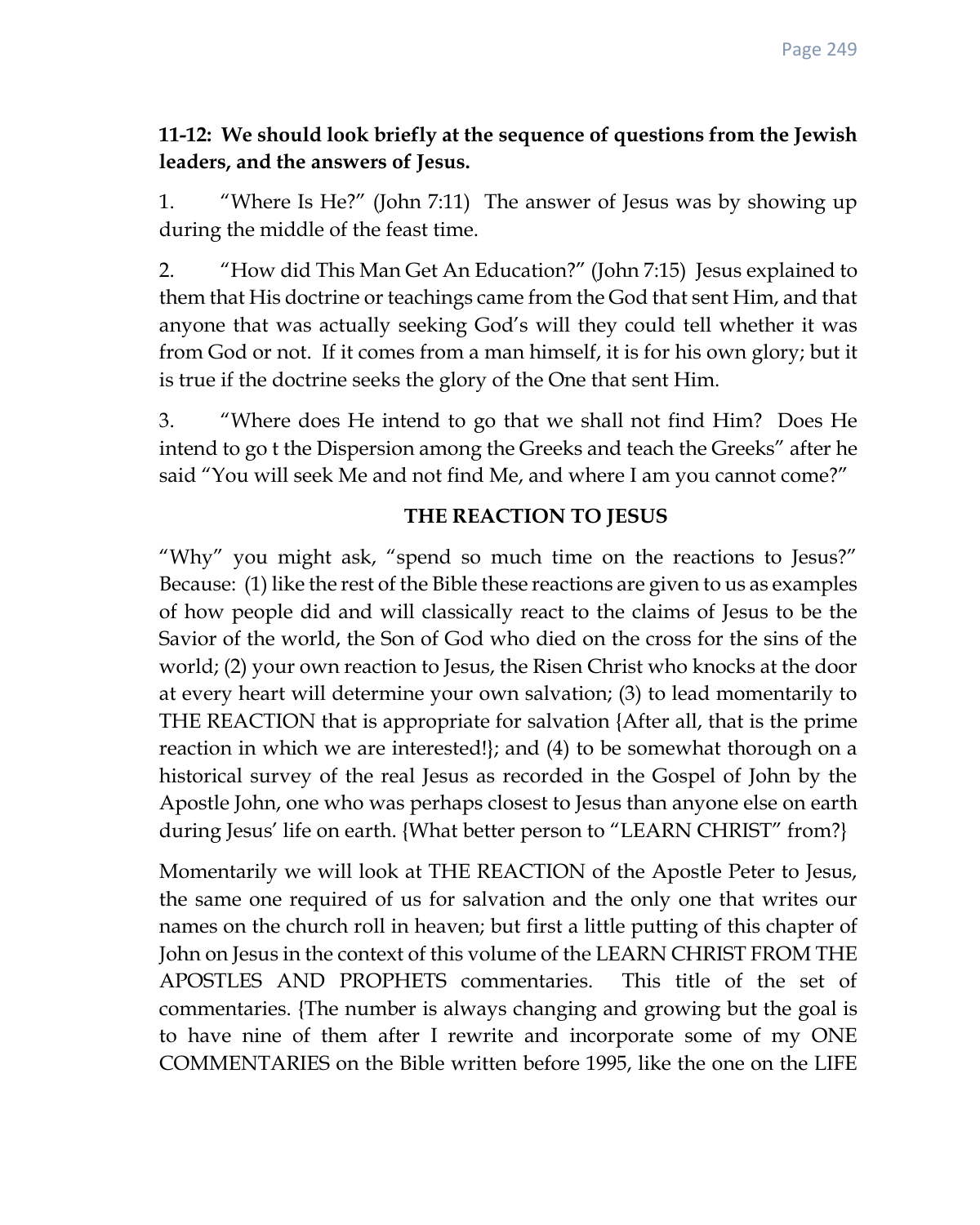AND 14 LETTERS FROM THE APOSTLE PAUL, "REMEMBER MY BONDS", the ONE COMMENTARY ON EPHESIANS, the ONE COMMENTARY ON JOHN, and a single, complete commentary on the book of Revelation.}

Sorry you haven't found these in the book stores, as I have chosen to make an individual distribution of the books. The other day an acquaintance, a school teacher from Eastern New Mexico who heard me preach at University Baptist Church, said she has been expecting to see a book with my name on it in the book stores. I explained how both Dr. Charles Meister and myself had sought for many years to find a publisher, and finally, especially after bouts with Broadman Press over the title of my commentary on Romans, GOSPEL PRIDE. {By the way that is another one I should include in the 7 LEARN CHRIST COMMENTARIES, provided the snows don't rise and God is willing. Also by the way, Dr. Meister did find a publisher in South Carolina for his books on Russian poetry, but I am still going the personal distribution route with a priority for my kids and grandkids, those with whom I discuss Christ and the Bible, and other convenient methods as I seek to do the work of a Bible Evangelist in this day when so many churches have "heaped to themselves teachers with itching years", "will not endure sound doctrine", and "have turned away from the truth and turned into fables." You must see that we are in the Falling Away in order to understand what is happening in our world, our country, our churches, and our denomination. It is too pervasive and widespread to have any other explanation. Let us only pray that the Holy Spirit has not yet been withdrawn as Paul predicted in II Thessalonians 2 at the same time he said The Falling Away must take place before the Second Coming of Christ. I apologize for preaching right now, but as these commentaries are so personal, going first to my kids and grandkids, THEY MUST KNOW THAT AS CERTAIN AS IS THE SECOND COMING SO ALSO IS THE FALLING AWAY; AND IT IS AMONG THE CHURCHES OF THE UNITED STATES AS MUCH AS ANY PLACE IN THE WORLD. IT IS NOT A FALLING AWAY FROM THE CHURCHES.

CHURCH ATTENDANCE MAY GO UP. IT IS A FALLING AWAY FORM GOD, CHRIST, THE BIBLE, AND THE SOUND DOCTRINE OF THE BIBLE. IT CAN NOT BE BLAMED ON THE YOUNG, FOR IF THIS LAST FALLING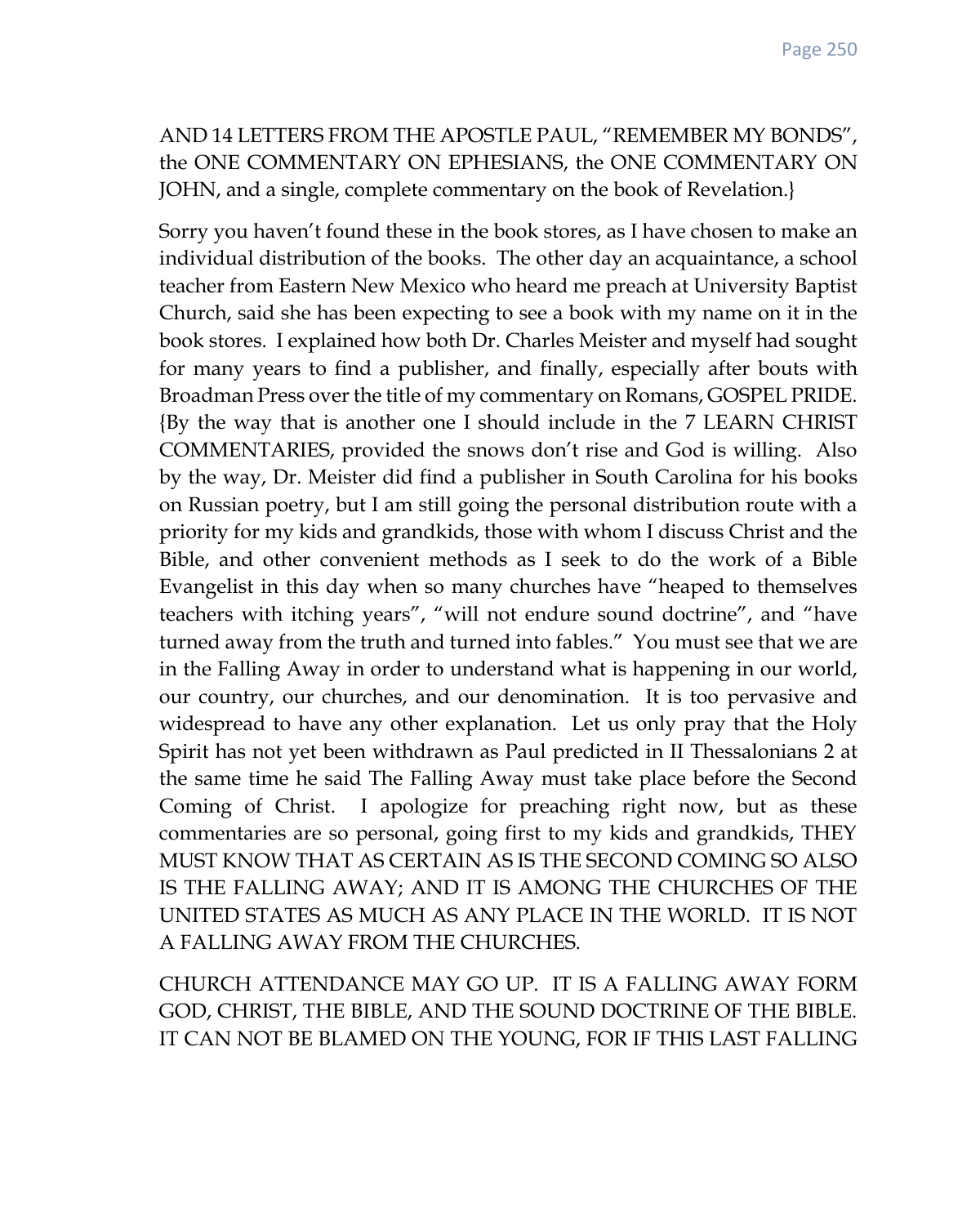# AWAY IS LIKE THE FIRST OF HEBREWS THEN THOSE UNDER 21 ARE SAFE.}

Enough on the personal, back to the LEARN CHRIST commentaries and this third volume of "Christ for Individuals" to set the background and context for what must be your THE REACTION to Jesus' claim to be the Son of God.

1. The purpose of the LEARN CHRIST FROM THE APOSTLES AND PROPHETS can be summarized with three points. (Homiletics teachers would say "three points and a poem". Well, I don't have the poetry, that was Dr. Meister's specialty, along with American Studies and "science and religion" which we discussed often before he died about a year ago.}

(1). Paul in the book of Ephesians {my favorite book} gave me the clue when he wrote to the church at Ephesus, a church that he had established and where his longest minister was centered:

**"But you have not so learned Christ, if indeed you have heard Him and have been taught by Him, as the truth is in Jesus..." (Ephesians 4:20,21 NKJV)** (1). Look carefully at these two verses and follow my exegesis. Can you imagine that Paul must tell a church he established that they have not appropriately learned Christ; and we are not talking about simply learning Christ in an intellectual manner. We are talking about them not learned Christ is the way they acted and lived, and in the manner necessary for salvation. Wow, the Ephesians had the best preacher in the world, next to Jesus, and a long two year minister, and yet Paul must tell them that they did not learn Christ in the proper manner. {I am sure that Paul learned this from Timothy and other messengers after he was imprisoned, and it much of the basis from writing to Timothy in II Timothy. {also the same subject of not enduring sound doctrine and falling away in I Timothy}

(2). Paul then questions the salvation of the church members at Ephesus. "if indeed you heard Christ and have been taught personally by Christ." Wow, can you imagine sitting across from a church member or church members and point blank questioning their salvation. "if you are in Christ indeed?"

(3). The really great part about this point blank frankness, and concern, from the Apostle Paul to a church were he had labored so long and hard is that we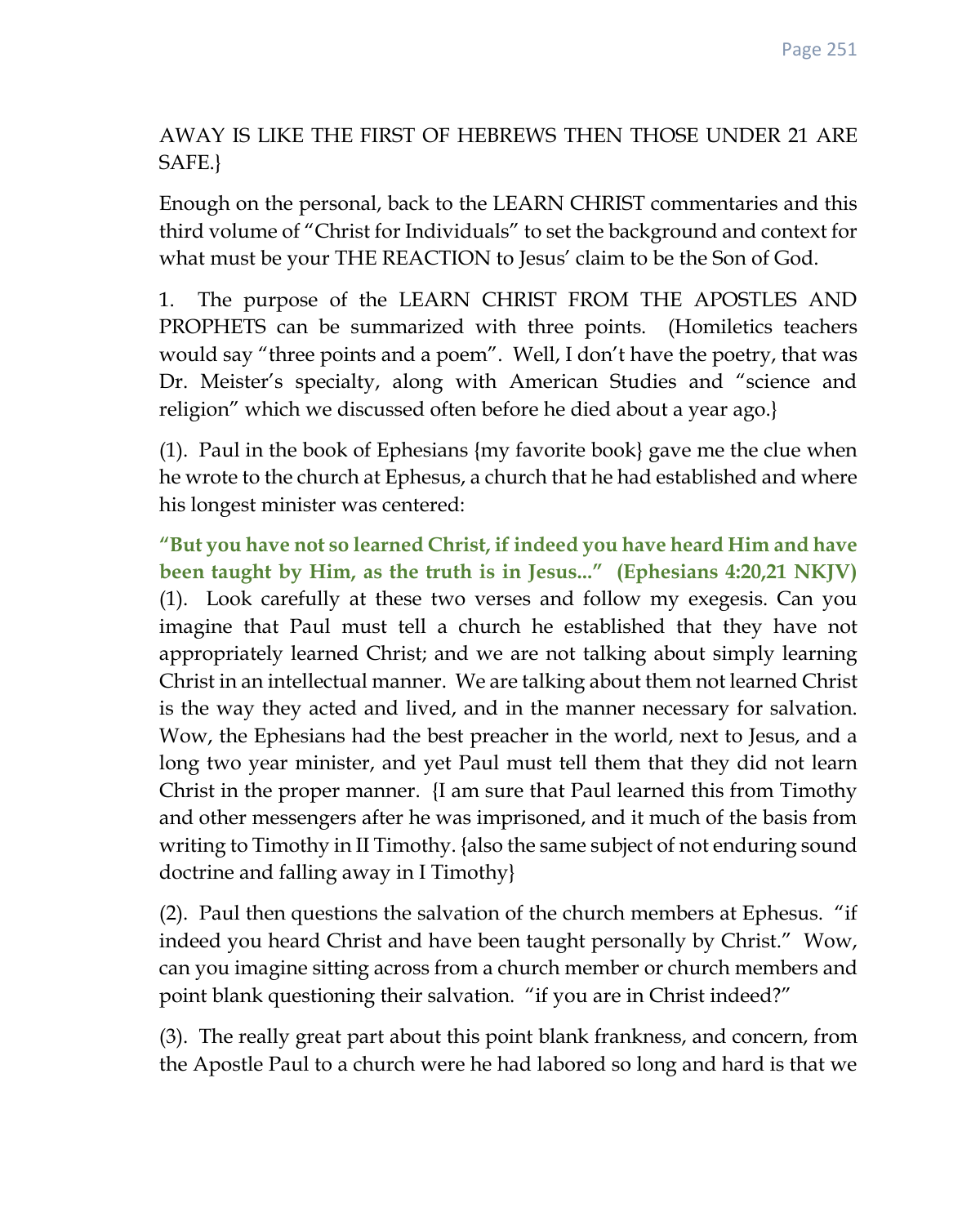see in these few words the REAL way to LEARN CHRIST in the fullest sense of salvation.

- a. "if indeed you have heard Christ."; and
- b. "if indeed you have been taught by Christ."

That's it: that is the whole plan of initial salvation. If you hear Christ like Paul is talking about here, and if you have been taught and become taught by Christ, then you are indeed saved. The inverse is true: if you have not really heard Christ for yourself, and if you have not personally been taught by Christ yourself, then you are not saved.

Someone would say, "That is not fair." How come we are cheated because we are not able to listen to the teachings of Jesus and be personally taught by Jesus as were the Apostles Peter and John and the others. No, that is not what is being discussed by Paul. You see Paul never personally met Jesus like the other Apostles were able to do, but oh yes, Paul did hear Christ and Paul was taught by Christ in an invisible way. {Pardon the word indivisible as I don't know any other way to describe the way Christ spoke and taught after the Ascension and the assistance of the Holy Spirit: it was and is an invisible work and method!} And now Paul in his writings of Ephesians 4:20,21 and the Apostle John in his writings of John 14 want to share it with YOU.

Let me use John 14 to explain "how" we hear Christ and "how" we are taught by Christ, centered around three questions the disciples asked Jesus, and His answers, as recorded in John 14.

1. Thomas asked Jesus "how can we know the way since we do not know where you are going". {this is a paraphrase, later I will quote it} Jesus was preparing the first disciples for His crucifixion and Ascension, and the personal loss they would feel from an absence of His companionship and teachings. {even a loss of security}

a. The question from Thomas.

**"Thomas said to him, 'Lord, we do not know where You ae going, and how can we know the way." (John 14:5)**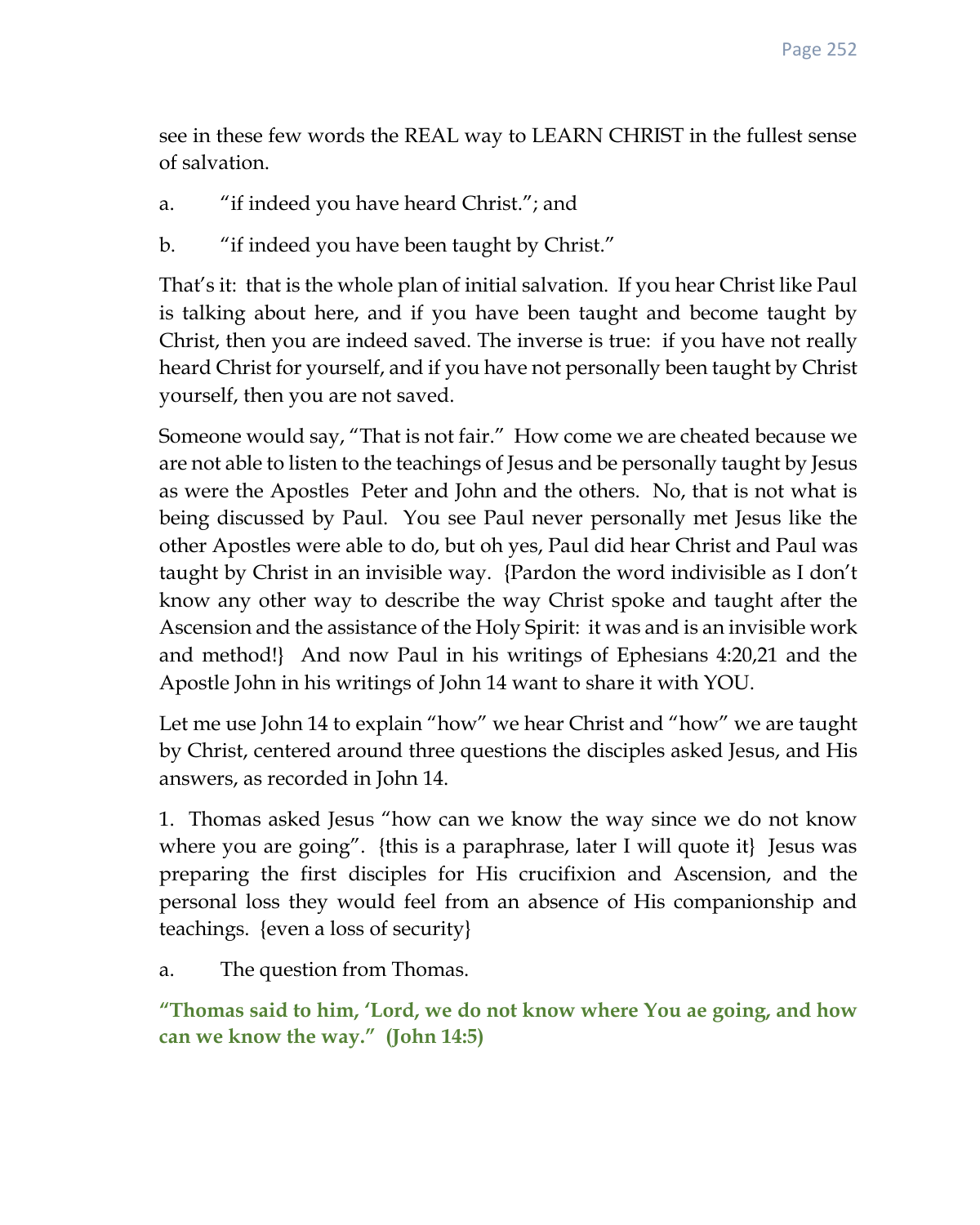b. The teachings of Jesus before the question from Thomas that provoked the question from Thomas.

**"Let not our heart be troubled; you believe in God, believe also in Me. In My Father's house are many mansions; if it were not so, I would have told you. I go to prepare a place for you. And if I go and prepare a place for you, I will come again and receive you to Myself; that where I am, there you may be also. And where I go you know, and the way you." (John 14:1-6)**

[1]. Jesus saw the disciples felt troubled and insecure. [2]. Jesus knew that they believed in God, and He sought faith, similar faith from them in Himself. He had spent much time telling them and teaching them and showing them the works that supported His claim to be the Son of God, the Savior of the sins of the world. THAT IS WHAT THE BOOK OF JOHN IS ALL ABOUT, AND IF YOU DON'T SEE THIS YOU MISS THE MESSAGE OF JOHN!

[3]. "in My Father's house are many mansions"--perhaps Jesus had not previously made it clear in His teachings about how many vacant mansions were left in His Fathers house. Jesus does now as He teaches there in the Garden before the Crucifixion. {Of course, it has become clear to us as we have just finished the study of the last chapters of the book of Revelation, and we know about the 1500 mile high side of New Jerusalem that houses all the mansions.}

[4]. "if it were not so, I would have told you"--you see this is true about the Father's house of many mansions, otherwise Jesus would have told us differently.

[4]. Wow, here it gets very personal: "I go to prepare a place for you". Maybe your mansion needs a little house warming, but Jesus Himself has been there for almost two thousand years supervising the angels as they prepare that mansion for you. You see, it is not just a house or a hut, but a mansion. There is real security!

[5]. Now Jesus says that if He is going to prepare a place for them, He will also provide a mode of transportation for them to get there. It is not easy to get an indivisible mansion in an indivisible house in an indivisible city in an indivisible heaven where the indivisible God lives! Well, the Son of God who mediated the Creation of the world and mediated salvation and presently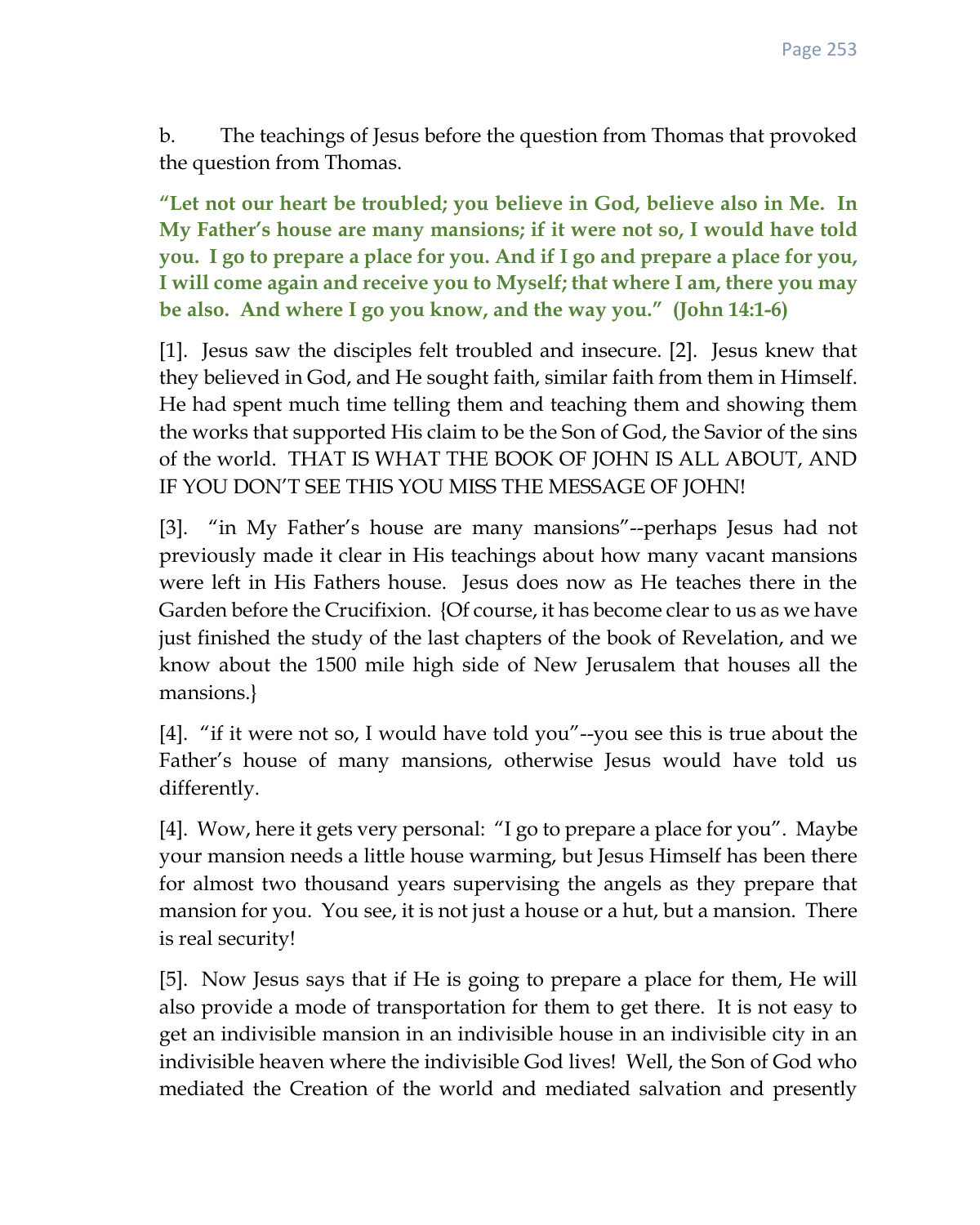mediated the confession of our sins before the Father, will come back again and provide transportation as at His Second Coming we meet Him in the air to ever be with Jesus and the Father.

[6]. We want to be where Jesus is, don't we? We want to be where Jesus is there with the Father, don't we? Well, "I will come again and receive you to Myself, that where I am, there you may be also."

```
[7]. "where I go you know" -- TO THE FATHER AND HEAVEN!
```
[8]. "the way you know" -- TO BELIEVE IN JESUS LIKE WE BELIEVE IN GOD. {for us faith may come in both about the same time}

c. THE ANSWER OF JESUS TO THE QUESTION OF THOMAS.

Having considered in a the question of Thomas and having considered in b the teachings of Jesus before the question that provoked the question from Thomas, we now have the privilege of hearing the answer from Jesus. "Jesus said to him, 'I am the way, the truth, and the life. No one comes to the Father except through Me.'" (John 14:6) {You want the "way" to God the Father, eternity, and salvation, Jesus said "I am the way"; you want the truth about life, salvation, and all the perplexing religious question, Jesus said, "I am the truth"; you want LIFE, fuller life with God and Christ here on earth and complete eternal life in eternity, Jesus said, "I am the life."}

2. The second question in John 14, this time asked by Philip.

**"Philip said to Him, 'Lord, show us the Father, and it is sufficient for us." (John 14:8**) Philip is saying just Show us what God is like. Let us see God, and that is all we need.

THE ANSWER OF JESUS TO THE QUESTION FROM PHILIP. {Maybe you would get the flow better just to read it for yourself in John 14:1-24, but I pray this is a guide for further understanding and reinforcement.}

**"Jesus said to him, 'Have I been with you so long, and yet you have not known Me, Philip? He who has seen Me has see the Father; so how can you say, 'Show us the Father'? Do you not believe that I am in the Father, and the Father in Me? The words that I speak to you I do not speak on My own authority; but the Father who dwells in Me does the works. Believe Me that**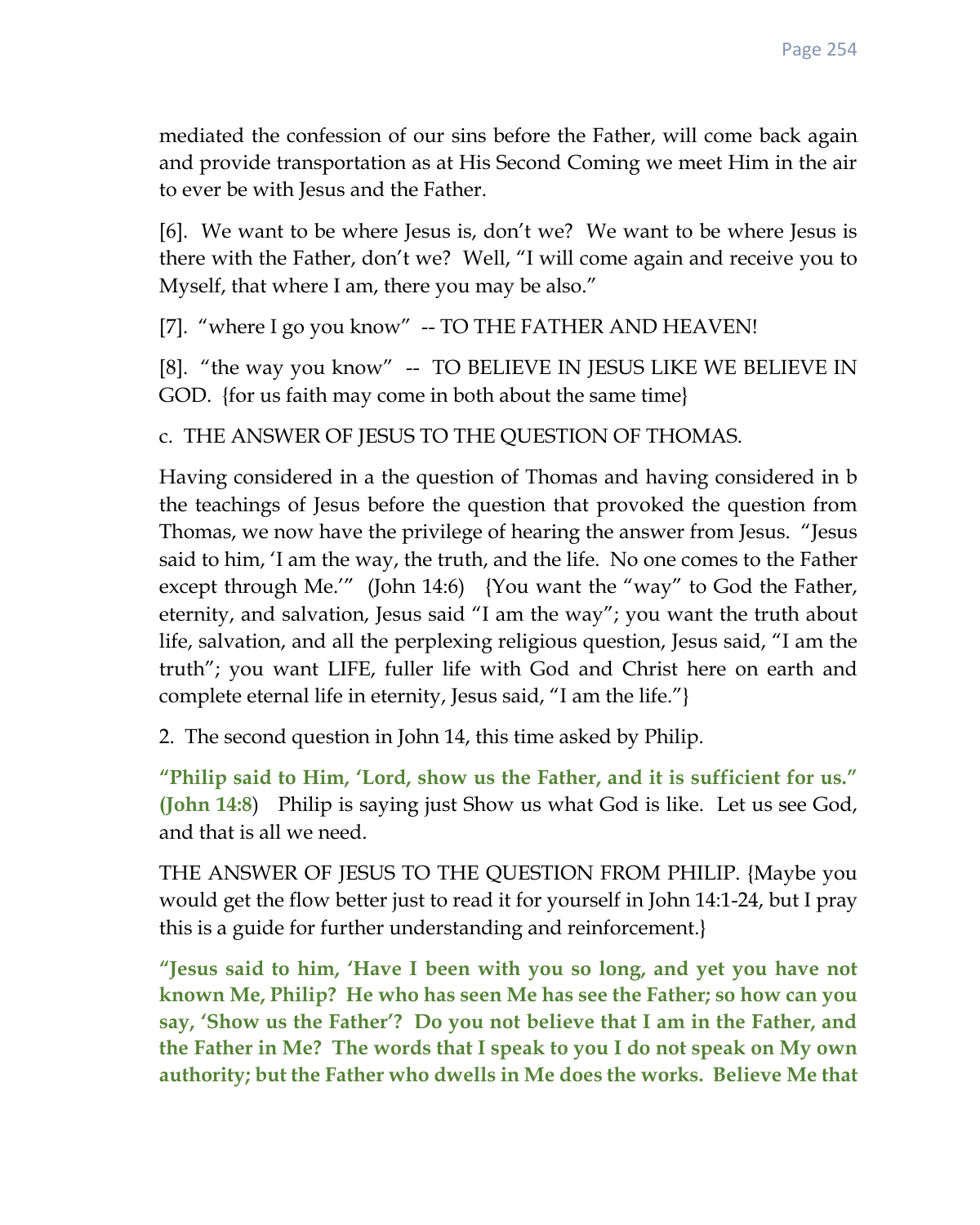**I am in the Father and the Father in Me, or else believe Me for the sake of the works themselves." (John 14:9-11)**

(1). Jesus taught the disciples and showed miracles and showed His character and loved them, and He expects that evidence, called "works", to engender faith. We have engendered faith by reading about those works in John as "Signs for Believing".

(2). When you see the visible Jesus you are looking at the invisible Father. Anyway Jesus was visible to Philip and He was visible to John as was He visible to Peter and Matthew, and they made Jesus' life visible to us by writing it down in visible words in a visible book. {This is a simple introduction to Christian Evidences and Christian Apologetics, the classical and voluminous faith enhancing books to prove that Jesus is the Son of God, that God exists, and that the Bible of 66 books that we have is the Word of God.}

(3). Jesus said that He and the Father are in each other, inseparable.

(4). God the Father is the source and authority for all the words from Jesus.

(5). The Father dwelling in Jesus did all the miracles and other works and teachings that came from Jesus while on earth. {By the way, the Father dwelled invisible in Jesus just as the Father and Jesus must dwell invisibly in us as we will see in the answer of Jesus to the third question.}

(6). "BELIEVE ME", Jesus says: a. that I am in the Father and the Father in ME, or b. Believe ME for the sake of the works recorded in Gospel of John.

3. The third question in John 14, this time from Judas, not Judas Iscariot.

**"Judas (not Iscariot) said to Him, 'Lord, how is it that You will manifest Yourself to us, and not to the world?" (John 14:22)**

Isn't that where we are today in 2004 and beyond? How can Jesus manifest Himself to us so that we can see Him and yet not be seen by the rest of the world?

THE ANSWER OF JESUS TO THE THIRD QUESTION FROM JUDAS. {Finally we are here, this is how to Learn Christ by hearing Him and being taught by Him.} **"Jesus answered and said to him, 'If anyone loves Me, he will keep**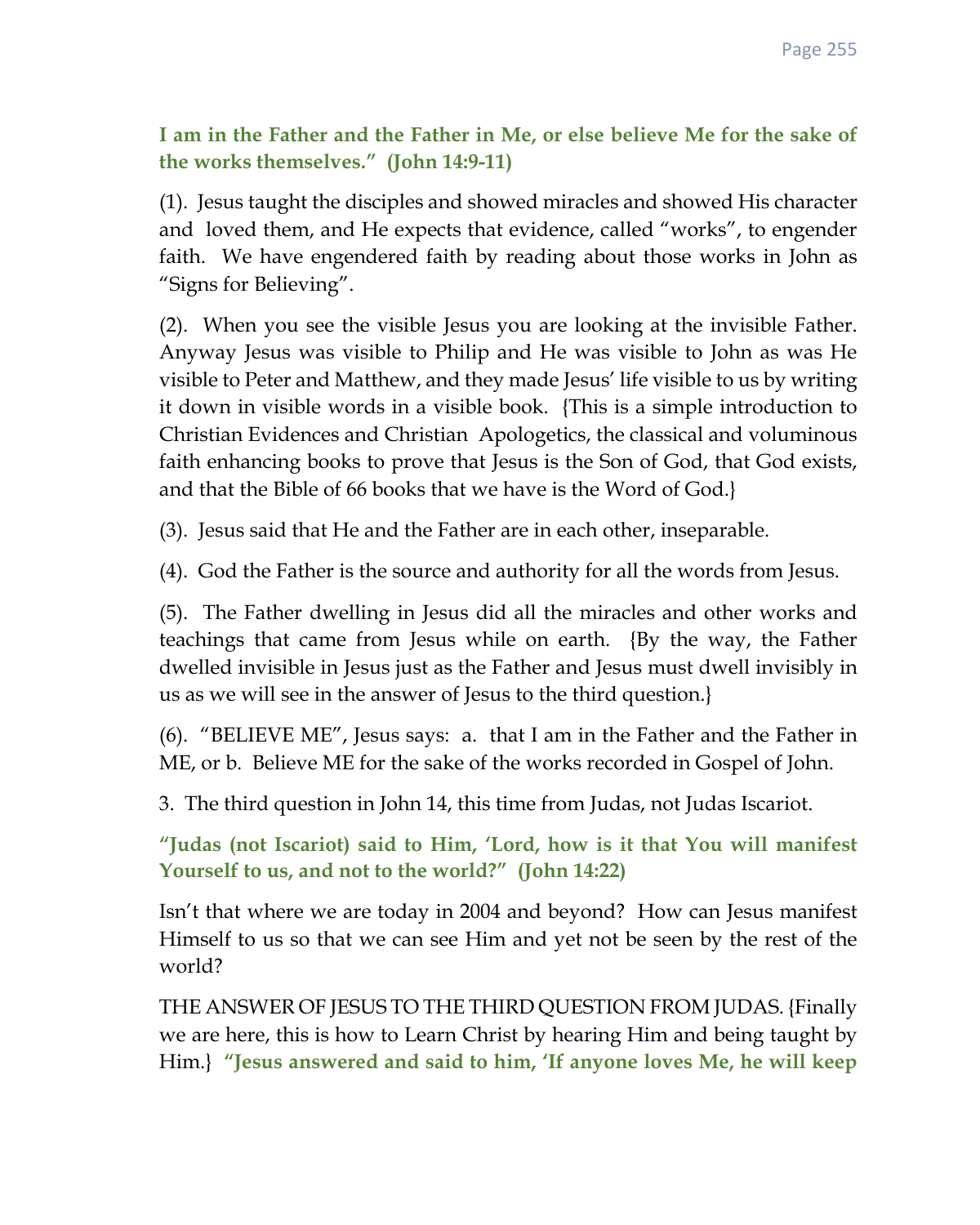# **My word; and My Father will love him, and We will come to him and make Our home with him." (John 14:23)**

I wish that I could make it more simple than this, for this is salvation, this is how to learn Christ, and this is the reaction from the Apostle Peter {still to be discussed} that we must emulate. {Many times we try to make it too simple and Christ is not really learned. The disciples had approximately three years to listen to the teachings of Jesus, watch Jesus, and develop faith; and still it had come to the point where three of the disciples had to ask the three questions of John 14. I think Jimmy Swaggart is correct on this one subject in effectively calling 40 DAYS OF PURPOSE mediocre and border-line itching ears, to think that you can simply have 13 mechanical steps to becoming a Christian.}

(1). You must keep in the process of loving Jesus. "If anyone loves Me..." (2). The person that loves Jesus must also keep the teachings of Jesus, and will indeed keep the teachings of Jesus as proof of that love. {Also I might say, as proof that he or she has indeed Learned Christ, or has been "born again" as some so glibly say with their little automatic formulas for salvation.}

(3). God the Father will love the person who loves Jesus and keeps the words of Jesus. {You see here is part of the reason that our little formulas and automatic plans of salvation do not work. We do not control God the Father. His love comes to us as He ordains, and He will love us when we love Jesus and the teachings of Jesus. That is, if He so desires and so ordains.}

(4). Now here is the miracle of this love of God through love of Jesus Christ:

God the Father and God the Son will invisibly (This is actually the work of the Spirit of God and of Christ, the Holy Spirit. I wish I had space to discuss it here, but read about the Holy Spirit in the chapter on "Some Sounds of a Sound Faith", and even here in John 14 where Jesus taught about the work of the Holy Spirit.} come and dwell in the heart of the LOVER and Practiced. This is sometimes called the new birth, but I think this is simpler and more powerful. {The new birth, of course, was taught by Jesus and recorded by John in John 3; but the disciples had been taught that, and still they needed to hear this teaching of Jesus. Much like we also need to hear LEARN CHRIST today.}